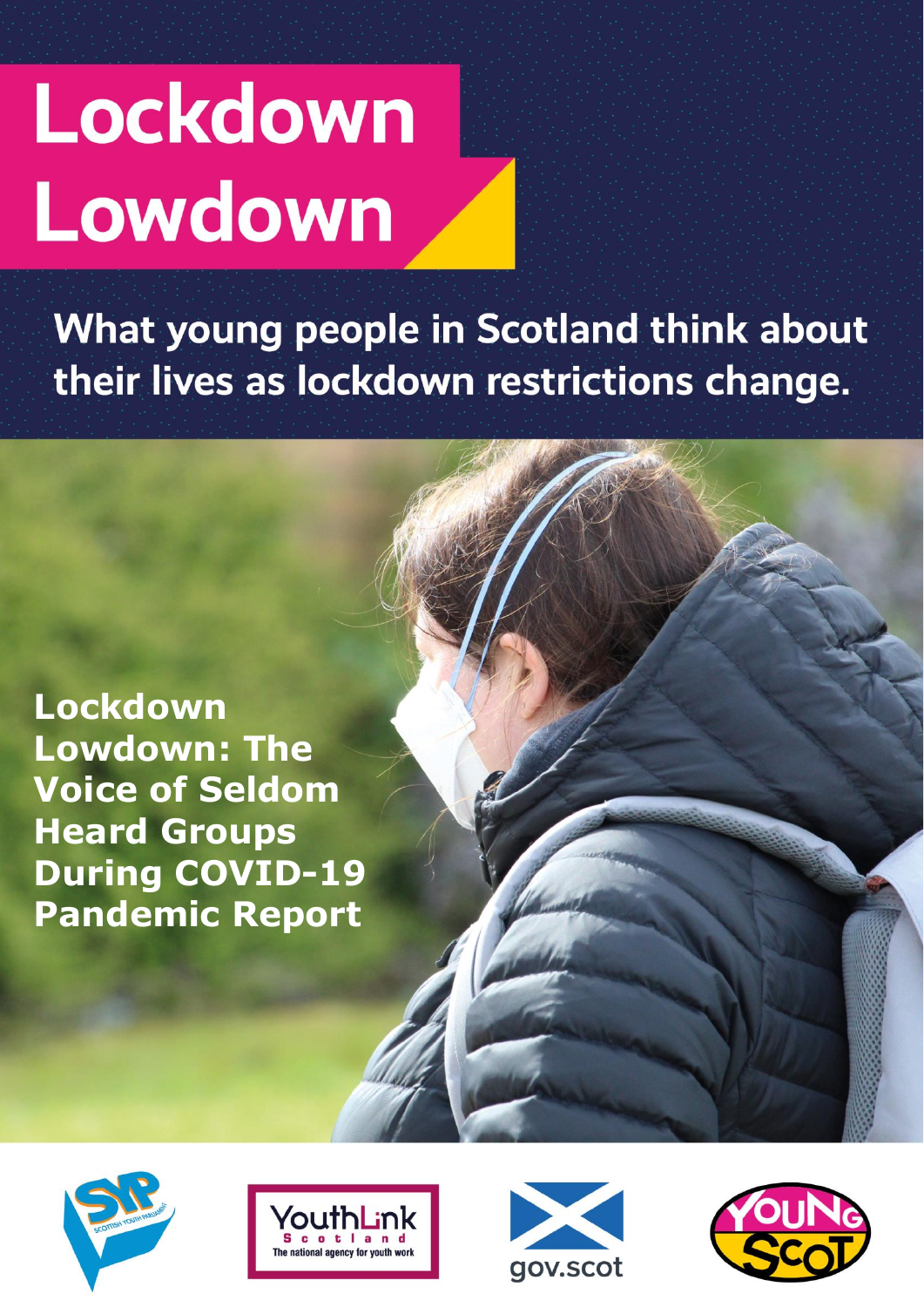# **Introduction**

In March 2020, the COVID-19 pandemic changed the world. As a result the Scottish Youth Parliament (SYP), Young Scot and YouthLink Scotland launched a national survey to ask young people how the pandemic is impacting their lives. Two and a half thousand young people completed the survey which has since influenced decision makers at a national and local level across Scotland. More information on phase 1 of Lockdown Lowdown can be found here: [https://syp.org.uk/our](https://syp.org.uk/our-work/political-work/covid-19/)[work/political-work/covid-19/](https://syp.org.uk/our-work/political-work/covid-19/)

In September 2020, SYP, Young Scot and YouthLink Scotland launched phase 2 of the Lockdown Lowdown Project. This phase repeated the National Survey, led by Young Scot, and included a new in-depth study of seldom heard young people's voices by conducting focus groups with young people from five seldom heard groups.

In phase 2, the national survey received over six thousand responses, and we held facilitated discussions with around forty young people from specific seldom heard groups about the impact of COVID-19 post-lockdown and the impact of the new measures and restrictions in their lives.

# Methodology

We held five focus groups with targeted groups of young people with particular lived experiences, asking them questions and documenting the impact of the pandemic on their lives. The groups were as follows:

- Young people from Black, Asian, and minority ethnic communities.
- Young people with disabilities and additional support needs
- Care experienced young people
- Young people with experience of the criminal justice system
- Young Carers

Focus group sessions were scheduled on Monday and Thursday evenings in October and November 2020. Participants used a sign-up link to register their interest in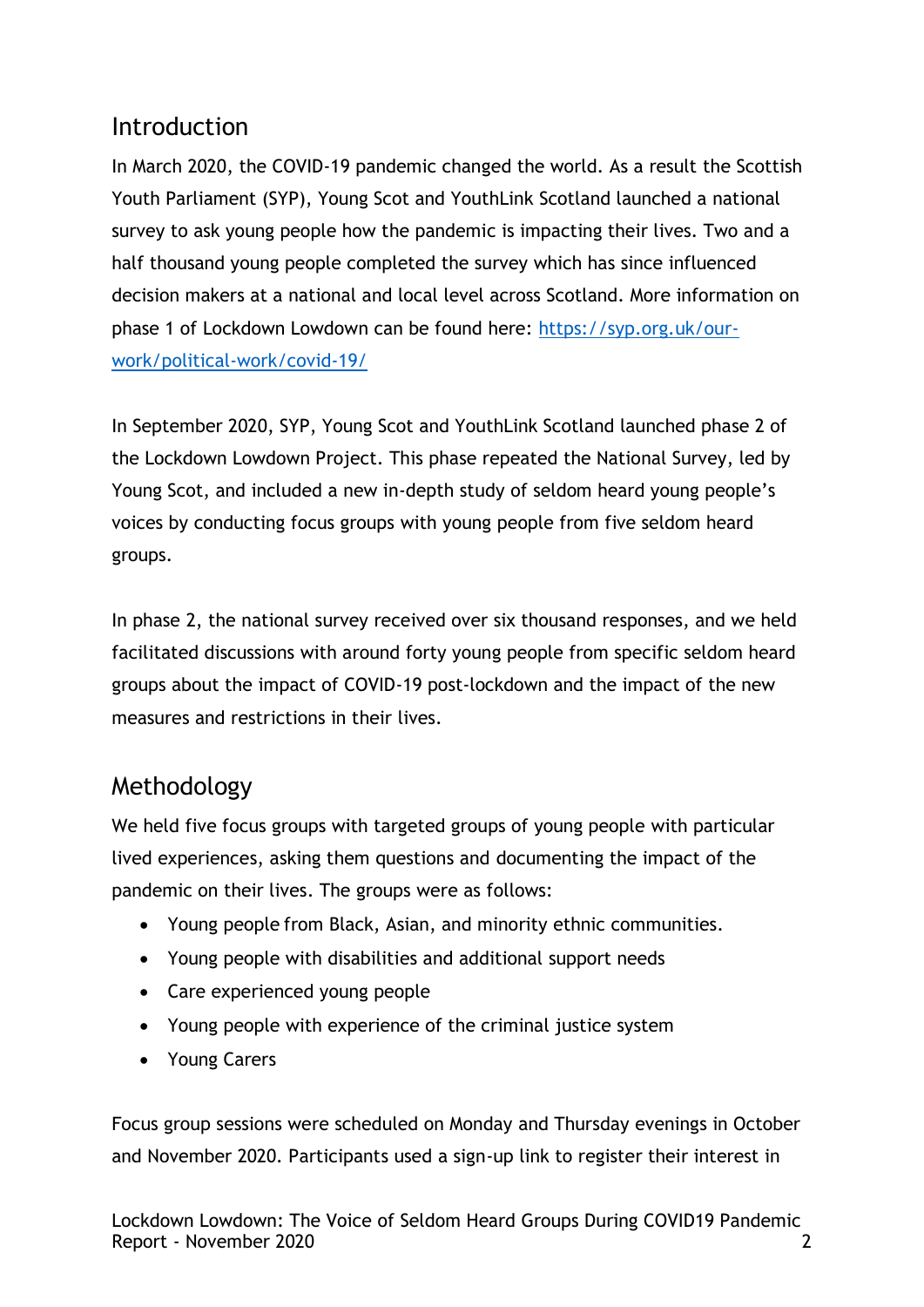participating, and we worked with relevant national charities and put posts out on social media to promote the opportunity to take part. Invitations were then circulated among MSYPs, #iWill Ambassadors, Young Scot Hive Volunteers, and other partner organisations who work with young people in Scotland. Young people and practitioners were encouraged to circulate the opportunity, and it was publicised on the SYP and Youthlink social media platforms. In order to support as many young people as possible, participants were also offered a phone top up or a voucher if required. Participants were also encouraged to indicate any further support or access requirements they may have in advance of the session.

Young people were able to sign up to as many sessions as they felt appropriate, so that they could partake in several conversations from more than one perspective.

The questions asked during the focus group sessions were proposed by SYP and agreed with the Scottish Government. In addition to the general questions posed to all groups, a set of specific questions relating to the lived experience of each group was also agreed; the specific question responses can be found in theme 6.

Focus groups were held on Zoom, and facilitated by staff members from SYP and Youthlink. Using Zoom as a format allowed participants to make use of features such as the 'reactions', which they could use to signal to facilitators when they wished to speak. The 'chat' function also allowed participants to add to the conversation in a different way, which many opted to do. Overall, the use of Zoom was helpful in allowing the facilitator to keep track of the conversation, and to ensure that everyone was able to contribute.

At the time focus groups were held, various restrictions were in place in different parts of Scotland to mitigate the impact of the second wave of COVID-19. This context is likely to have influenced the perspectives of participants, many of whom referred to 'Lockdown' as an on-going circumstance, rather than a past experience.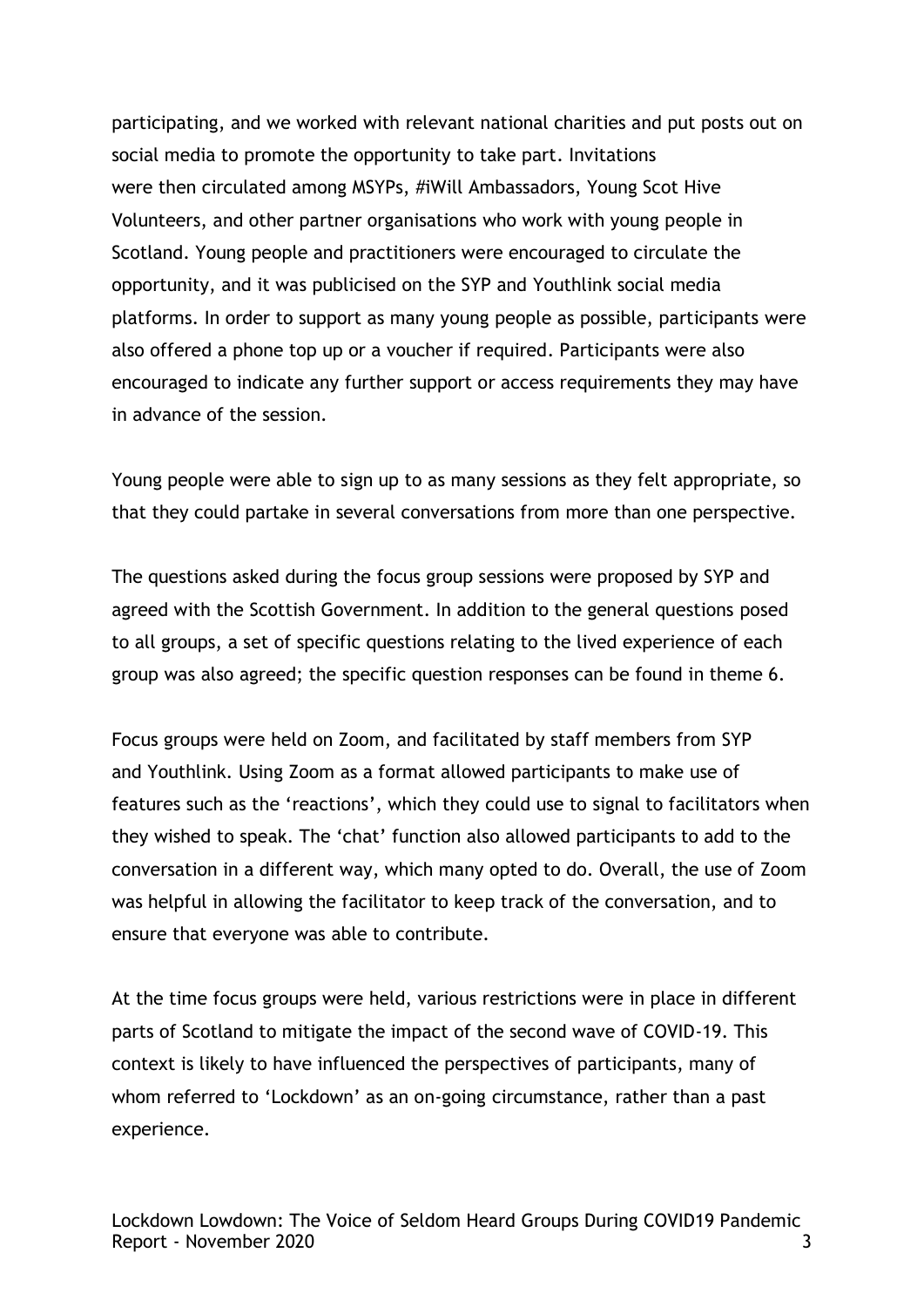Answers from participants have been anonymised and any identifiable information removed to ensure the confidentiality of participants.

# **Participant Profile:**

| <b>Focus Group</b>      | Number of Participants | Number of                   | Age       |
|-------------------------|------------------------|-----------------------------|-----------|
|                         | Signed Up              | <b>Participants Present</b> | Profile   |
|                         |                        | <b>During Focus Group</b>   |           |
| <b>BME Young People</b> | 8                      | 8                           | $14 - 21$ |
| Disabled Young          | 9                      | 5                           | $16 - 22$ |
| People                  |                        |                             |           |
| Care Experienced        | 9                      | 3                           | $22 - 24$ |
| Young People            |                        |                             |           |
| Young People with       | 5                      | 4                           | $14 - 23$ |
| Experience of           |                        |                             |           |
| Criminal Justice        |                        |                             |           |
| <b>Young Carers</b>     | 18                     | 17                          | $15 - 20$ |
| Total                   | 49                     | 37                          |           |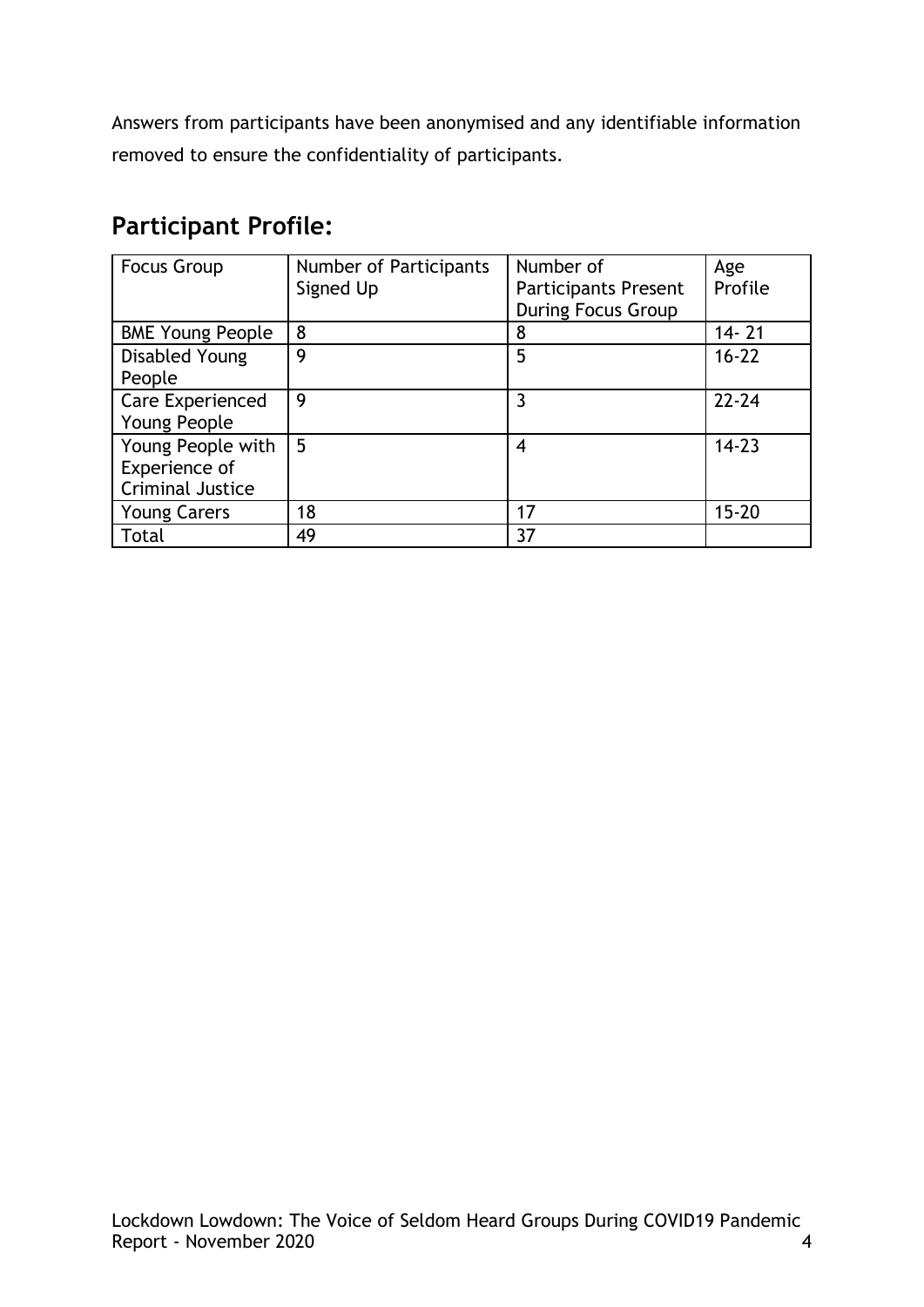# Theme 1 – School, learning and employment

During the focus groups, we asked young people a range of questions that focussed on school, learning, employment, and their sense of future plans. The responses below give a mix of opinions from participants.

In this section we asked about:

- The changes in the school year over the last 6 months and going forward.
- Blended learning and plans for coursework/exams.
- Digital Access
- Life plans and sense future

A few of the participants who took part in the focus groups were at school, with the majority being in further or higher education, employed or unemployed.

#### **We asked those who were at school what's it like being back at school?**

Young Carer participants responded:

*"During lockdown we've had to do our work at home and it can be hard for a lot of people, especially if you've got lots of people in your family there can be a lot of distractions, and especially for people who learn better when they've got someone by their side, speaking to them and explaining stuff to them, it's a lot easier that way for a lot of people. It's much better being back at school"*

*"Going back to school… 'it wasn't too bad for me, because I'm in my last year, so the subjects I have now are the subjects that I believe I'm really good at, so it comes more easily to me. Catching up wasn't as difficult as I thought it would be, the teachers understood the situation I was in so it's been fine."*

A Young Carer Participant responded with concerns around wearing face masks in schools and how this made them feel unsafe due to the impact that this might have on their family:

*"Since we've back at school, they brought in that you need to wear masks in corridors, but at my school a lot of people aren't really wearing masks. Obviously I'm a young carer, and the person I care for is at risk, so it's a big risk me going into school and mixing with*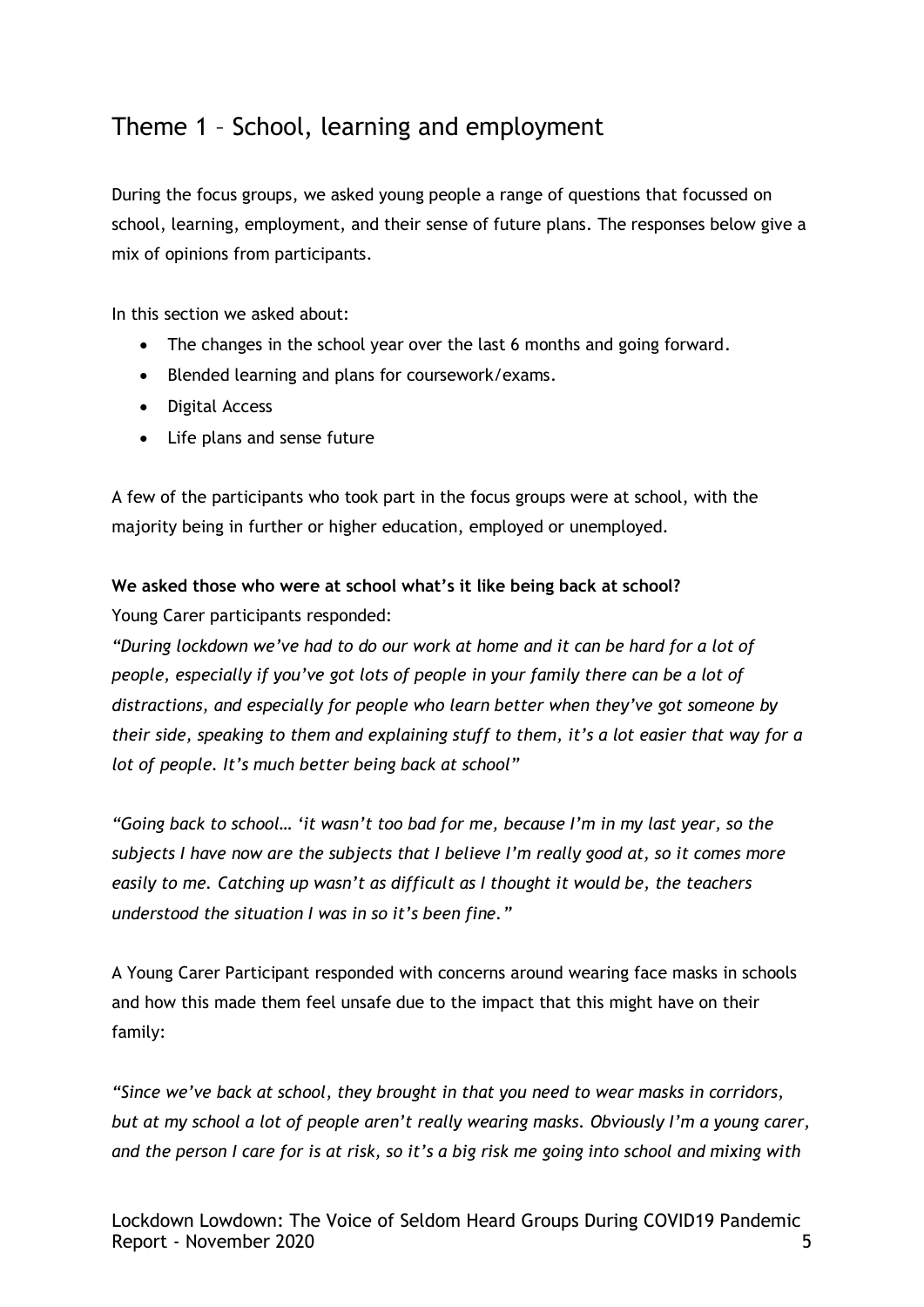*people, obviously there's rules at school but I see them at the weekend and they're not following the rules. I feel unsafe at school. I don't want to get it from someone and put my dad at risk. I'm still going into school for now, but my mum is keeping an eye on numbers, and if it gets to risky they'll keep me and my brother at home."*

#### **How do you think the changes in the school year have affected young people?**

A young carer participant responded:

"Lack of access to technology has set back at lot of young people in their course and what they're doing. Primary school aged young people are in that place where they've got to have some sort of physical support, otherwise it doesn't click with them, at least that's how it was for my younger sisters, and having someone like myself trying to teach them at home it's not the same. So it's really different for a lot of people and they're missing big chunks of their education because of it."

We asked those appropriate about the impact of not sitting exams and how this has affected their confidence:

A young disabled person responded:

"I'm not really sure how it has affected me, there hasn't been much communication with me directly through school or via the SQA."

"I'm not too bothered, I'm not too bothered about much right now and I don't really know how to feel about it."

Several Young Carer Participants responded:

"It's a bit more pressure having no exams and having general coursework, it's not too bad, at least you don't have to revise, but we're in a situation where the teachers don't know what they're doing, as we'd usually have a period of study leave which we won't have now. There are a lot more tasks and a lot more homework right now than we'd usually have. We don't really know what's going on."

"A lot more pressure on coursework and not sure what's happening."

"Overall participants seemed that not having to sit exams was okay, and they weren't concerned about it particularly. What they were concerned about was the impact on their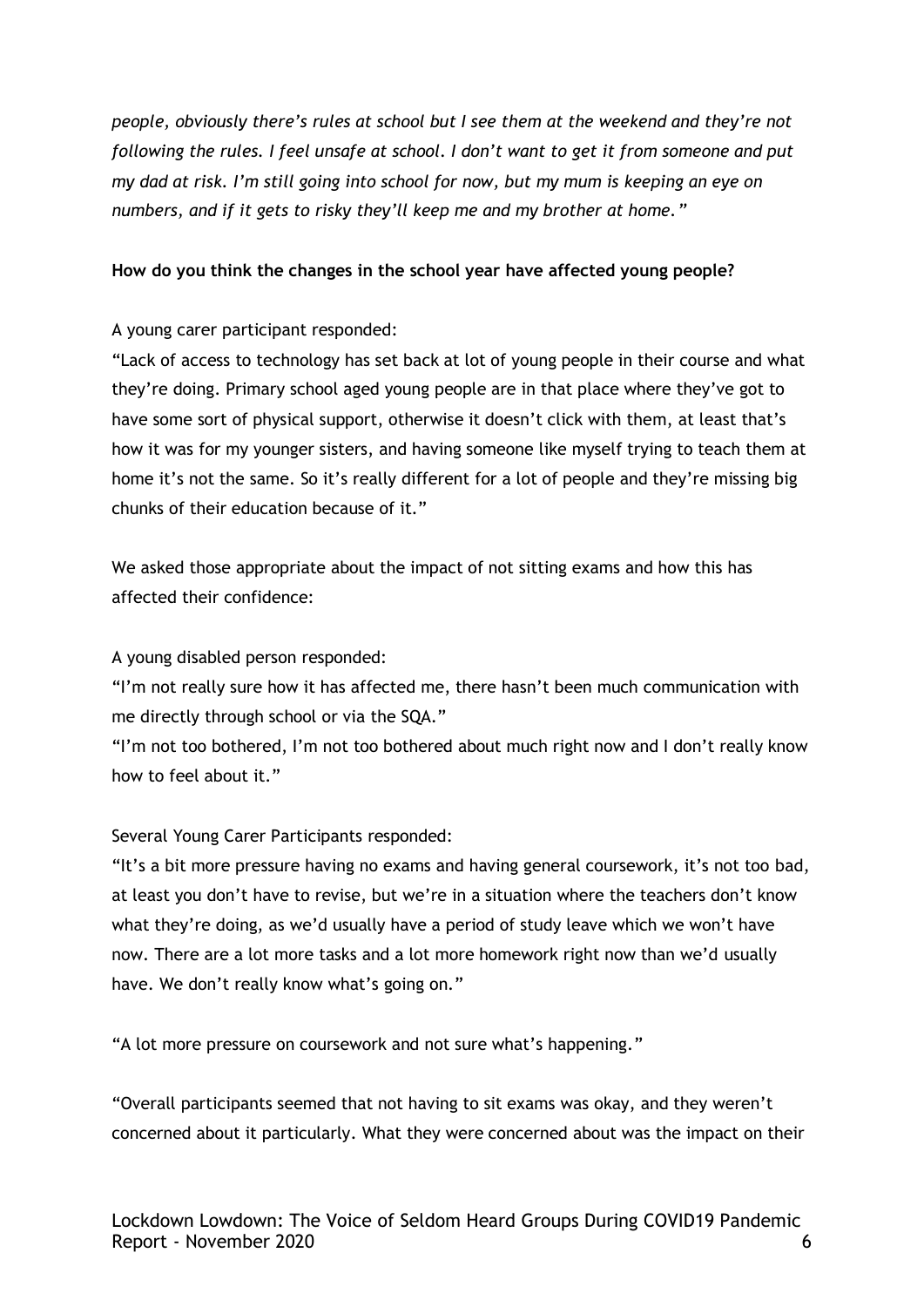workload due to increased coursework and due to this, the impact it might have on their caring responsibilities"

Leaving school early for school leavers There were no participants who identified as school leavers.

We asked school aged participants about the impact the changes have had on the school year and one of the key barriers was access to technology. A number of participants were able to answer questions on the impact using digital technology has had on their experiences during lockdown and since restrictions had eased.

**How was your experience with digital technology? How was this rectified, or is this still an issue?**

Young disabled people responded:

*"It depends what I'm doing really. Technology has helped me keep in touch with family. With my disability, it's harder for me to interact with it with my friends I have ASD – it makes it harder for me to socialise generally – so that's nothing too new."*

*"I'm not quite as active socially as I was before lockdown, exercise was built into my day before with walking places so I have to go out of my way to exercise. I'm sitting much more. Technology can be distracting for me, so it is much easier for me to go and do something that I shouldn't be doing to avoid it. It is useful to connect with people but it's not the same as meeting people in real life."*

*"With education, it's been hard for people with disabilities to access funding for access to technology. The green badge/landyards has been good for those who don't need to use a mask."*

Young Carer participant responded that their own learning had suffered as a result of them helping siblings and parents accessing digital technology.

*"Taking on a [caring role] role has impacted my own learning. When they [siblings] weren't allowed to go to school, they had homework to do every weekday, and they're nine and ten, so that was quite a lot. We basically set up a home school, and it was having to be constantly helping with that, signing them into google classroom and stuff,*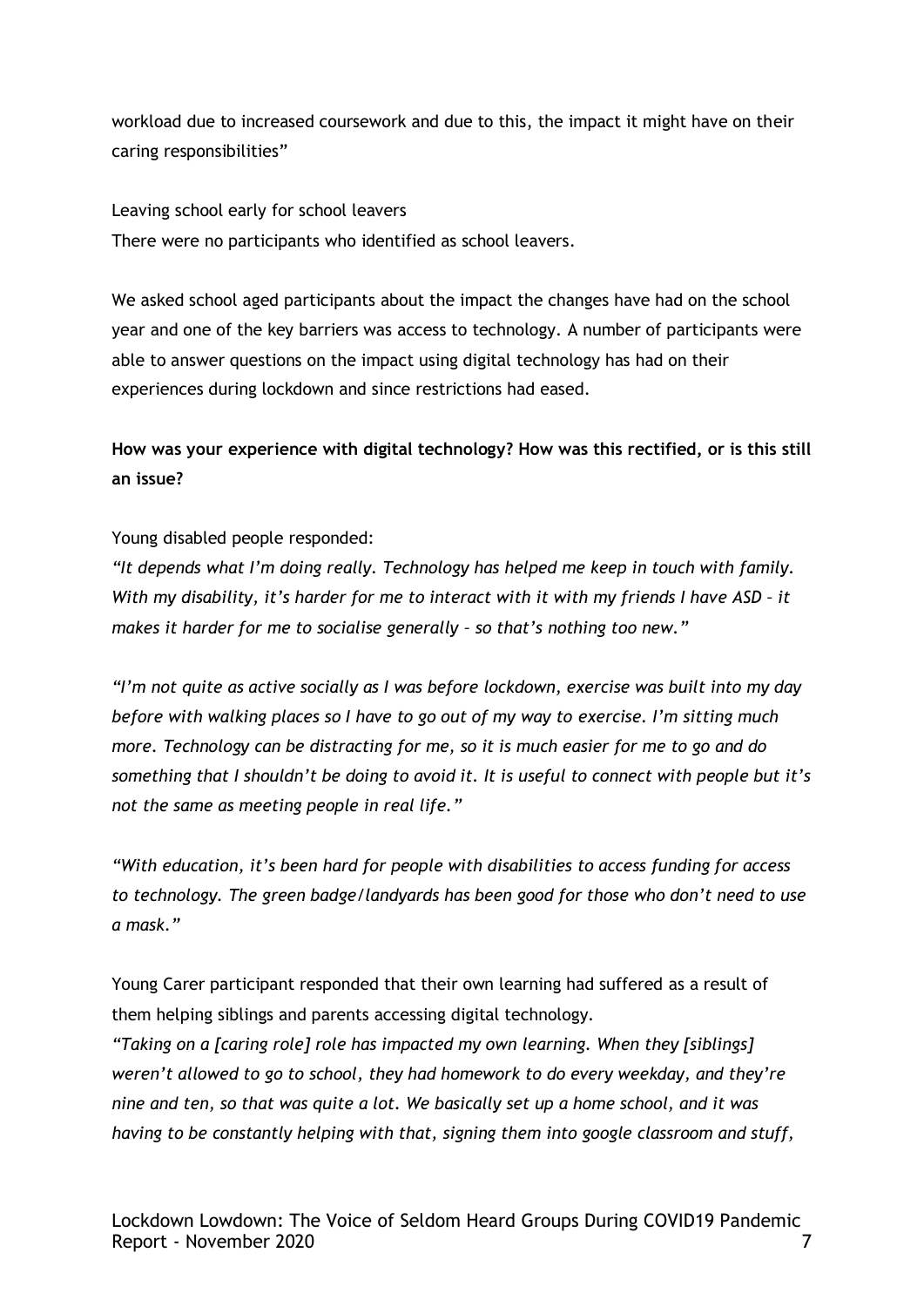*helping my mum with the zoom class and stuff. I had my own schedule of class calls, but I had to work it around their schedule as well… it was kind of all over the place"*

*"Lockdown was okay, it was alright for me. I've heard that if people didn't have chromebooks or their Wi-Fi was really slow, it was really hard. They couldn't attend online courses even in our house, our Wi-Fi is okay, but when my mum was in a zoom meeting it was slow. I had to help my mum with her zooms, it was a bit all over the place."*

A number of the participants we who took part in focus groups were in further or higher education or in employment. **When asked if COVID-19 is impacting on their starting or returning to further or higher education they had a number of concerns**. Some shared with us that they had lost their jobs or places at further/higher education institutions as a direct result of the pandemic.

A young person with experience of the criminal justice system said:

*"It's impacted me quite negatively. I lost my job in March, I was working for Farmfoods for four years and lost my job. That had a knock-on effect for rent and that sort of stuff. It's been quite a difficult last six months for myself personally my mental health has gone quite downhill because I've not had the chance to socialise with people. I've not had the chance to form an extended household, that sort of stuff."*

*"They went on to say that they had taken some positives away and had focussed on voluntary work, including work for the Scottish Government and other youth work charities."*

*"It's impacted me positively in other ways, it's a weird one, because I've got more opportunities. I was commissioned by the Scottish government to look over their strategy on what they want to see in the justice system for care experience young people in the next 30 years, so I've done that, which was quite lovely. I received a letter from Maree Todd today which was quite nice as well."* 

**We asked if the pandemic has influenced decisions around where to stay, getting to know new people, starting new courses, uncertainty around whether they will be able to get a job, or worries that the job will will be secure.**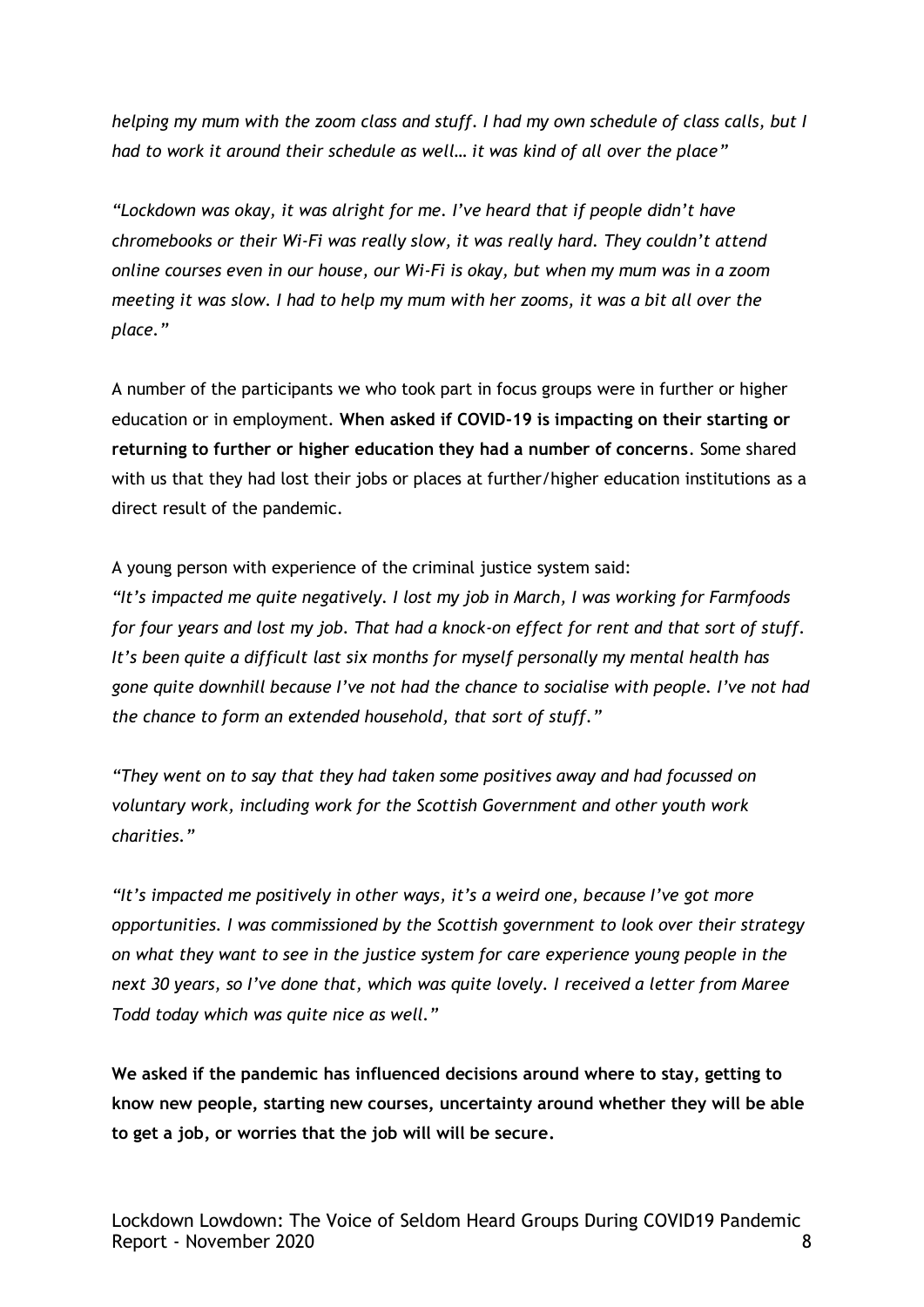Participants with experience of the criminal justice system said:

*"I'm very concerned about how job opportunities are going to start coming around again. I'm very concerned for me, I'm very concerned for my peers who are around the same age because a lot of us did lose our jobs and our apprenticeships and stuff like that. I'm concerned that the Scottish government aren't taking it seriously enough – they say they are but I'm concerned they're not. I'm concerned that we're going to end up in an age where there are no jobs at all… I'm really concerned about the economic impact on jobs, hospitality, everything, the prices of food and stuff like that."*

#### An ethnic minority young person said:

*"I don't know how secure my job is at the moment, I don't know what the situation is with redundancies, I work as a finance analysist for the bank, we've been furloughed since march and we don't know if the furlough scheme will continue and we might lose our jobs, but it is all up in the air at the moment."*

This was one of the only participants who had experience of the furlough scheme and they said that their employer had been very supportive during this time, further responses on this topic can be found in the mental health theme.

#### **Further education, jobs and life plans**

A number of participants responded to this question about starting/going back to further education or a job, and how COVID-19 is impacting on this. Specifically, we asked: **How has your college/university experience been different to how you thought it would be?**

All participants noted how different their college or university experience had been which had knock on impacts to their lives for example young disabled participants responded:

*"I've started with an open university course and they do in person event, which have all been cancelled this year. It will be 2021 that they do in person things. Which is sad, as the social aspects are what I look forward to and get more out of it and meet new people and be a bit more productive, studying with other people helps me a lot."*

*"I'm ahead in the reading at the moment, which is good, but in most other ways it is detrimental."*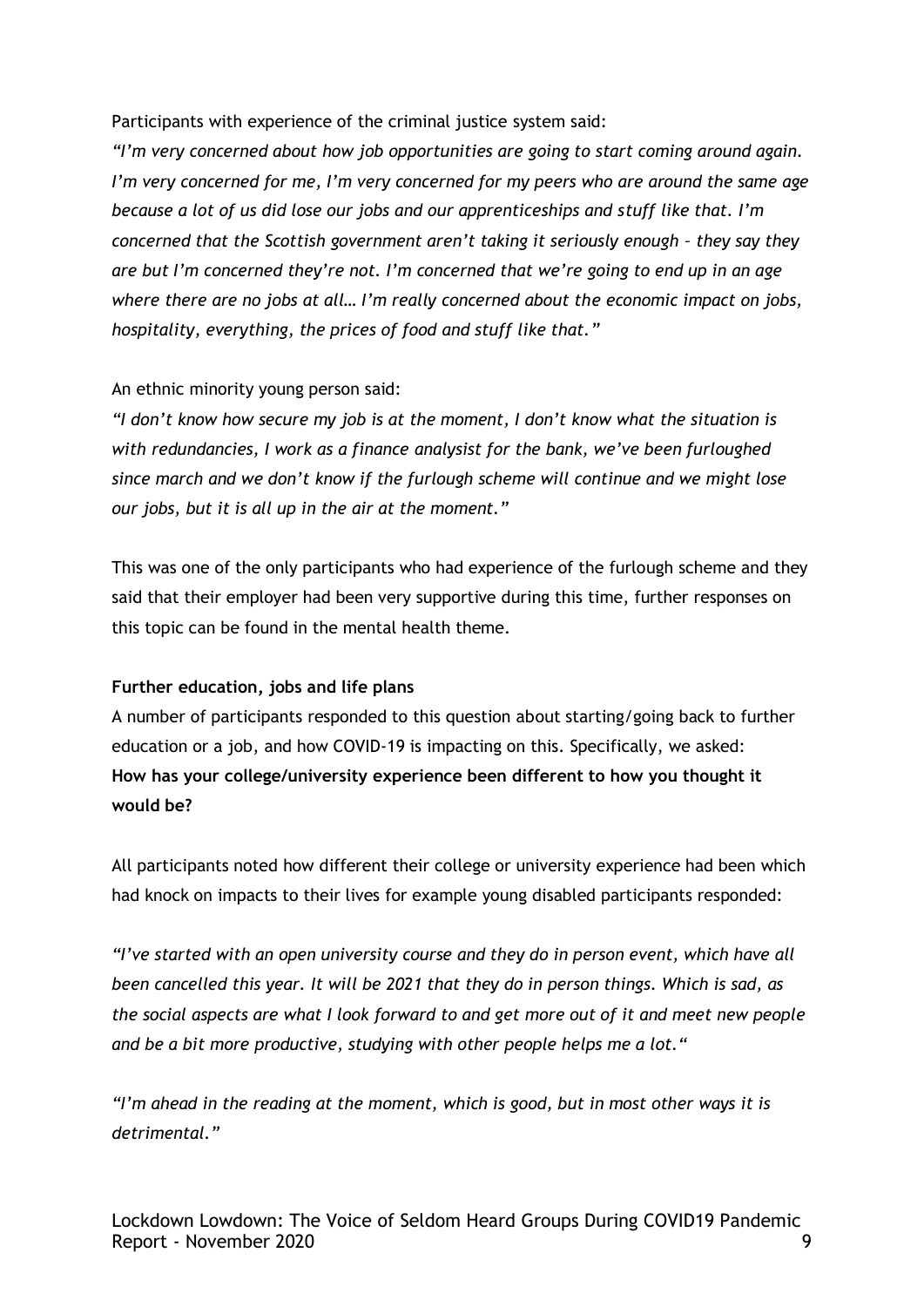*"Starting university has been very different, the Open University has cancelled all in person events. I have also not seen my counsellor or psychiatrist in person since February. The isolation has made quite demotivated and not as productive. I have ADHD and the boredom/sameness is torturous."*

#### Young carers responded:

*"I was in uni for 3rd year and I've now progressed into 4th year. In third year they kind of understood that caring responsibilities don't stop just because you need to study. I had an email the other day because apparently, I hadn't been on my uni lectures all week, and it was basically "if you don't engage, you're getting chucked out". Well, I'll try and engage as much as I can, but obviously I've got a caring responsibility at home and I've got to dedicate time to that. I'll engage as much as I can and of course I want to pass and I want to do well, but I'm not gonna stop caring for the person I care for just because I've got a lecture to go to."*

*"Last year they made a consistent effort to read people's support plans and try to understand where we're coming from and things. But this year they brung in new staff who don't know us, they don't know what's going on personally, they've not read support plans, one of the lecturers said "what is a young adult carer" Friends I've spoken to in other unis and colleges have found that staff don't seem to understand that our caring responsibilities don't stop outside the hours of 9-5."*

*"It's all been online, I'm being taught online. I've stayed at home which has its benefits, but it's the connectivity issues that have been really concerning, not being able to access materials or contact the staff at unis when needed. It's been an up and down experience. Some lecturers are struggling also to use online technology."*

#### *Young people with experience of the criminal justice system said:*

*"Our course got cancelled in March, they were like "we're so sorry but we can't put your qualification through"... I'm doing child health and social care and as soon as I pass that I'm going on to university to become a social worker. They have since started the course, but it's very practical and placements make up so much of the course, I'm not sure how we are going to do them yet."*

*"I expected a nice easy transition online, but we didn't get that chance, because our course is very practical, so that was kind of it"*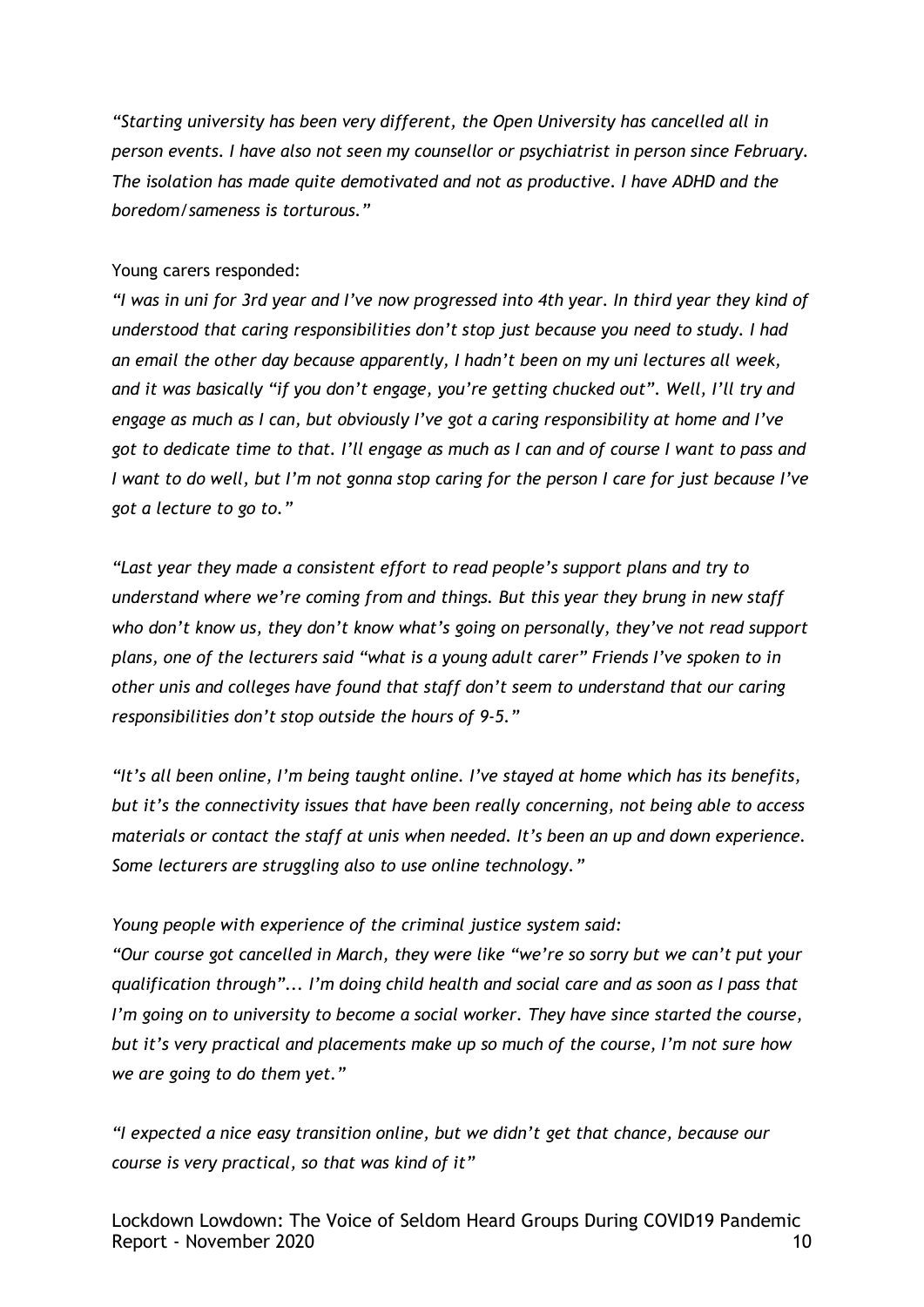Young disabled people said:

*"I'm working, doing a post grad and working at the same time. My uni experiences has been different, it's all online. My research is lab based, so I've had to tweak my dissertation to be a more online research. I've had to ask for extensions and working from home, not having the software or access to the library to do the work."* Young people we spoke to had a mixed sense of what the future holds. For some participants lockdown and the pandemic has given them time to think about the future and for others, they are worried about the impact that COVID-19 will have on their future chances. One participant recognised that this had been a really difficult year for a lot of people so not being too hard on yourself was important. We asked participants:

## **How have the last 6 months of COVID-19 and the restrictions impacted on your sense of self and your future life plans?**

#### Young ethnic minority people said:

*"I'm not really worried about the Future plans it hasn't changed much of my life style, regarding the future, it's still the same, I still know what I want to do when I group up. I want to go in to the video games industry."*

#### Young Disabled people said:

*"Personally I'm planning on staying on an extra year at school before I decide what to do, because I've never really been certain on what I would like to do at university or college. I know what I want to do career wise, but just how I get there. Covid has delayed what I was planning By next may I'll be out of school and I don't want to be out of school and still not know what I am doing. I've been to a careers advisor, there's one in my school, I've set up an appointment."*

*"In lockdown I've now decided what I would like to do. I've now decided I'd like to pursue a career in radio making podcasts and talking to people. That's where my career path is going to take me. Before I lost my sight, I had my heart on studying modern languages and going off to university and becoming an interpreter/translator, but losing my sight has made me realise, and doing volunteering with RNIB I think has stood me in great shape, helping me meet people and seeing what my strengths are and letting me see what I'm good at. It's taken me to be in lockdown, having that reflection to make me realise this is what I want to do – it's been good in that respect and realise my potential."*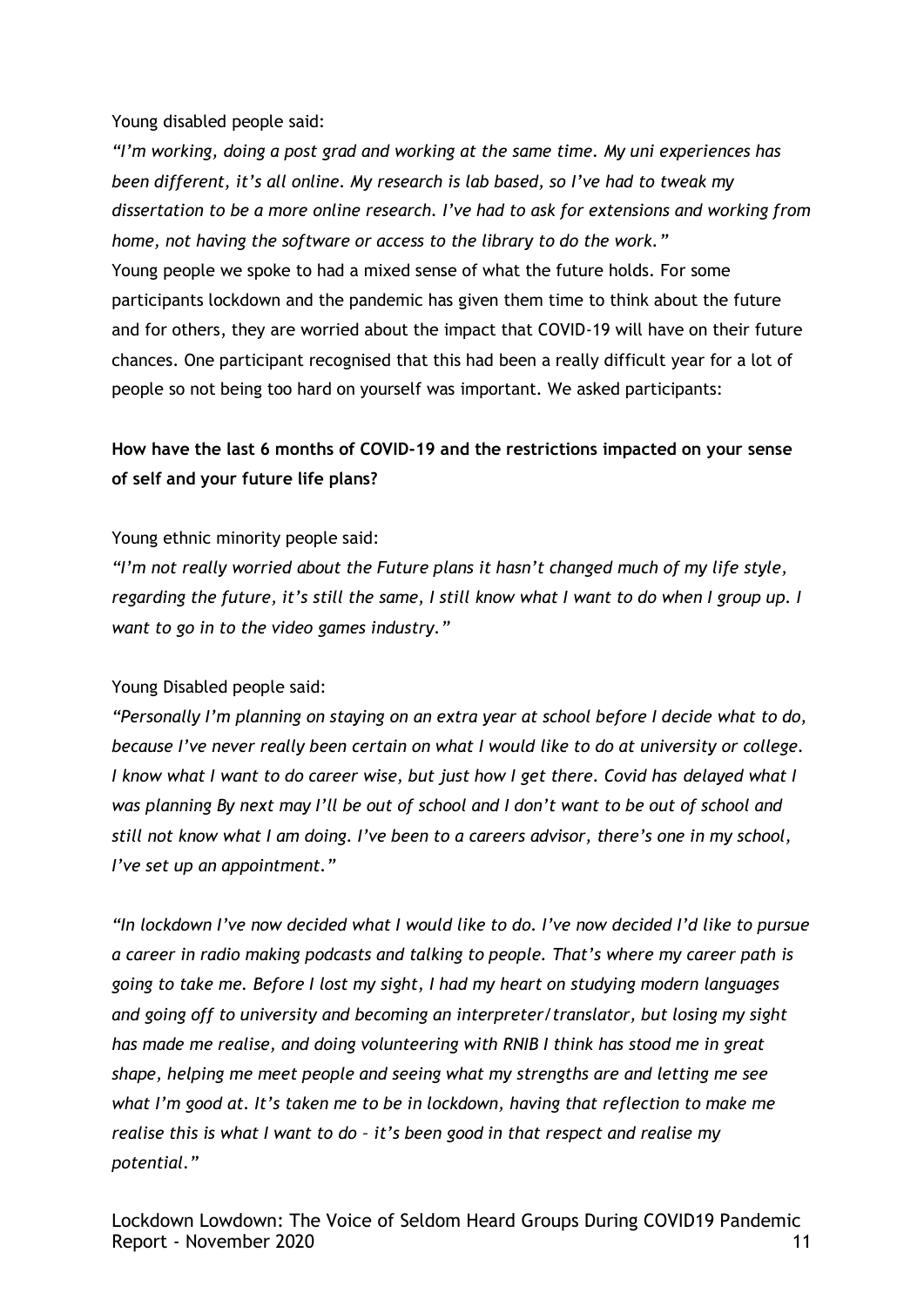*"For the future I'm definitely looking forward with a career change, not sure what in yet but definitely looking to change and being able to recharge my batteries, may just take some time off and relax a bit. Absolutely, I think its been difficult for maybe some of us who are in work as well as studies, where its been constant change and increased workload working from home so even if I wouldn't be able to do a career change, I will definitely take some time out to relax as I do feel burnt out since lockdown being always on the move but stuck in one place"*

*"Young people with experience of the criminal justice system said:* 

*The financial impact has taken a massive hit, and my mental health has been impacted negatively. I suppose, quite a lot of my plans have been put on hold and I've had to push back a lot of stuff so I was planning on running for my local council to be a counsellor in my local area, I've decided not to do that because of the pandemic. I've taken a step back and said I'm not running this time but I'll run in a few years… a lot of my plans now are on hold."*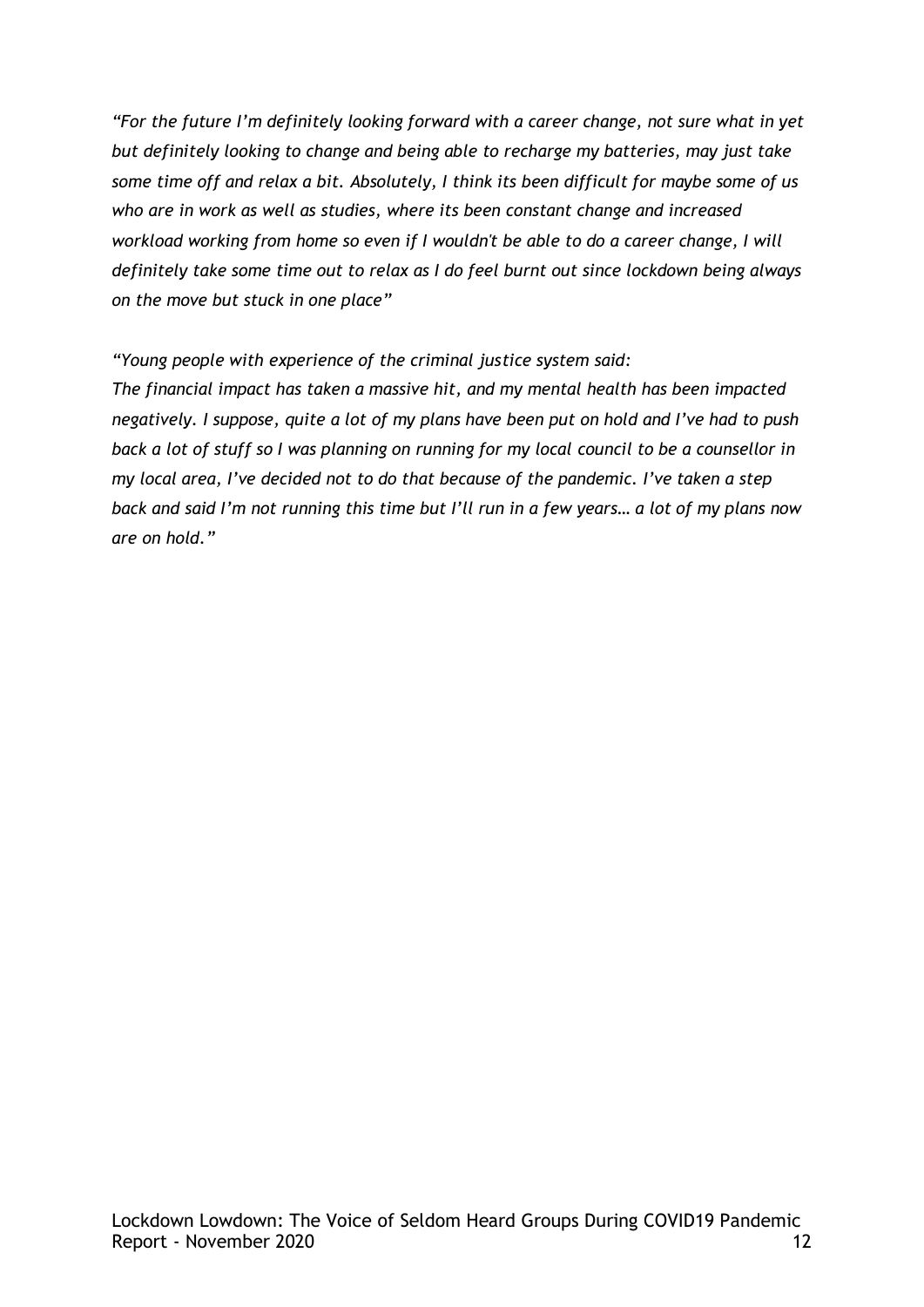# Theme 2 - Relationships and Friends

The impact on relationships and friendships on young people during the pandemic has been explored in this theme. We specifically asked about family and friendship groups including the impact social distancing is having on young people.

We asked young people what has been the impact of restrictions on relationships with family and friends? And how has social distancing impacted your wider friendship group?

The responses have been grouped in to different headings below.

#### **Family**

Participants said that spending more time with family has been a positive experience. One participant said in their home, everyone has an understanding that each member of the family is working or learning during the day and they come together to eat and check in, then go back to work or learning.

Young ethnic minority participants said:

*"We're all at home, not in anyone's way, we each work in different rooms and then come out for lunch and snacks. My parents would order food and we'd have a lunch together as a family and then go back to work and then come down for dinner again, it was nice to check in with each other and bond and have that family time. Relationship wise it's been healthy."* 

Another participant said how it has helped them get in to a regular sleeping pattern, this was echoed by others in the focus group:

*"It really regenerated my sleep, it has helped me get a good sleeping pattern, and reset myself."*

The impact on seeing extended family members was a theme throughout the workshops and is explored in later themes.

Young carer participants said:

*"My grandma is feeling a bit lonely... she can't see her mates and she can't work technology very well so it's not like we can facetime her all the time."*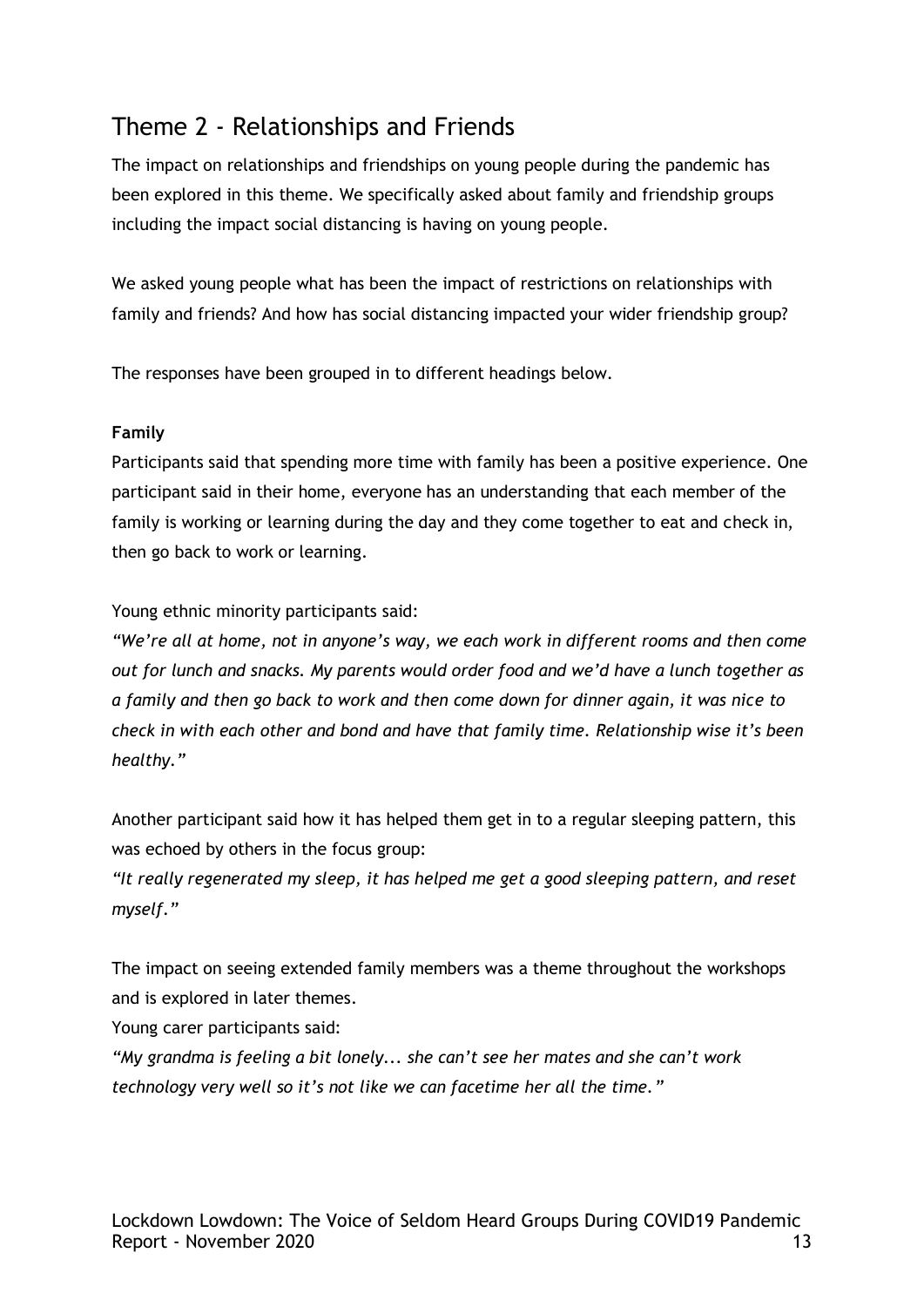#### **Relationships with partners**

Where appropriate we asked about relationships with partners and asked participants to tell us about their experiences and what it has been like not seeing them as often as they usually would:

Young Carer participant said:

*"My partner is long distant regardless, but because of COVID, all the times we'd planned to see each other we haven't been able to. It's hard because you just don't know what's going to happen, you don't know if being apart for too long is going to get to hard for one of us."*

A participant with experience of the criminal justice system said:

*"I've basically seen my partner once or twice in the last 8 months. We've had to stick to it because her brother has medical problems. She said she would come and stay with me and I said I wouldn't allow that, you have to stay with your family."*

#### **Friends**

Participants talked about the impact restrictions has had on their friendship groups with further examples under the 'at school or university' section.

A young ethnic minority participant said:

*"It's been difficult with friends, not being able to see them or go around their house. But we have kept in touch online through zoom and stuff."*

#### A young disabled person said:

*"I've had to put my plans on hold to meet new people and this year everything has stopped. I did have friends before, but they're in other countries so it's difficult to see them. I have one friend in Edinburgh, but I live in west Lothian and I haven't been able to see him."*

#### **At school or university**

Young ethnic minority participants said:

*"At school, before the summer we were learning from home and the amount of homework they sent home was so so stressful. I hit a lot of things in the house to relive that stress. When I went back to physical school, it felt a lot easier was they weren't giving us as much to do at home anymore. Not much has changed at school with social*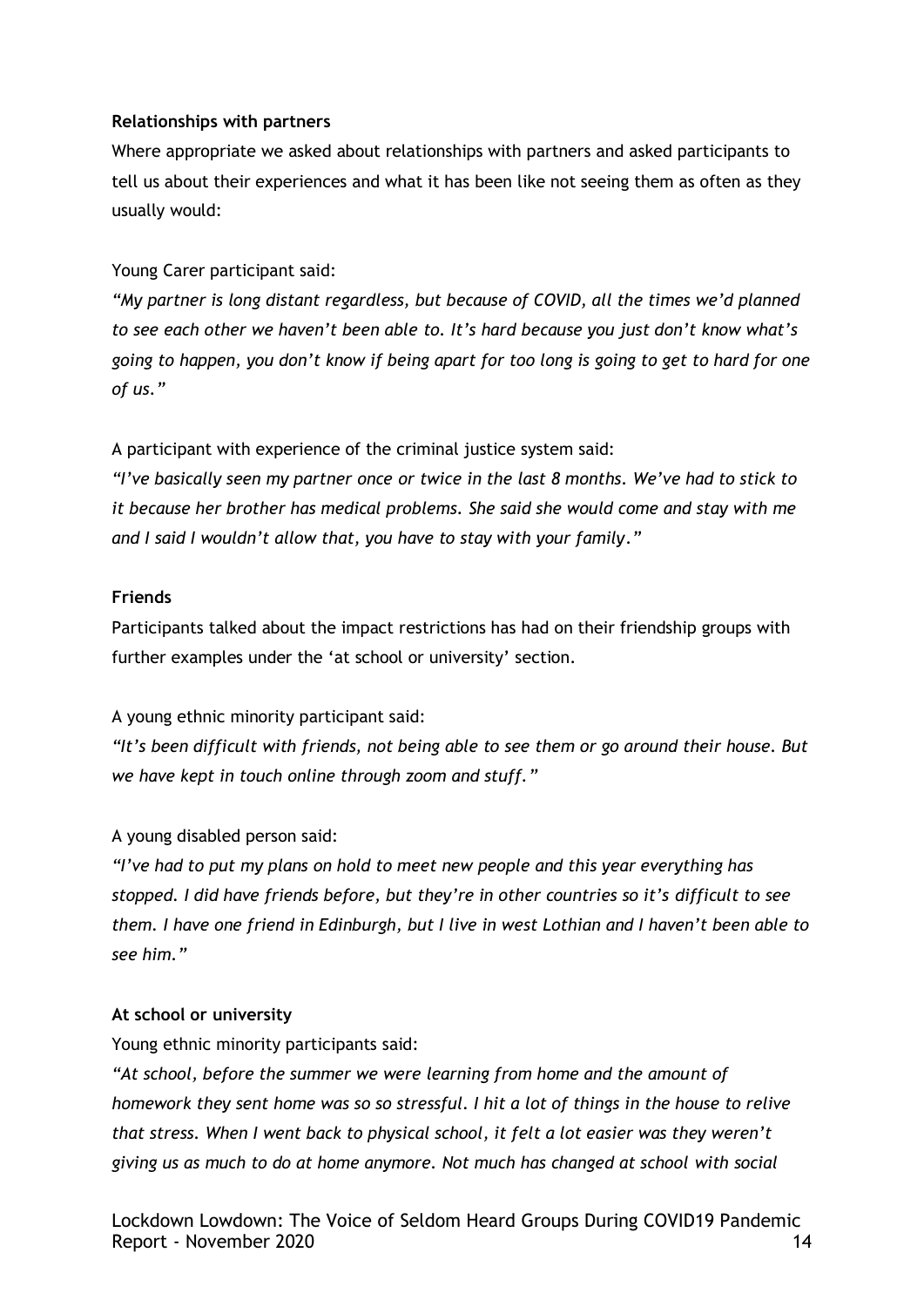*distancing, except in school now there's more one way systems and you have to wear a mask, there's hand sanitation stations everywhere, year groups can't mix to limit contact, so if you have a friend in a different year group you can't see them."*

*"I'm a distance learner, so I get emails saying I shouldn't be doing this or that like go out and see people a few weekends ago, but I haven't been in close contact with the university. I'm at home, working from home so it's hard to know what to do."*

#### **Social Distancing**

Social distancing has had an impact on relationships and changed the way that young people interact with each other. Some participants said that they had not had much interaction with friends because of restrictions and distancing, and others said that their friendship groups are not really adhering to the rules when it comes to distancing. It has been especially difficult for young people who have had special events cancelled or adapted to online because of the restrictions.

#### A young disabled participant responded:

*"Social distancing has impacted my friendships because I can't go to any meet ups and I don't have much of a social live right now, I feel quite pathetic, other than my birthday when I went out for dinner, I haven't don't anything."*

#### Young ethnic minority participants said:

*"Social distancing hasn't really made that much of a difference, we've been going to the park and stuff and meeting with other folk, it's not really bothered me. We haven't been able to hug, or that, but we've been sticking to the rules."*

*"Social distancing has been strange, some of my friends are in halls and some are at home, it was my birthday last week and it was hard to hangout with my friends as I didn't want to leave anyone out, so I decided not to have a celebration for my birthday. We did something online instead."*

#### **Cultural Impact**

During the focus group with ethnic minority young people, one participant highlighted the impact that restrictions had on Eid celebrations:

*"I know nearer the beginning of lockdown we had Ramadan and Eid. Being away from family and friends was difficult during that period not being able to have celebrations*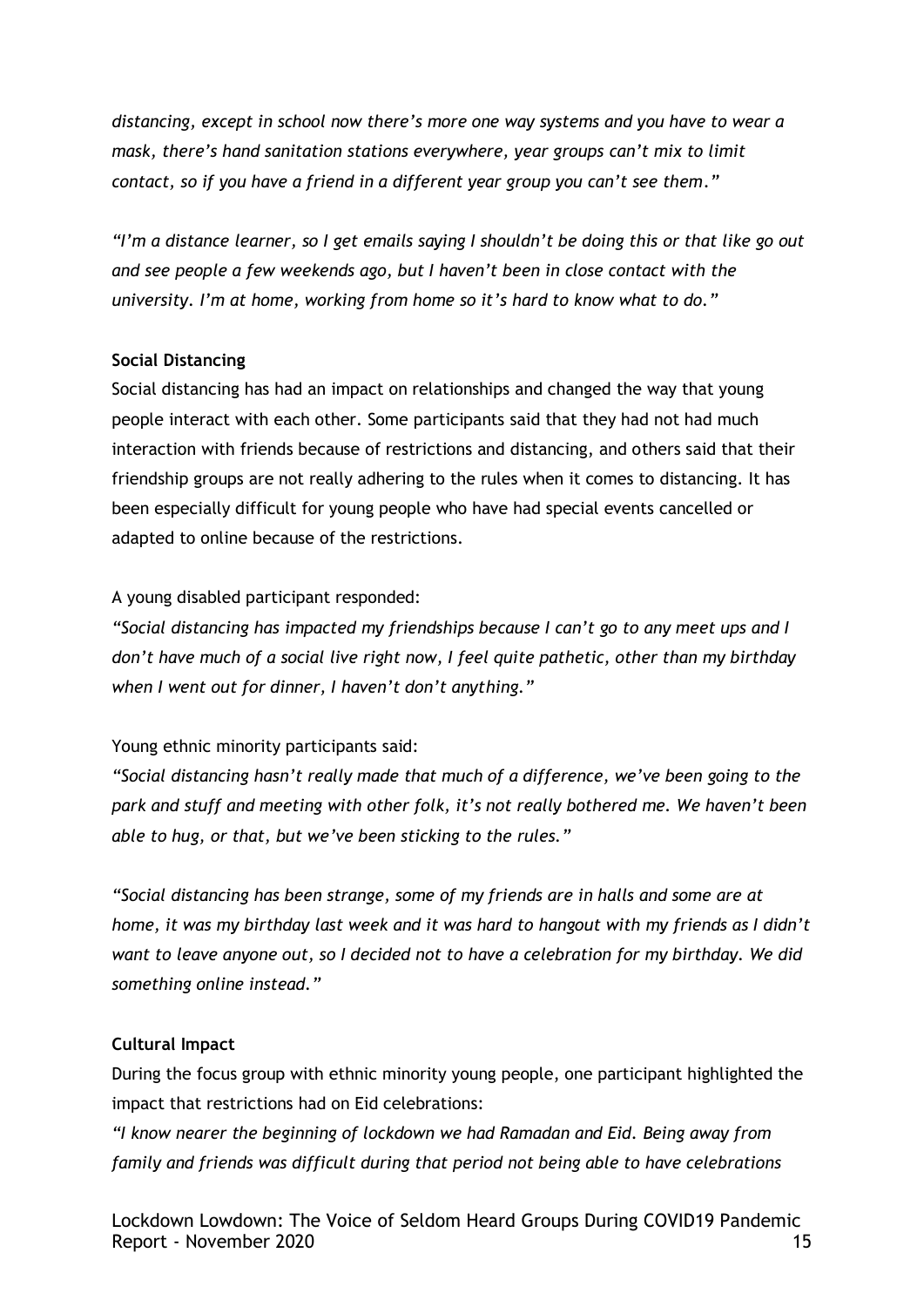*and being in the house. No restaurants were open and that was really hard and loads of people struggled. Luckily, we have been able to connect with zoom and other technology. This is the first time I've been away from my family for Eid and we've lived away before, but it's really difficult not being able to travel to see friends and family. We've lived away before, but it is a celebration of being with friends and family."*

A young disabled participant responded by saying that things were slightly easier for them to attend things online, although it's not quite the same experience.

*"Some concerts and events have actually been better online or via zoom, for accessibility reasons it's more accessible to access something online like a music concert or an input from a celebrity. But I don't think I get the full experience, but it is better for sensory reasons."*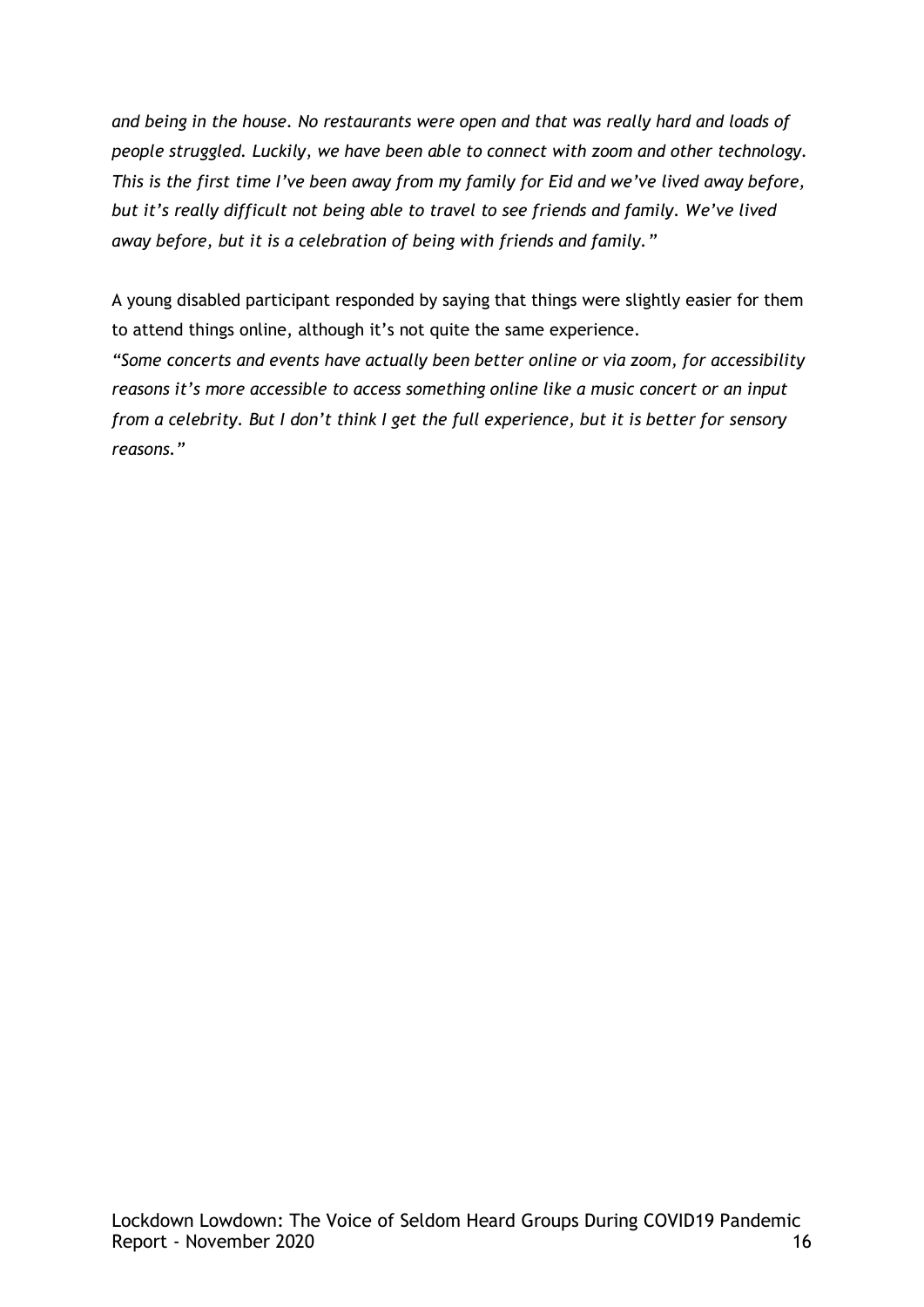# **Theme 3 - Space**

During the focus groups, **participants were asked about their use of space both inside and outside and how their use of space has changed during and post lockdown.**

Most participants said that they felt they had used outside space more than ever before. However, some participants were shielding, or family members were shielding so their experience of outdoor space was limited.

#### Young disabled participants said:

*"I think for me, I've been lucky that I've had family members to go out for walks with. I think that has been really beneficial for me, in terms of getting my confidence up about my local area I definitely think that one of the positives during lockdown has been my confidence of walking around my local areas, out with the street I live on has improved and my confidence has come on leaps and bounds."*

*"I'm a lot more familiar with the area I live in and I'm much more confident in walking. Before I was really hesitant and holding on to people and its much less now. I have discovered the different layouts of the roads, know when kerbs come up and so on, so it's really come on a lot. It's also been good to get out to new places for a walk, we're lucky where I live there's nice walks along the prom."* 

*"If this hadn't happened, I wouldn't have the chance to explore as much. I felt it was easier, because it was quieter. Because of the rules you're not meant to go in to other people's cars. I've been trying to stick to the rules as best as possible because my mum is a nurse and works in the local hospital, she's going into the hospital every day and at a higher risk. I take precautions for her sake and stick to it as best I can and because I'm not able to get in to people's cars, I have to walk."*

*"I did some meetings on my phone whilst on walks so that I could get fresh air and like work in a different environment and come from a difference perspective, and I made use of my garden space."* 

*"Mostly went out for a walk in the parks or around the city during lockdown, socially distanced"*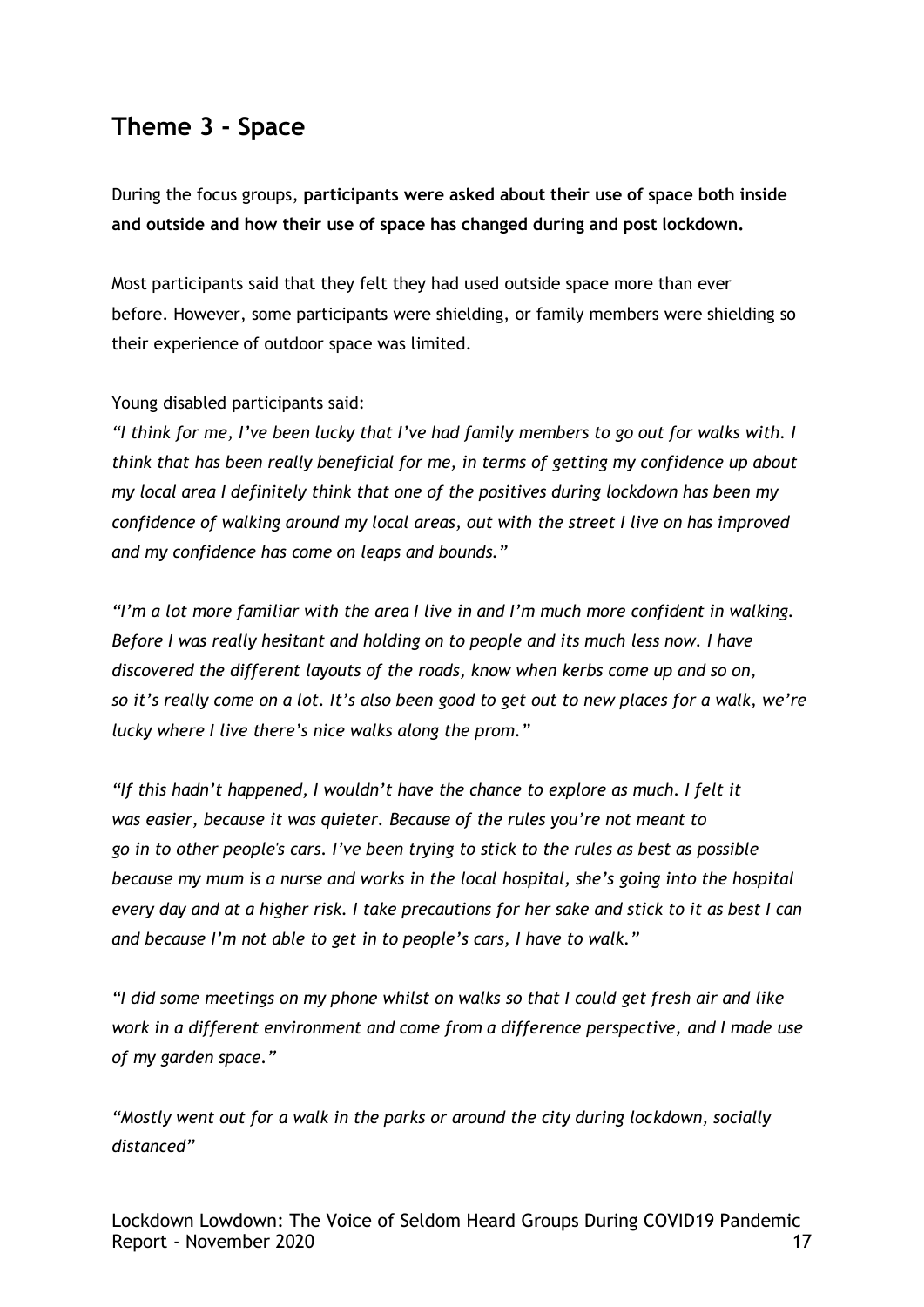A young person with experience of the criminal justice system said:

*"I got out as much as I could, but I was mostly indoors because I had my own concerns about COVID. I did have COVID during August, I was quite ill with it myself. I'm still very concerned now that there's not enough information on it. We're still trying to figure out what it is and how it affects people. I don't feel the Scottish government have done enough or are doing enough to stop the spread of it. More needs to be done. I've looked into the tier system, my local authority has really high cases. We've got a hospice, and they've got really high cases of COVID at the moment as well, so do the surrounding areas. We've be put into a tier three, which for me isn't good enough, we should be in a full lockdown so we can stop the spread of the disease and people dying from it, that's my personal opinion."*

#### A young ethnic minority person said:

*"There's lots of outdoor space that we have explored since the start of march, outdoor space became so important."* 

Those participants who were shielding, or had family members who were shielding or vulnerable said:

#### Young disabled participants said:

*"I didn't really go out as I was shielding. However, when restrictions eased, I went down the cycle path in my power wheelchair for the first time (this was on more than one occasion) and it was great to be outside again.* 

*My mum is vulnerable so at one point I didn't go out at all - but I have a garden and use an online workout service"*

*"My family stayed in a bubble for me."* 

#### A young carer said:

*"I had a good enough space outdoors, we have quite a big back garden. Since the person I care for is shielding, we haven't been going out a t all, so I was lucky to have a back garden. It also means that when restrictions loosened, I was able to see my friends in my back garden as well without having to go out to like a park where it could be busier."*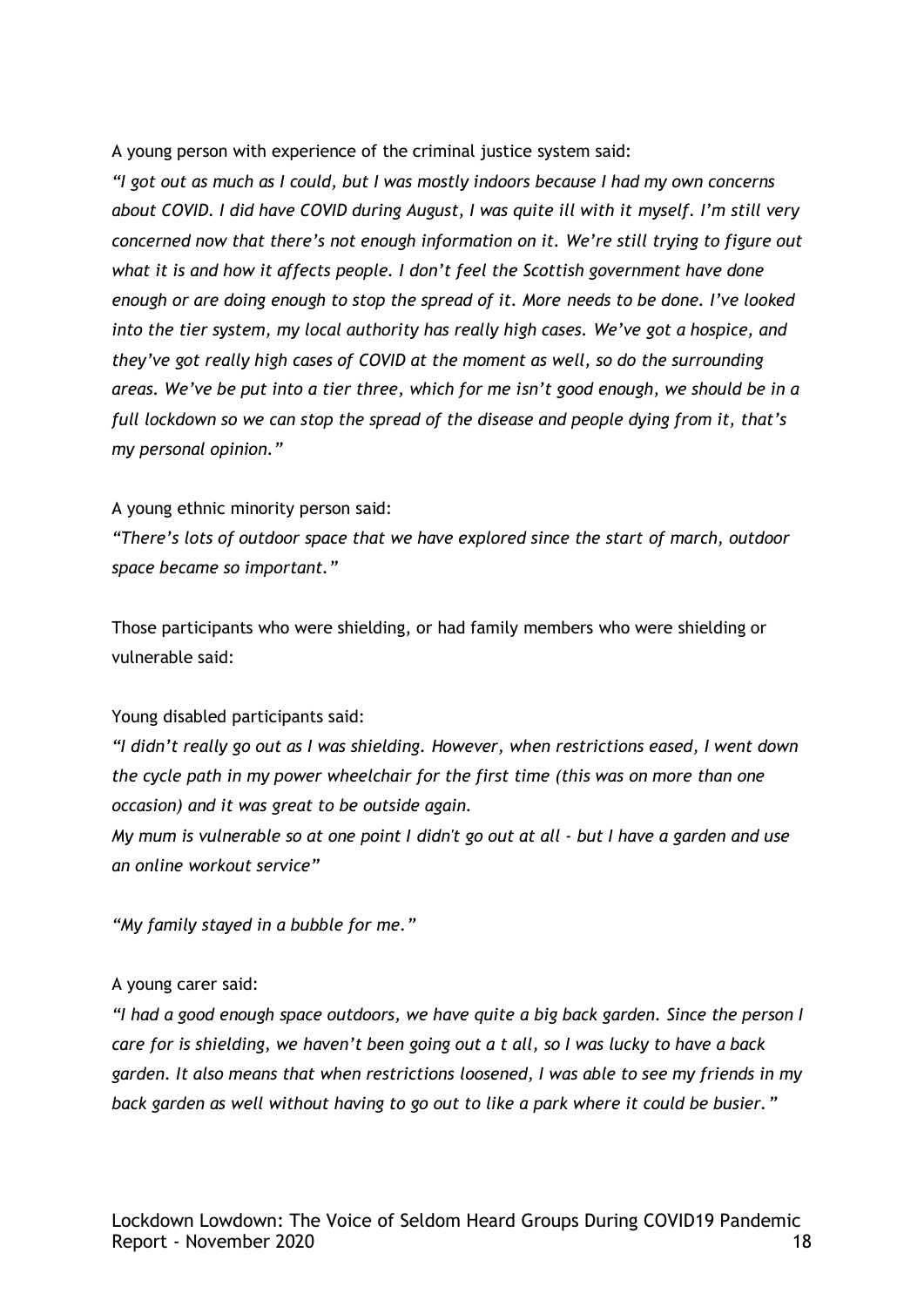**When asked about the use of indoor space**, participants said that they had felt cramped inside especially when the whole family was at home, some managed to find space in the garden or in other areas of their home.

A young disabled person said: *"My dad was furloughed, so we were a little cramped. Definitely a few arguments happened! We do all have separate rooms"*

A group of young carers said:

*"I kind of took over the kitchen, but obviously that's not really the best place to use, our front door is there too so there's people walking through – it just wasn't an ideal situation. My bedroom isn't exactly the best place either – bedroom is supposed to be a space for you, why would I have meetings there, it's not professional either so I didn't want to use it."*

*"I had to do zoom calls in my bedroom but I share with my sister still, so it was hard to get privacy. I've got two little sisters, they come into my room randomly at any point, so there were times I had to sit in the bathroom because there was nowhere else in my house that would be free."*

*"I used the garden at times to get space and a break from everyone. Being in your house with your family 24/7 can get exhausting. It's nice to have a breather."*

*"Before, I took getting out of the house for school for granted, I didn't realise that I needed that break from my family during the day. I didn't realise I needed that until lockdown."*

*"I use my garden, my mum put up a little shed for me which ended up being a little office space that I could use to study in."*

*"I did find that being inside constantly gets quite stifling. Especially within family spaces, it gets exhausting and suffocating."*

*"It's difficult to get internet signal when every member of your family is using the internet."*

A group of young ethnic minority people said:

Lockdown Lowdown: The Voice of Seldom Heard Groups During COVID19 Pandemic Report - November 2020 19 and the state of the state of the state of the state of the state of the state of the state of the state of the state of the state of the state of the state of the state of the state of the state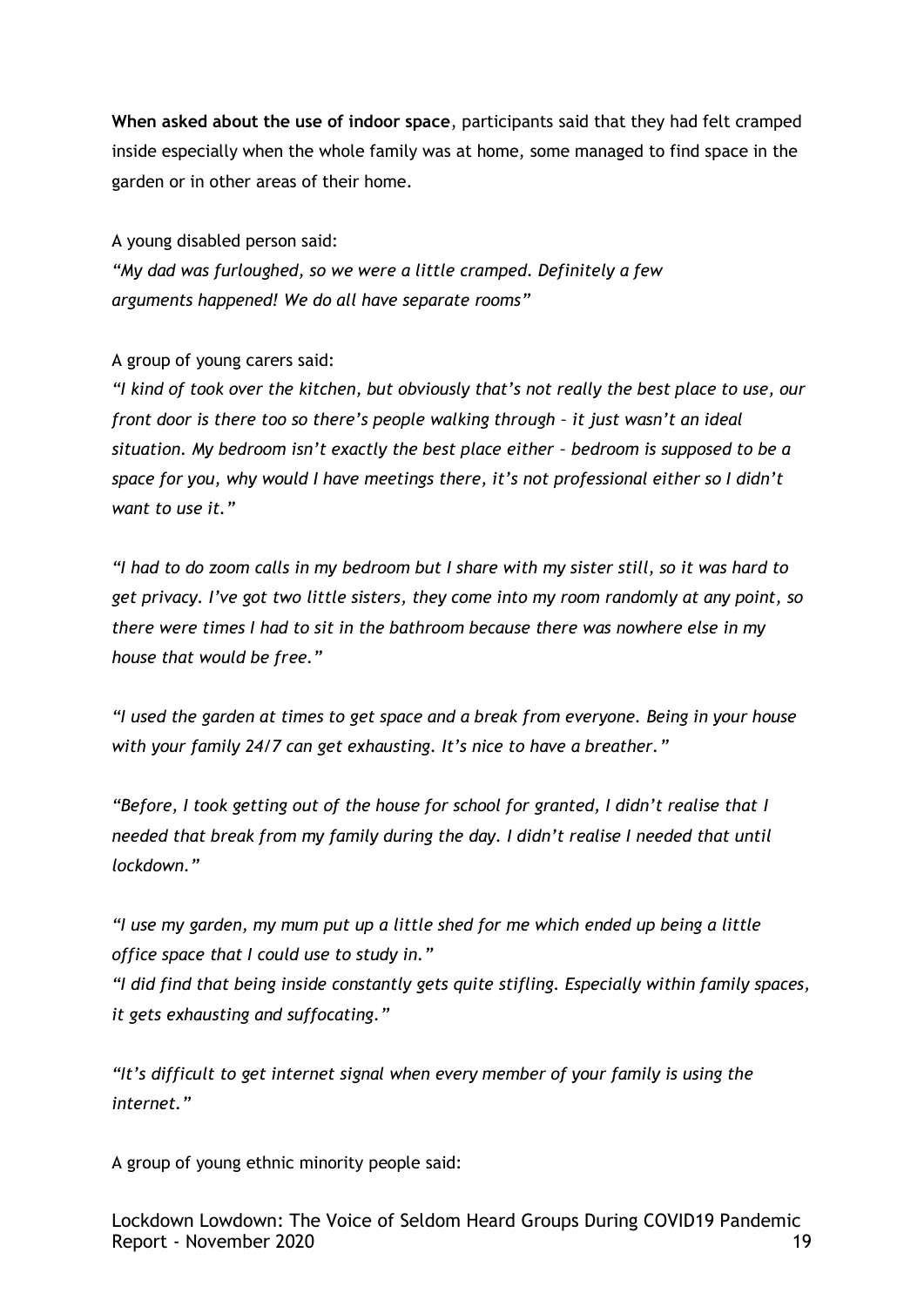*"The government can't really provide spaces for people, this has been such uncharted territory for everyone"*

*"I guess a mixture of both, normally I'd stay inside and my parents take me out for exercise and we go out as a family. We're defo going out more than we ever did, and we're keeping it up. We were confined in a small indoor space, so we made the time to go out."*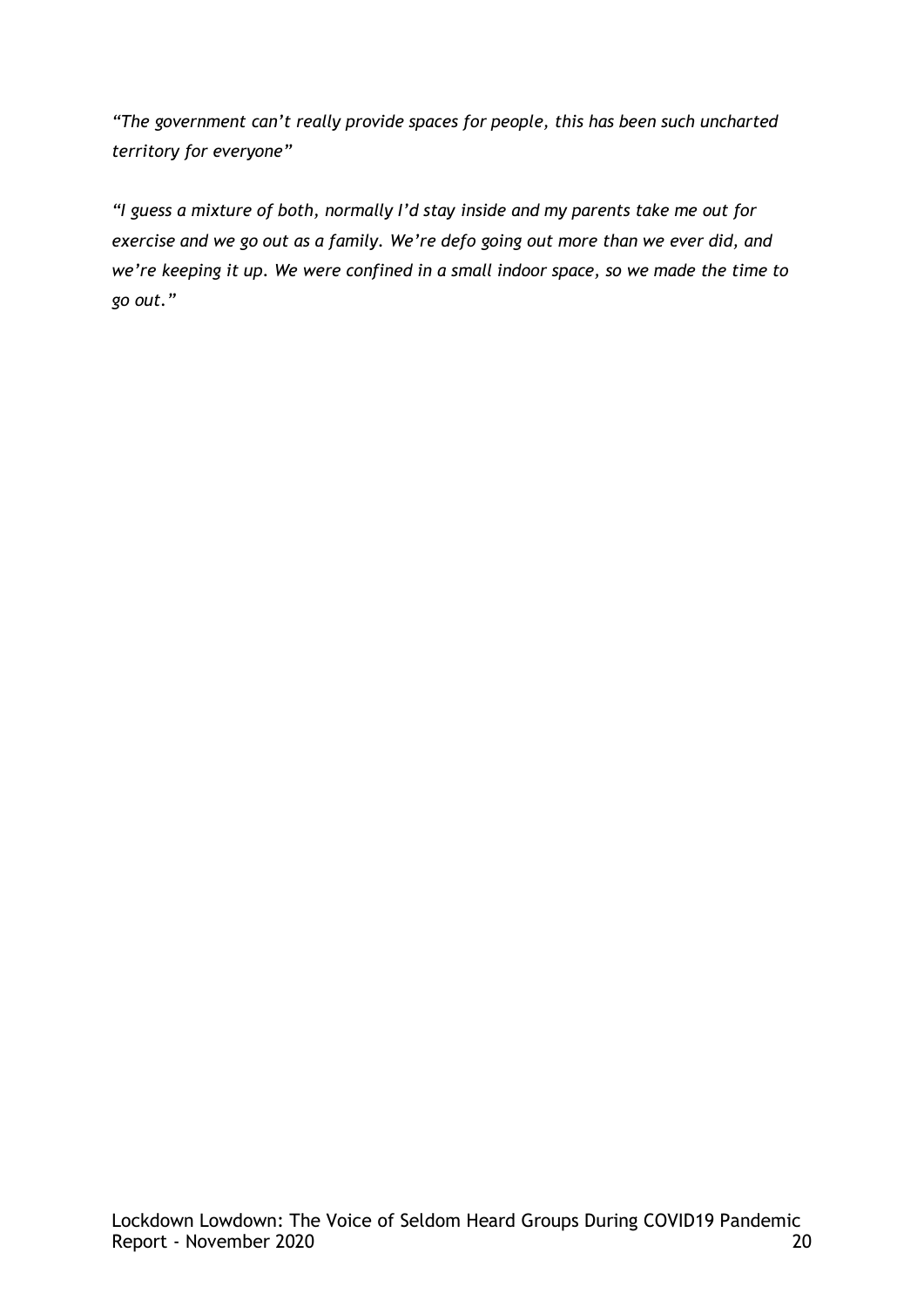# Theme 4 – Perceptions of COVID restrictions

The perceptions of COVID amongst young people varied from focus group to focus group. In this theme we explored the perceptions and impact that wearing face coverings, social distancing, travelling on public/school transport and loneliness and isolation on young people.

**We asked participants to think about the perceptions of COVID-19 restrictions and mitigation measures, i.e., face coverings, bubbles, hygiene, physical distancing, school transport. Different rules for different age groups, and in different settings especially looking at the balance between risk and freedom.** 

Please note that the focus groups took place between the 8<sup>th</sup> and 29<sup>th</sup> of October 2020, prior to the new restrictions which made the wearing of face coverings mandatory in class for senior phase pupils.

#### **Face Coverings and Social Distancing**

The majority of participants agreed that face coverings should be worn in public and participants did not have an issue with wearing them in school. Participants agreed with social distancing, although found it difficult to do in schools and when socialising with friends in public.

One participant from the young carers focus group said they felt that generally masks are not worn correctly:

"I feel like a lot of people don't understand masks. People are like "it's not stopping me from getting it, but it's stopping others, and I feel like a lot of people don't realise that." "You know the medical ones? I feel like a lot of people don't know that you've gotta pinch the nose in and that's super important."

Participants from the ethnic minorities focus group said that they felt that wearing a face cover was not an issue, but didn't understand the time limits being put on restrictions with establishments closing at 10 o'clock at night.

*"Yes, there is a balance between the board, it shouldn't be a questionable thing to wear a mask or not, if it is scientifically proven that wearing a mask will limit the spread of coronavirus then I personally don't think this effects my freedom in anyway."*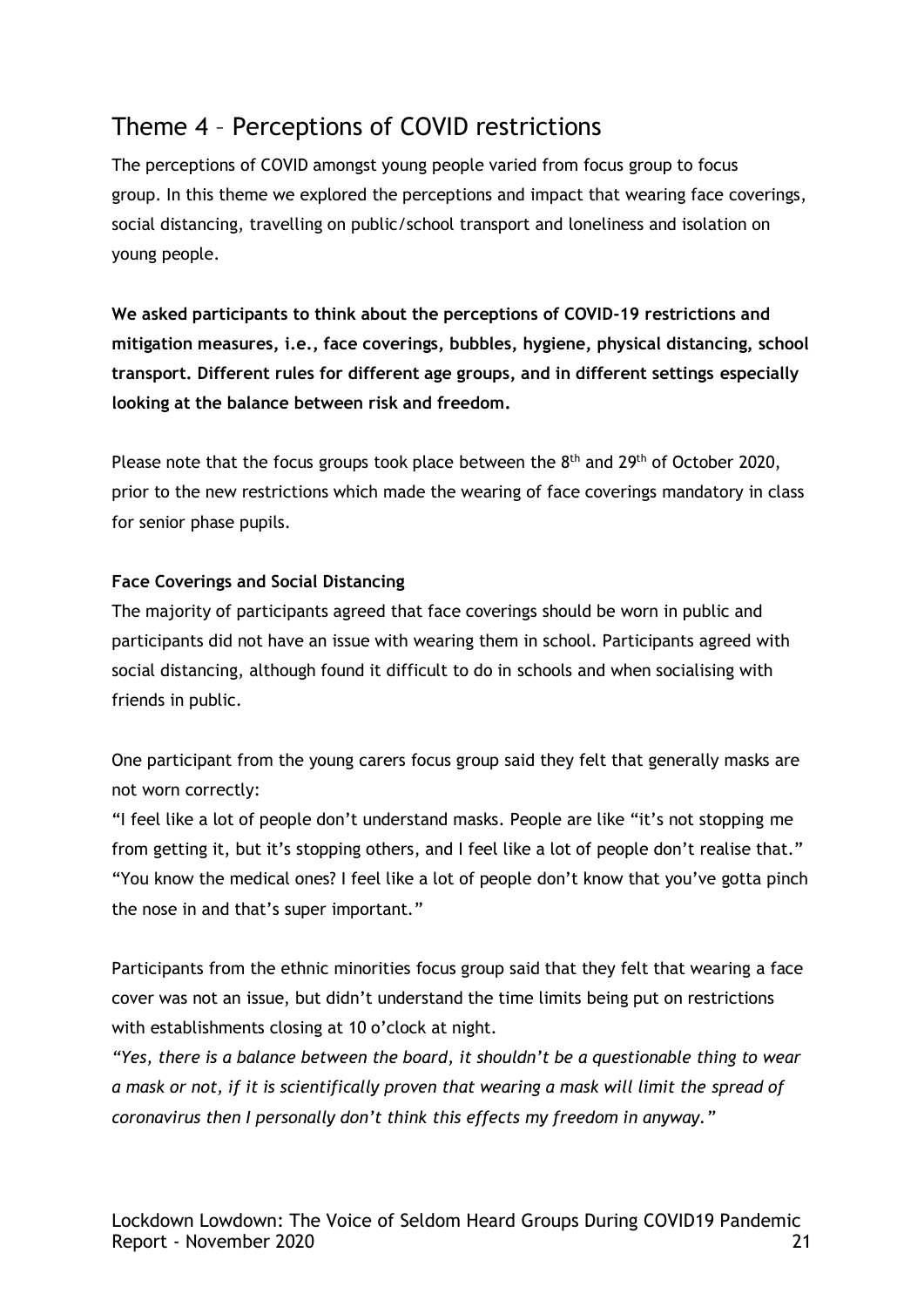*"I'm all for the masks, but I don't understand the time restrictions, coronavirus doesn't wait for 10pm or 6am, why is it okay to open at that time, but not an hour or two later, I don't really understand that aspect of it."* 

*"It's required when you are walking to your next class to wear a mask, it really doesn't bother me unless I've been running and need to breath."*

One participant from the ethnic minorities focus group said that there school is over populated, which led to an increase in positive COVID-19 cases. The over population in the school makes it difficult to social distance. The Western Isles Council has given everyone a snood to use as a face covering.

*"I live on an island, so we actually haven't had any cases up here yet, last week, some islands further down from where I am saw increased in positive cases and the whole community has locked down. We have to wear masks in school and had to social distance, but it was really hard to. Our school is vastly over populated, so it didn't really work. My council gave every pupil a snood."*

Young carer participants challenged having to wear face coverings inside, but said can be outside with the same groups of people without.

*"We have to wear masks in school, but when we're outside, even when we're shouldershoulder in class, we get told to spread out outside. It's a bit all over the place."*

A young carer who attended an Independent school highlighted a stark contrast to the majority of other in school participants regarding class sizes and social distancing. *"I go to an independent school and we've got everything set up a bit differently than state schools would, we've cut our classes in half so we have a lot more social distancing. We're still closer than we probably should be but you have to consider factors around resources. We have been given areas outside for different year groups to stand in which is good, but at the same time everyone is still in clumps together"*

#### A care experienced participant said

*"I wear my mask to go shopping. I go shopping once a week and [occasionally] pop down to the shop by myself she needs any other bits and bobs. At the start of lockdown, she got deliveries, and had her cooking done for her."*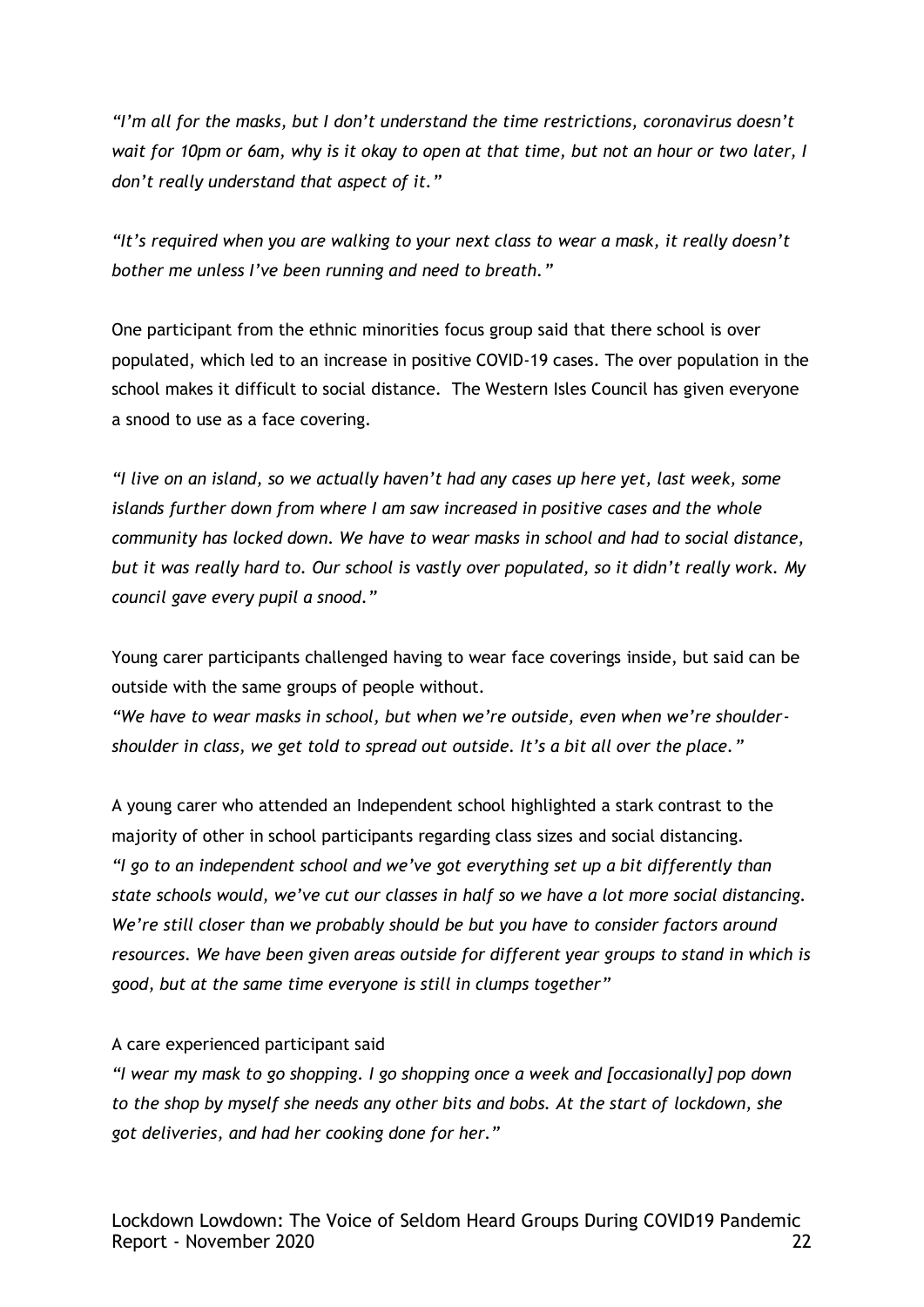Young disabled participants said that social distancing can be a barrier for them as they rely on lip reading, this has been difficult in school as teachers can not get close enough for them.

*"Social distancing, but that's got one barrier for me, it comes back to the hearing thing I have to tell my new teachers when you're speaking to me please don't stand more than 2m a day. If social distancing increases to 3m then I wouldn't be able to tell what they are saying."* 

*"Having a sensory impairment keeping 2m, is a massive challenge for blind and partially sighted people. I was able to ask Jason Leitch a question about that and even he struggled to answer that as it's a hard thing to think of blind and p sighted people to keep them safe. It's been the biggest challenge for me. Although now, sighted people are allowed to guide blind and p sighted people, this has made us more relaxed as a community. I am trying to be as independent as possible but it's good that I know have the chance to get a guide when I'm walking about if I choose."* 

Whereas another young disabled participant felt that social distancing was better for them:

*"But I like my personal space, in the wheelchair and my autism, I don't want people in my space and near me, but it makes it harder for my to communicate."* 

#### **See Through Masks**

All other participants were asked if they had seen see-through facemasks being used, however only one participant has said that they had seen see-through face masks/visors being used in an education setting.

A care experienced participant said:

*'My lecturer has been outstanding. She's trying to wear the see-through ones and she's given us all re-usable ones. She says that's more important than anything – making sure deaf people can lip-read.'*

#### **Bubbling**

Only one participant shared their experience of bubbling with another house hold from the young carer focus group they said:

*"Also with bubbles, personally we've decided to make a bubble with our neighbours, my mum goes over there and I look after their little kids sometimes so it's just easier, but I*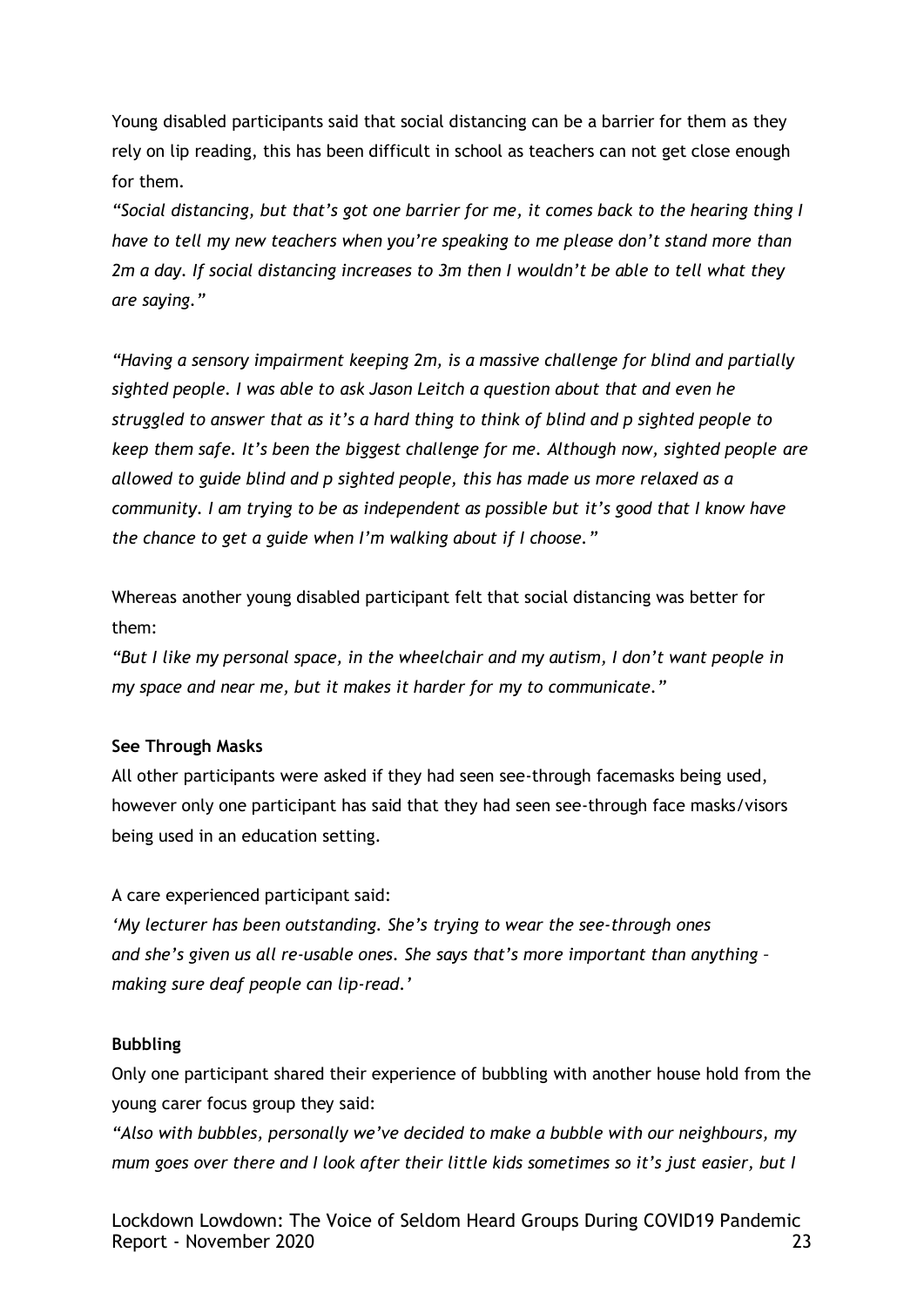*feel like a lot of people aren't sticking to that – their like "I've got a bubble" but they've got like 7 other bubbles… and it just doesn't work."*

A participant with experience of criminal justice system said in response to being asked if they feel the restrictions give the right balance between risk and freedom: *"No. The way it's run they're killing people. COVID's killing people, mental health is killing people. I know that's very blunt, very harsh. Before we went into Tier 3 lockdown, I was part of a mental health football team. We were following the exact same protocols as what the FA were telling professional footballers to follow. We were following the exact same protocols. But then we got told we're no longer allowed to meet or train, so it's having a negative impact on health. They're not balancing each area, they're just reading a number and going "oh god that's really high", they're not balancing out the risk. It shouldn't be up to the SG to say what tier we should be in, it should be up to local authorities. Yes, each LA has a health board, so I believe it should be up to them to depending on their risk and how many numbers they have."*

#### **Have you felt any stigma?**

**When asked about feeling stigma**, a care experienced participant said: *"Pubs shutting early is much better. When the pubs were open, I was out for a walk myself and there was someone drunk following behind me, that was really scary and I had to phone the staff. Since the pubs shut at six it's making me feel better. I feel more safe going past the pub."*

They also talked about a time when they were shopping and had a panic attack wearing a face covering, the shop staff were very supportive and the participant did not feel any stigma against them:

*"One day I went out shopping with one of the staff members and I couldn't breathe. The staff member gave me a lanyard so I could take my mask off."*

#### **Do you think young people generally understand why restrictions are in place?**

"Depending on their age, depending on their mental age. Youthlink and young scot have done a really good job of trying to simplify what the restrictions are for each area. That can only go so far because there are some young people who can't get online. There are still barriers to information."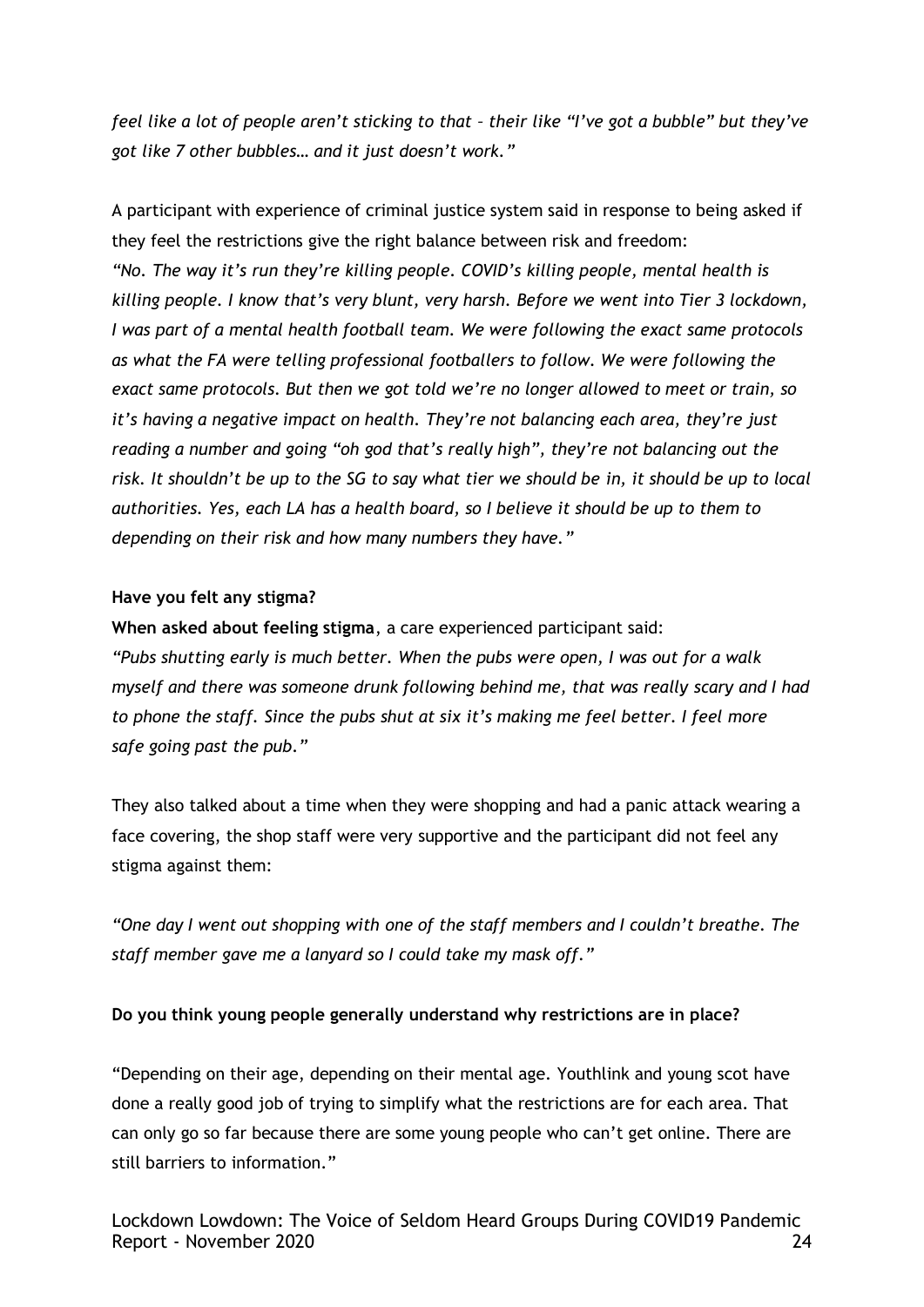#### **Impact of restrictions**

Participants were asked to think about the impact of mitigation measures such as grouping, hand hygiene and face coverings on particular groups in schools e.g., school corridors and communal areas, and on school transport, and when going offsite e.g., for lunch breaks.

#### **Have there been any issues caused by these measures?**

*A young person with experience of criminal justice said:* 

*"In a way, nothing's changed but it has changed. Our college paid for a proper fog tunnel with people to man it. The precautions they're taking are unbelievable, I'd be happy to stay in college all day. The way they've done it, it seems so seamless …I don't think anything's too difficult, stay two metres apart, bring your own lunch, wear a face mask. They've got that many hand sanitiser stations throughout the college that they're always like two metres apart from one another – there's that many of them.'*

#### **Public Transport**

How have you found using public transport? Participants have found using public transport busy and overcrowded:

A young person with experience with the criminal justice system said:

*"Terrible. The amount of times I'm having to sit on twitter and ridicule first bus for social distancing or the busses being over-full. One time I phoned the police where there were 30 people when there should've been 10. The police told him off and he got sent back to the depot."*

#### A care experienced young person said:

*"The bus one day was so busy. I felt suffocated because there were too many people on the bus. Before (COVID) I would've been fine with that, but it was just so busy. I had to get off a stop early and walked the rest".*

#### A young carer said:

*"I was on the bus to school the other day, there was a boy a few years young who had a hidden disability lanyard on and he wasn't wearing a mask. I thought "ok fair enough, it's not my business", but there was one lady who kept turning around and like shunning him (tutting), but it's not his fault. I'd understand if he was being ignorant… but at the same*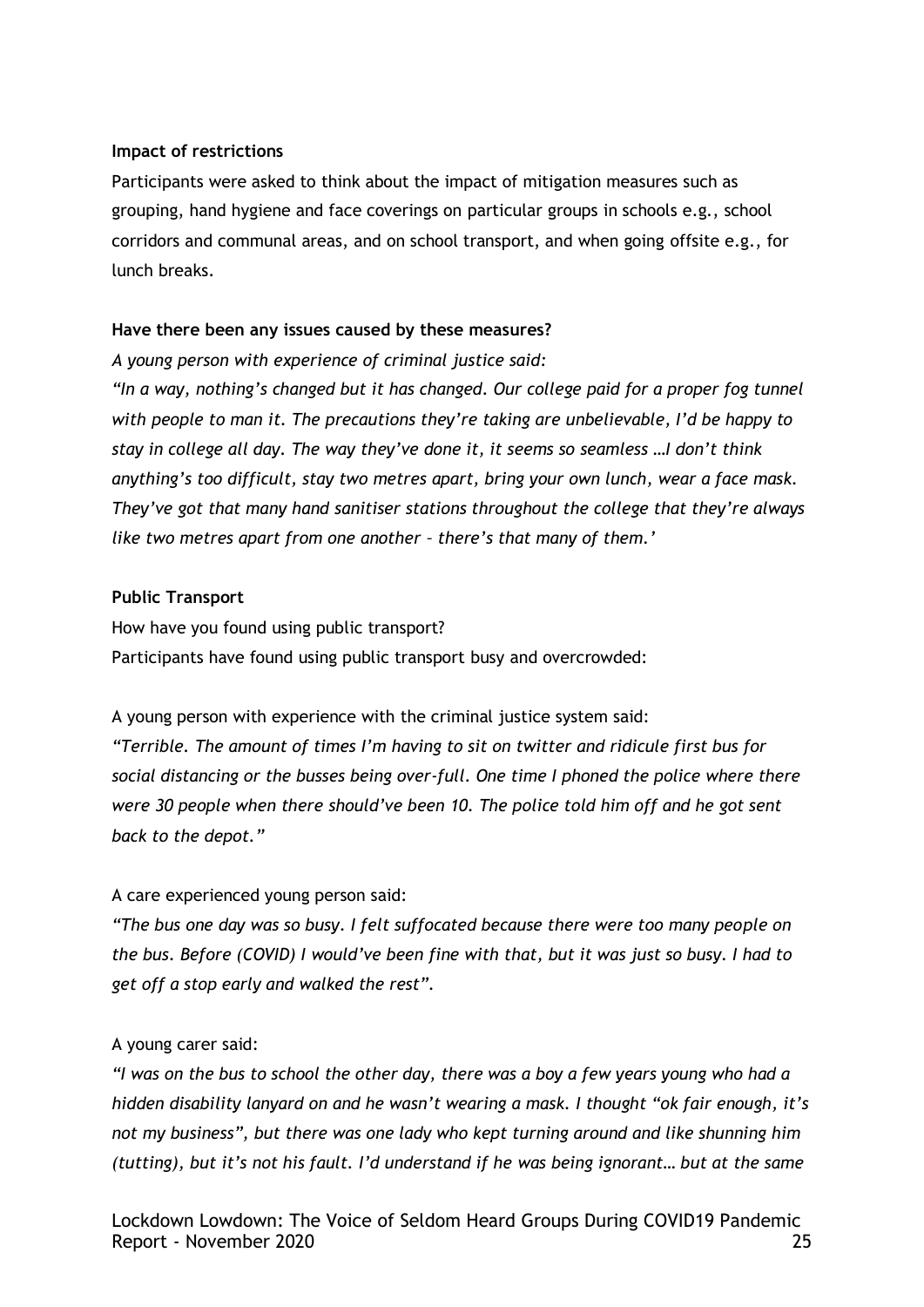*time, you don't know people's situations, you can't be annoyed at someone for something they can't help."*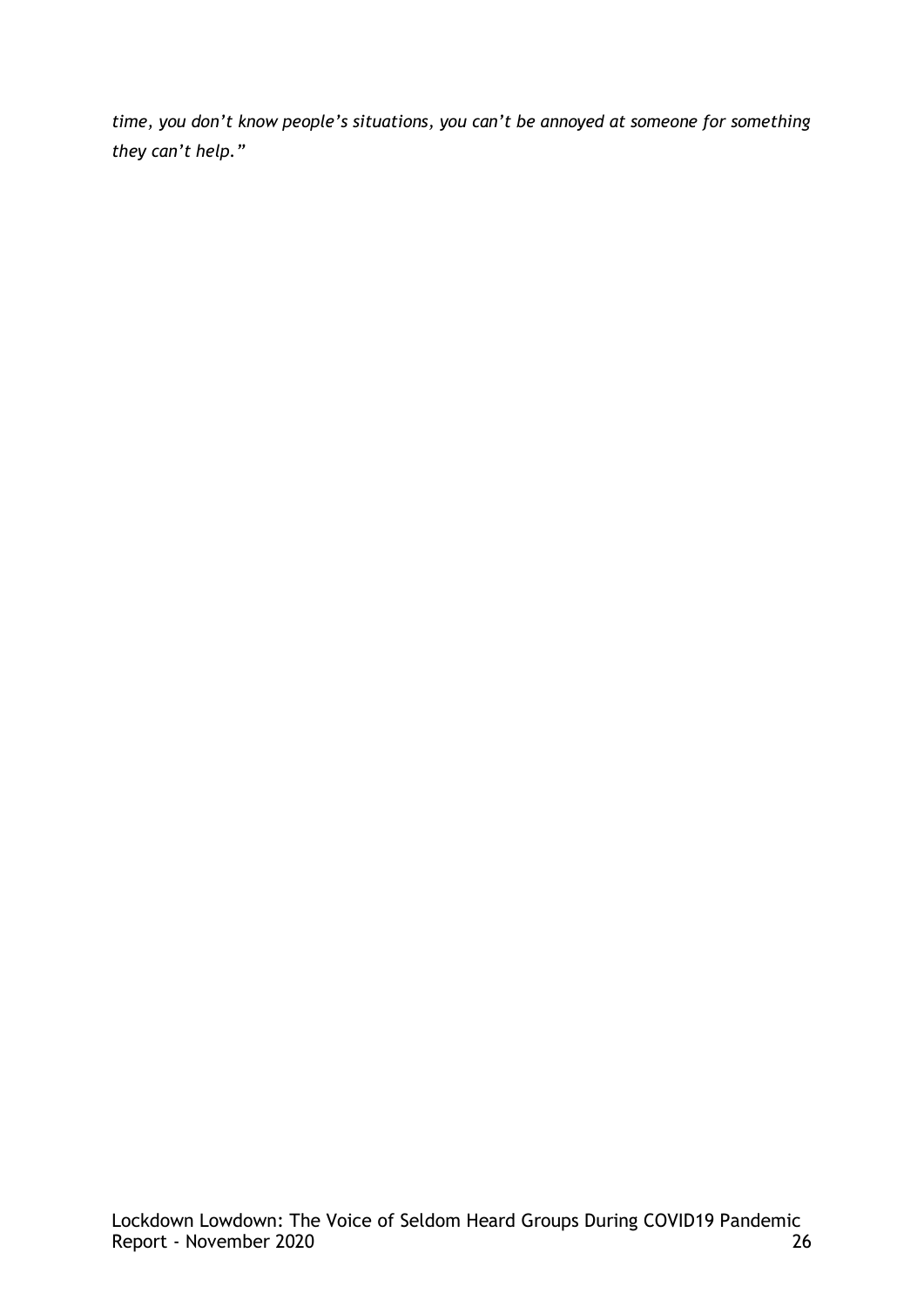# Theme 4 - Social Media

The role of social media during the COVID 19 pandemic has been really important for young people to learn about up to date information, share experiences with their friends and family and overcome their personal barriers in this theme, we explored with participants the impact of social media is having on their lives and how they have kept up to date with developments and risks.

**We asked how the role of social media has helped in mitigating loneliness/keeping in touch with friends/family.** 

A young ethnic minority person said that social media has helped their loneliness and isolation:

*"I think that definitely yes, social media has helped a lot. At the beginning we were using house party and there have been others since. It's nice to see young people use social media to keep in touch and be innovative. It's been good to see younger people teach older people what to use also."* 

Several young disabled participants said they had mixed experiences with the use of social media and technology.

*"On my brothers birthday this year we did a zoom quiz with the family. We've done it for my uncle, gran, brother and doing one for me next month. I now write for a music magazine which has come about after lockdown, my use of social media has increased and I saw they were looking for someone. I emailed them asking if I could write for them and they said yes."* 

One young disabled person felt that their friends and family had less time for them due to the restrictions and not being able to socialise with each other as often. *"People have less time for you and you feel that you're not a priority as it takes time to reply. I always prioritise my friendships, but my friends don't often and it can be hurtful. It's hard to interpret messages, and I'm quite sensitive, I have attachment issues. And it'shard to navigate online."* 

One of the young disabled participants who has loss of sight said that using technology has not been easy as every platform is slightly different and they are not able to interact as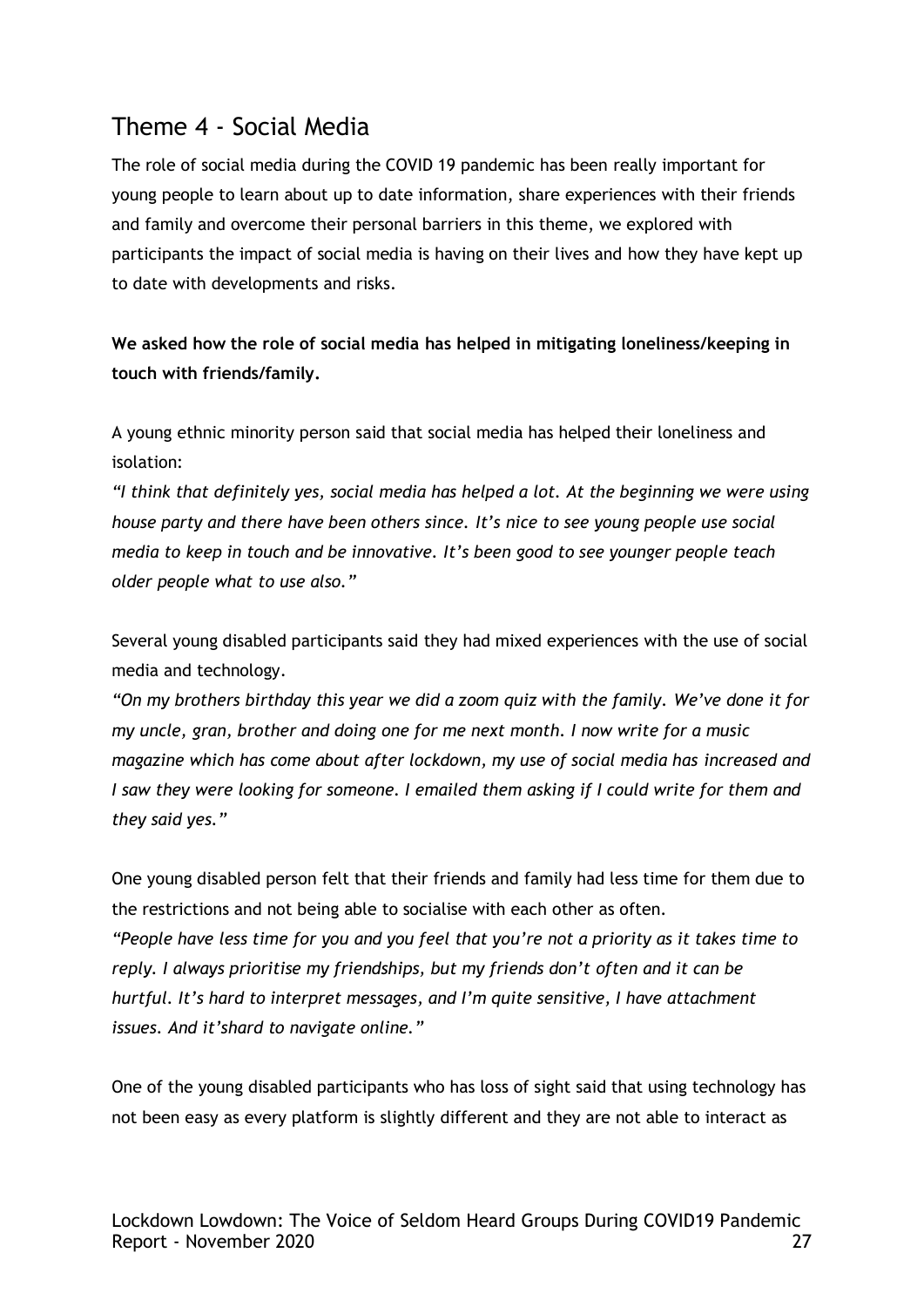well as others online. However with continued use, they are more comfortable using it now:

*"Because I've overcome the barrier for technology and there's still a way to go. It's been really overwhelming. But a positive for me has been the use of twitter, my use of twitter has improved and I feel more comfortable using it now. I like to talk, so your limited, and I prefer Facebook, but I've found twitter good for my voluntary work."*

*Linking in to mental health and the use of social media and screen time, one participant suggested that taking a screen and social media break was good for them: "For the mental health side of things, having a break from social has been really beneficial for me. Not looking at emails, not looking at social and going back when I'm ready. Trying to see it for what it is, with perspective, it's hard to understand. Everyone has their ups and downs, but I think it's about embracing what you have and trying to make the best with what you have."* 

Another young disabled participant said that they have felt lonelier and more found it harder to engage online as social media was a trigger for them.

*"I think social media makes me feel lonelier. Messaging has made my relationships feel less close. People forget to reply, take ages or are a bit more curt People's images can be hard to decipher - are they edited or not? All the pressure to glow up too! I tried to avoid people who promote toxic productivity or hustle culture Social media can trigger things, seeing people having a good time and feeling left out. Can impact me."* 

One young disabled participant said that they do not usually use social media, and would much rather be with people and join in in activities.

*"I think not seeing my family has been challenging. I miss going to pubs and restaurants, but I'm trying to be sensible and trying to just abbey the rules, but at the same time you don't miss these things as I'm used to being in my own bubble.* 

*I've missed not being able to see people but we've adapted as a nation and the whole world. It's not forever."*

*"Having patience is key. I wanted to join an archery club too but I can't do that from home."*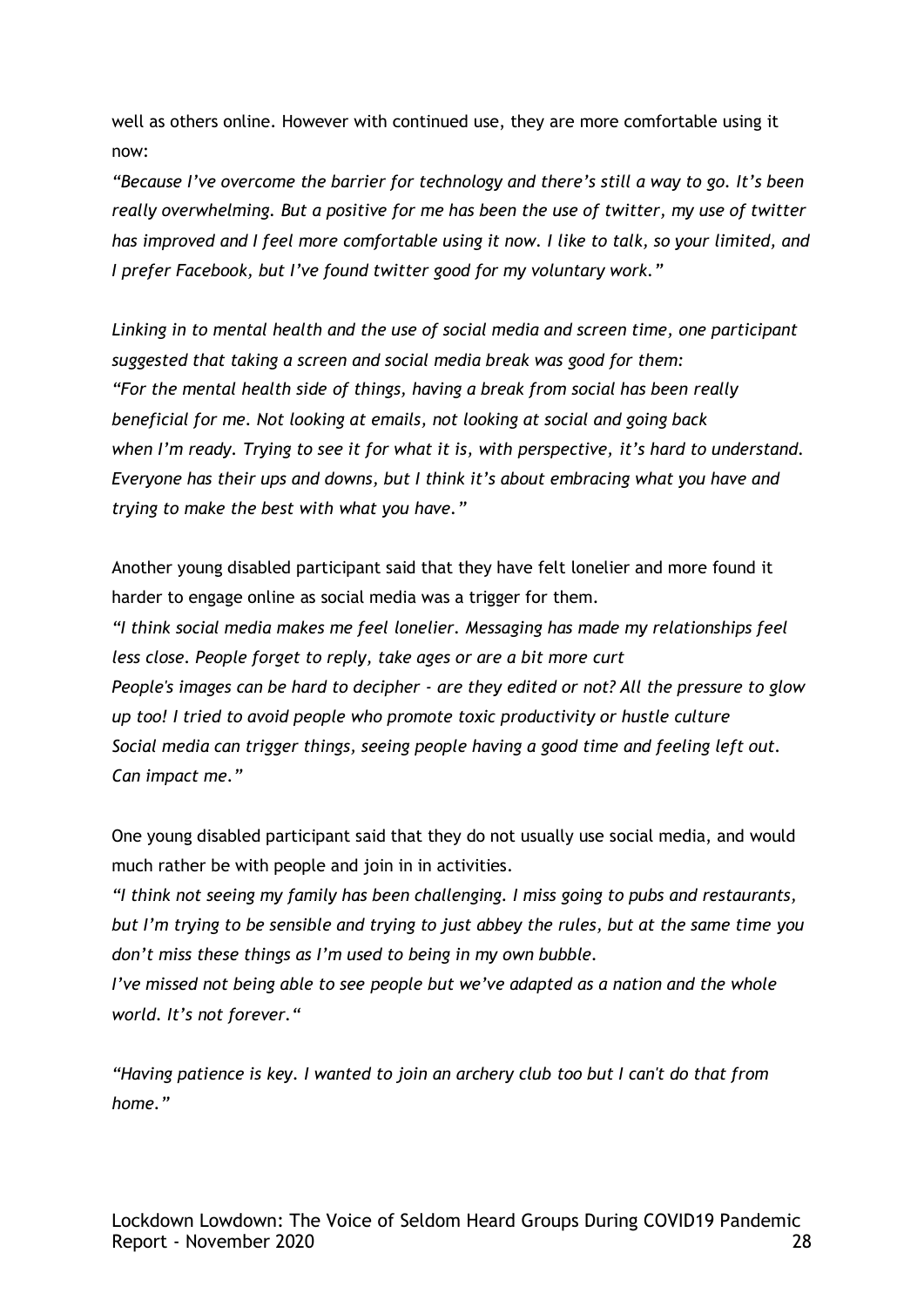**We asked participants to explore the risks and benefits of social media in current climate**. Many participants said that it was a life line for them to access information, however finding trusted information was challenging. The majority of participants took their information directly from Scottish Government briefings and the BBC news app. An ethnic minority participant said:

*"There has been a lot of misinformation from adults, on social media, everyone has an opinion and some decisions are being politicised miss information being spread. Especially the people who are saying that coronavirus doesn't exist. There is also people spreading speculation like the army are coming to patrol the streets – it's very concerning. There's been little factchecking"* 

#### A young carer participant said:

*"Everyone is spending way too much time on their phones, it can be really damaging. I spent a whole day just staring at my phone and I got addicted. People on their phones all the time are more vulnerable to stuff like harassment as their chatting to people constantly. A lot of friendships have ended for people as well, relationships and all that stuff, because they haven't been able to meet face to face but they have been on social media together, but it's not the same, or someone is different in real life from online. My partner has autism, and especially for them, text is just awful, because she can't understand if I'm saying something sarcastic or if it's a joke or something, it's hard to understand regardless, so I can only imagine the struggle that is for a neurodivergent person."*

#### A young disabled person said:

*"Feeling pressure on social media has been huge, everyone is learning a new skill or doing DIY and I'm not."*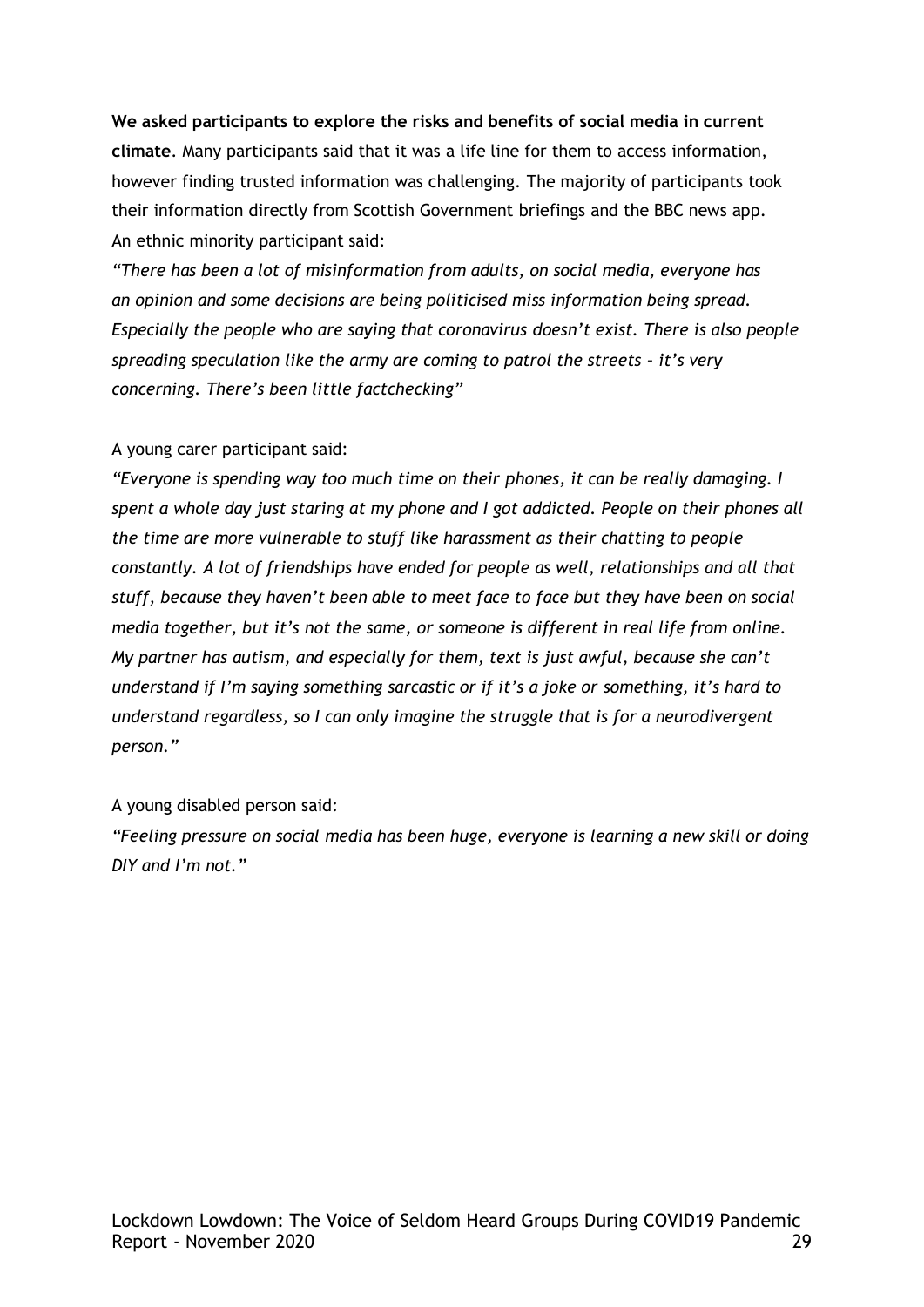# Theme 5 – Information, Mental Health, Wellbeing, Support and Digital Access

#### **Information**

In this theme, we asked participants about their use of information and digital access. How they had accessed support services or information specifically on COVID-19 and restrictions. We also asked participants about their digital access.

**We asked participants where they accessed up to date information and support and where they go for the most up to date information on what you can and cannot do** (in relation to COVID-19 measures).

The majority of participants said that they received information directly from the Scottish Government briefings or BBC news website. Some participants mentioned getting information from social media, however, understood the risks that this information might not always be accurate. Others received information from family members.

Young ethnic minority people said: *"BBC website, I've found the BBC website the best*" *"Scottish Government website – it's the most reliable" "Our local council website is very good here, even if it is mirroring SG information"*

All ethnic minority participants were aware of the 'Aye Feel' platform. It's quite relevant to young people, it's good advice, and it's understandable.

Young disabled participants said they received information from:

*"Watching the briefings on the TV. Although a lot of people say don't watch it as it can bring you down hearing about COVID all the time. The fact that everything is changing so much and so rapidly, it's good to watch the briefing every day and find out exactly what is going on. I think the problem is that everything is happening too quickly and it's too much."*

*"BBC news, or twitter that's where I hear the information about it."*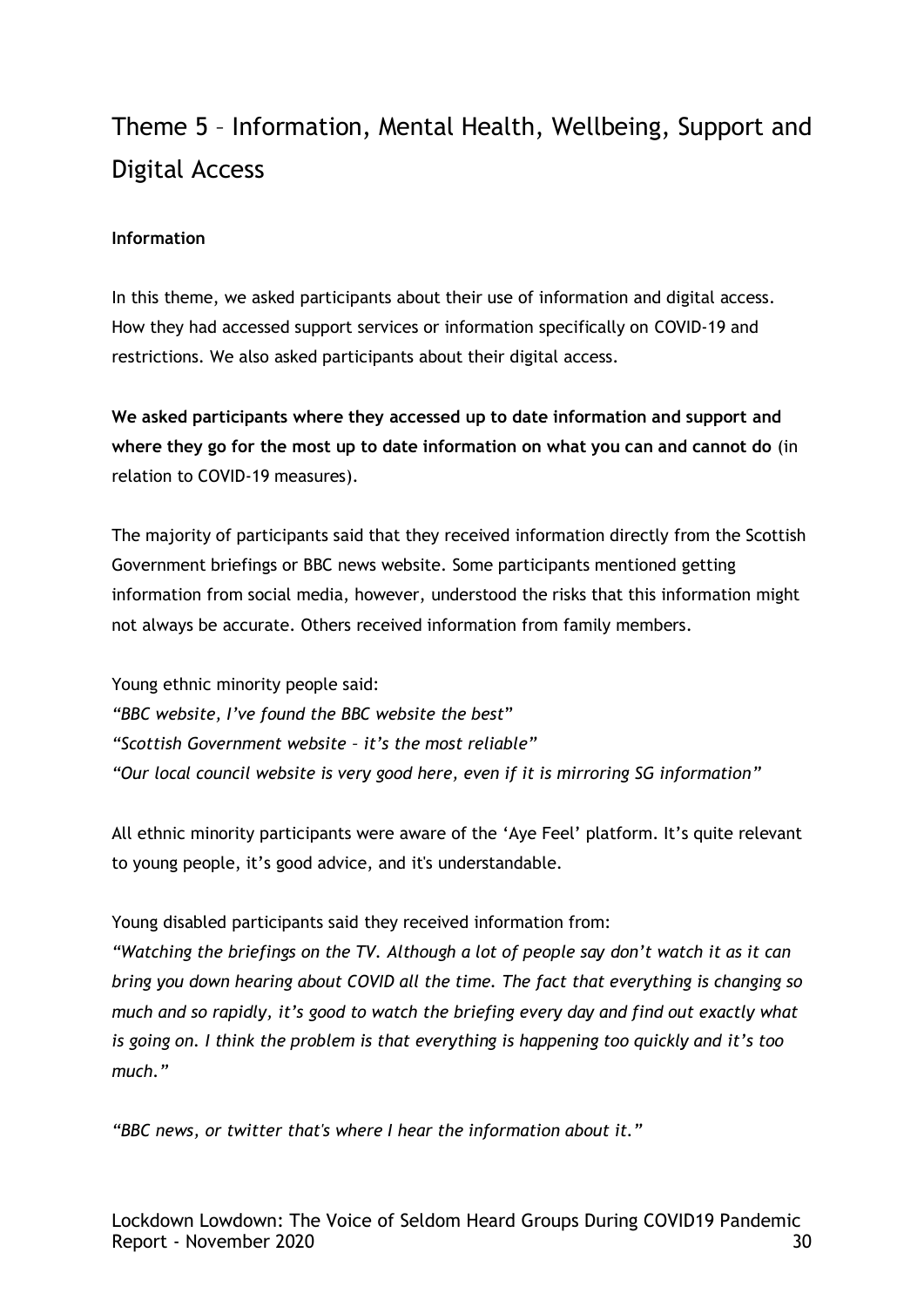*"I started using Instagram this year but take breaks quite regularly - I have body dysmorphia so an image-based site is not the best idea! I read a few online newspapers and my dad likes the TV news Oh, and Reddit can be useful for chat - though I do a fact check with anything I read on there. I usually do fact checks, so if I read a few articles on the same thing I can look for the holes in the story, I find that the guardian is quite objective I'd say."*

*"I rely on my family as they seem to give a simple explanation and I choose not to listen to information from my peers at school regarding restrictions etc because the information may not be true. "*

*"I just read through everything with a pinch of salt however mostly follow the BBC Scotland source and evening news sources."*

#### Young carers said:

*"You can really just go on Instagram or Facebook and see everything, for example, I'll be scrolling on Facebook and find a link for the new lockdown rules. It's easy to access."*

*"Mostly just reading the news, or getting my brother to tell me'*

*"BBC news, TV, twitter."*

*"I tried to use the governments website and I put in my postcode to find out what was going on, it literally just told me "there might be restrictions in your area" and that was it."*

Young care experienced participant said: *"I get information from staff, Facebook, TV. The staff watch the updates."*

*"I was given booklets at the start of lockdown, but there hasn't been another booklet since the start."*

One participant from the young disabled focus group said they felt that the information direct from the Scottish Government is good, however felt that information generally needs to be more reliable.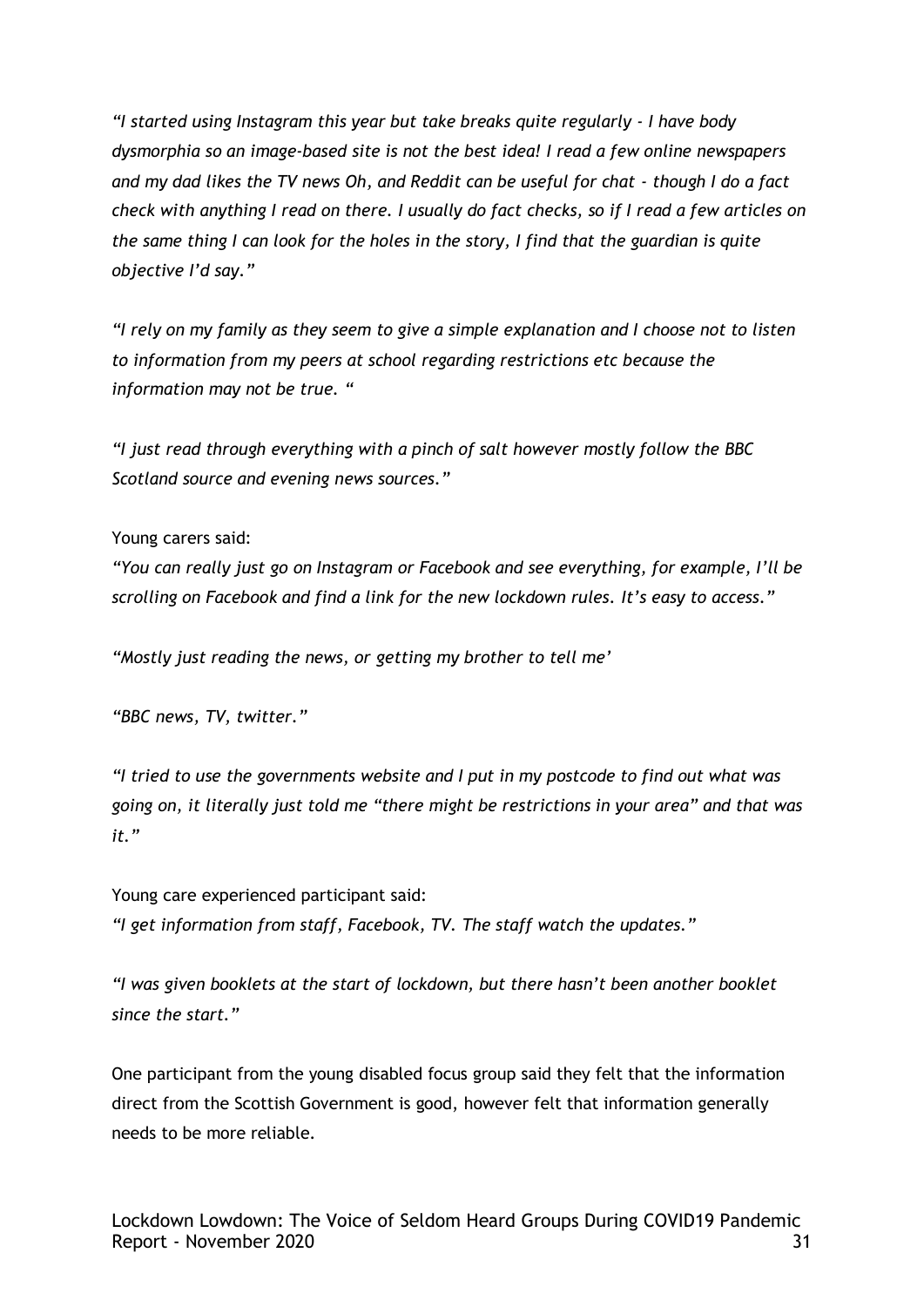*"Online, more can be done to access, some people can't see the briefings, but a lot of the stuff online isn't reliable as hearing it straight from the briefings. Things can be distorted in the media and it is about getting the balance right about knowing the truth. There definitely needs to be an improvement of reliable information."*

A young ethnic minority person said they felt that information from decision makers was difficult to interpret or relay on to other family members due to language barriers and information only being available in English. This is also highlighted in the specific questions for ethnic minority young people.

*"For BME communities, getting information out in their own language would be made a huge difference especially for those communities that don't have English as their first language. An online space where all of the information is and is accessible. Other language other than English, in common languages would be good to see. A website platform that allows questions and answers and blogs, would have been a helpful resource."* 

#### **Mental Health**

Mental health has been a constant theme throughout this report and features heavily in all themes. The below quotes from participants tell us about the impact on mental health and the pressures that they feel during the global pandemic and also on what impact it is having on general wellbeing?

A young person with experience of the criminal justice system talked about the impact of social media on their mental health:

*"Bit of positive and negative. Negatively, I'm a bit more conscious of how many followers I have on twitter. I didn't really care about twitter before the pandemic, now I'm a bit more concerned about who's reading it and what I'm writing about. If I post a picture, I'm worried about how many likes it's getting. I shouldn't have to be worrying about that stuff, it's a society problem – its society causing a lot of these issues, people worried about body image, likes, followers. On the positive, I'm more active on social media. I can engage with people easier – people are on it."*

A young ethnic minority person said the impact of not seeing friends and having limited levels of contact has had an impact on their mental health;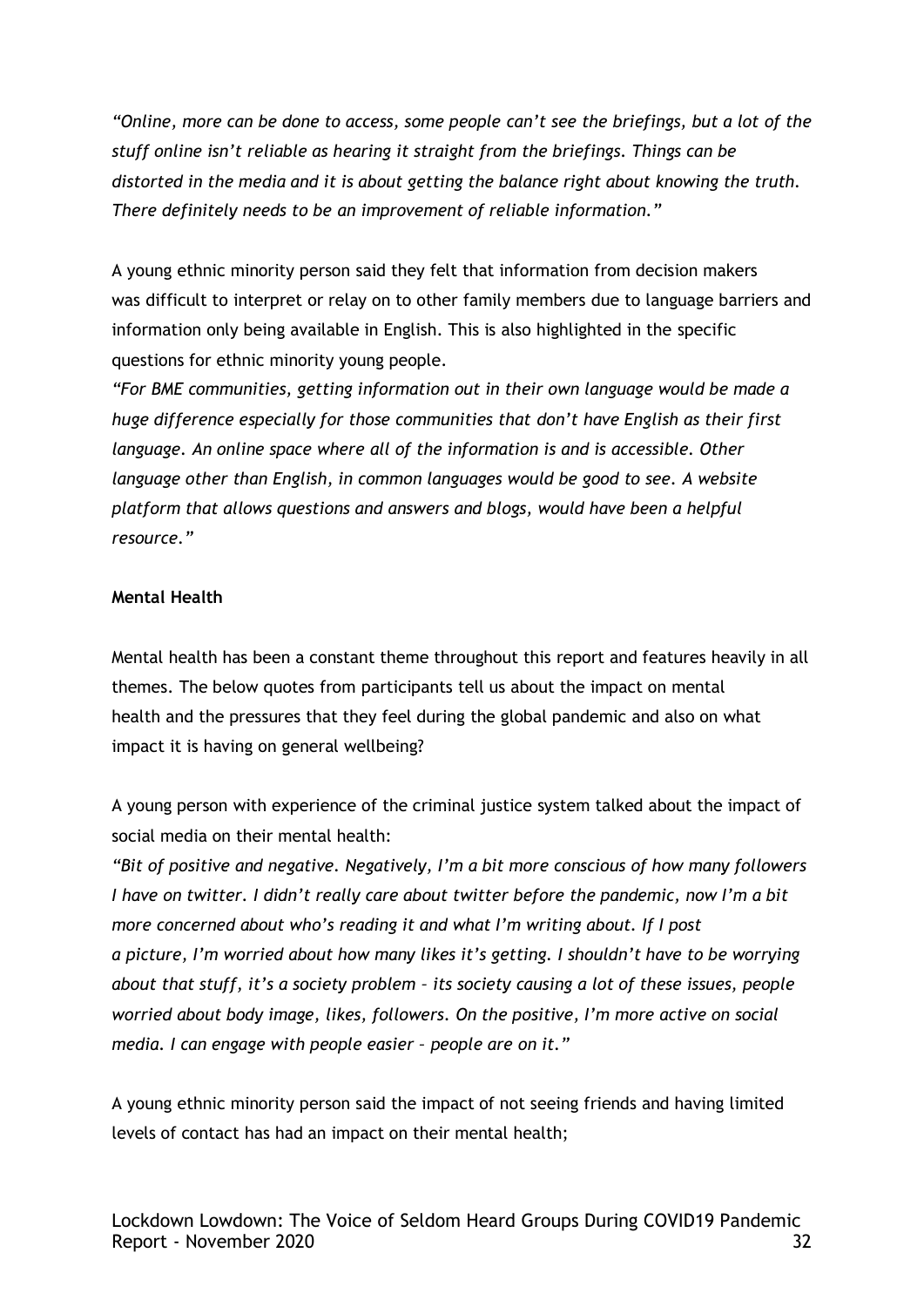*"Not being able to see my friends, and having to communicate with them over social when I'd usually be able to go round their house. Keeping distance is difficult, if you're really close and round their house. Going for walks was fine in the beginning, but we're all a bit fed up now. We have to follow the rules, but there's so many of them it's hard to keep up and they change. What I've not found useful is all the speculation about the rules and announcements before they happen."*

*"It's hard to maintain the very little level of social contact."*

#### *Young Carers participants said:*

*"Deadlines and stuff were already a big stress before COVID, but now they're more of a stress. I don't get to physically see my lecturers. Deadlines are chasing up on us. I started uni two weeks ago and the first deadline is in a week. That's not much teaching and not much support time. That's a big pressure for me."*

*"Body image. Before, I was kind of really struggling weight-wise and with how people saw me and stuff. Over COVID, I've seen a variety of situations when it comes to that. I've seen people who've ended up putting on weight or losing weight, I've seen two different everyone's situation is."*

*"Also, with gender identity and stuff, before it was like "I can't go by they/them, everyone will make fun of me", but now it's like, nobody really cares, it's a pandemic, there is a global crisis going on everywhere, no one is going to be paying attention to me, and it shouldn't matter."*

#### *Young people with disabilities said:*

*"I think there's been some very dark periods during lockdown. I've been very set back in my mental health journey; I've revisited some feelings and situations that I never wanted to return to. I had been meaning to join some support groups/clubs/socialise more."*

*"Before lockdown I had a lot of issues, I still feel bad, but they're different now. I think it has made it worse and I had a crisis point a few months ago and I felt quite powerless."*

*"My physical health wasn't good at the end of last year, so I have used this time to focus on my recovery."*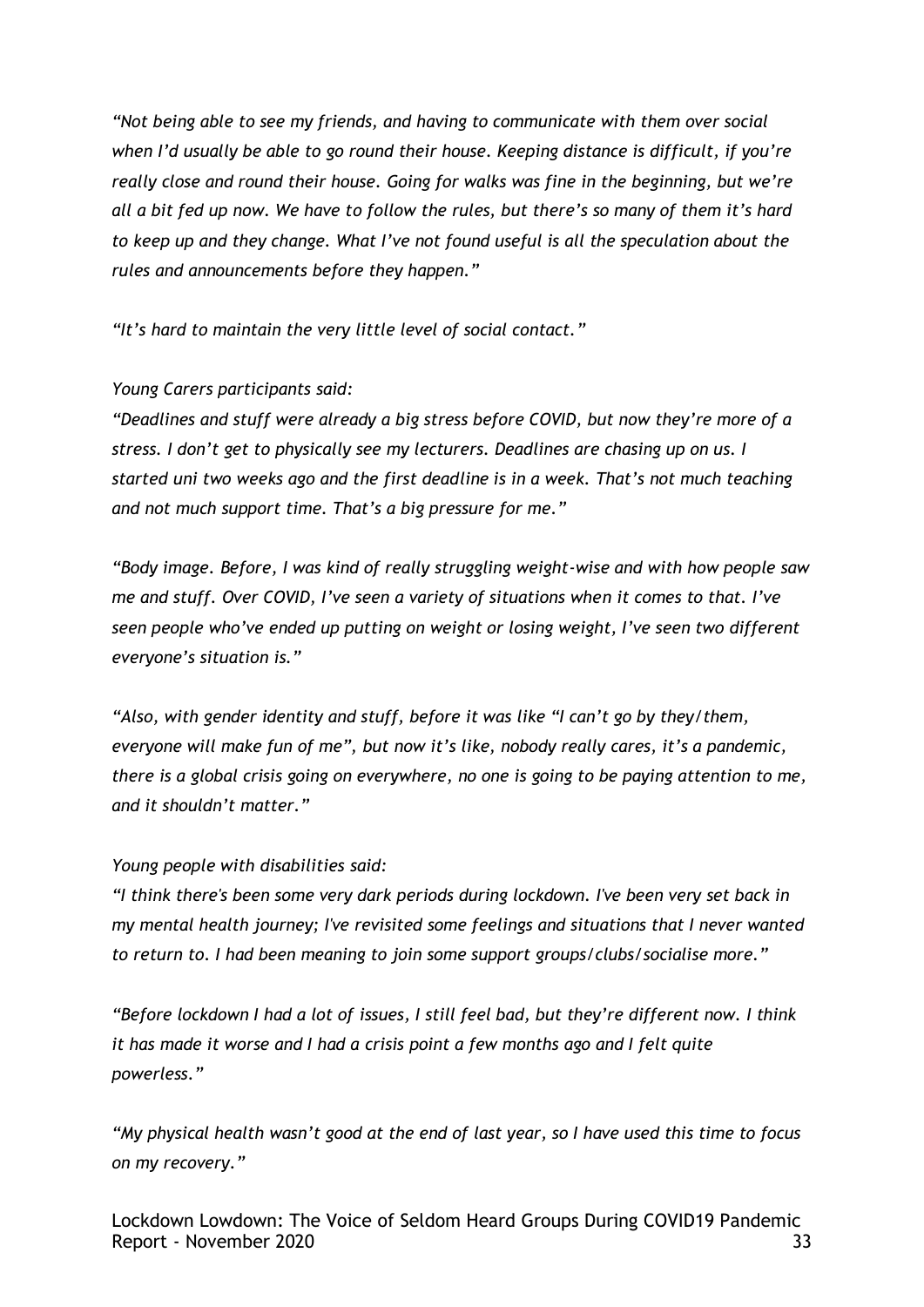*"From my perspective, the biggest anxiety has been technology, one of the biggest challenges of this period, using teams, using zoom, using different platforms, as someone who is visually impaired the technology is not really friendly for people who are blind or partially sighted, all of the different things you have to click on, the thumbs up, the videos of people, it's not the most accessible. Using the technology, zoom and teams, when I'm on it with one person, it's fine, in the beginning, where there's lots and lots of people, brought up a lot of anxiety and stress."*

*"I think video calls like this, the only issue I have is hearing people, sometimes the connection lags and cuts, you miss what people say and I guess for those who have hearing issues this isn't the best for lip reading, I rely on lip reading, if someone isn't showing their camera, I can't see their lips moving and I recently discovered gallery view so I can see everyone which makes it easier."*

*"I had an assessment at school, I asked not to do it over zoom, because I was worried that I wouldn't be able to see or hear the teacher and I would get a bad mark. But the teacher encouraged me to do it and I passed, but they made sure I could see them."*

### **We asked: What, if any, positives have come out of lockdown? What can be done to maintain those?**

Young people with experience of the criminal justice system said

*"I'm now getting paid from a voluntary position I had previously - I write a blog. I'm also doing work with Youthlink Scotland to design the "No Knives Better Lives" game which is really good, I'm voicing the main character on that game which is giving me a really good experience. The SG came to a group I'm in called Youth Justice, Youth Just Us, and they've asked us to design workshops and read documents and simplify them for the SG about the youth justice and criminal justice areas, we got paid for that which is nice and ran the workshops. So, in a way I've got morel life experience through the pandemic than if we didn't have the pandemic."*

#### A young disabled person said;

*"I've got used to it [technology] now. I have to commend you guys at SYP, you guys have been amazing whenever you are coming on, introducing yourselves, describing yourself, making it more bearable for us to take part because it is not east, when you're having to*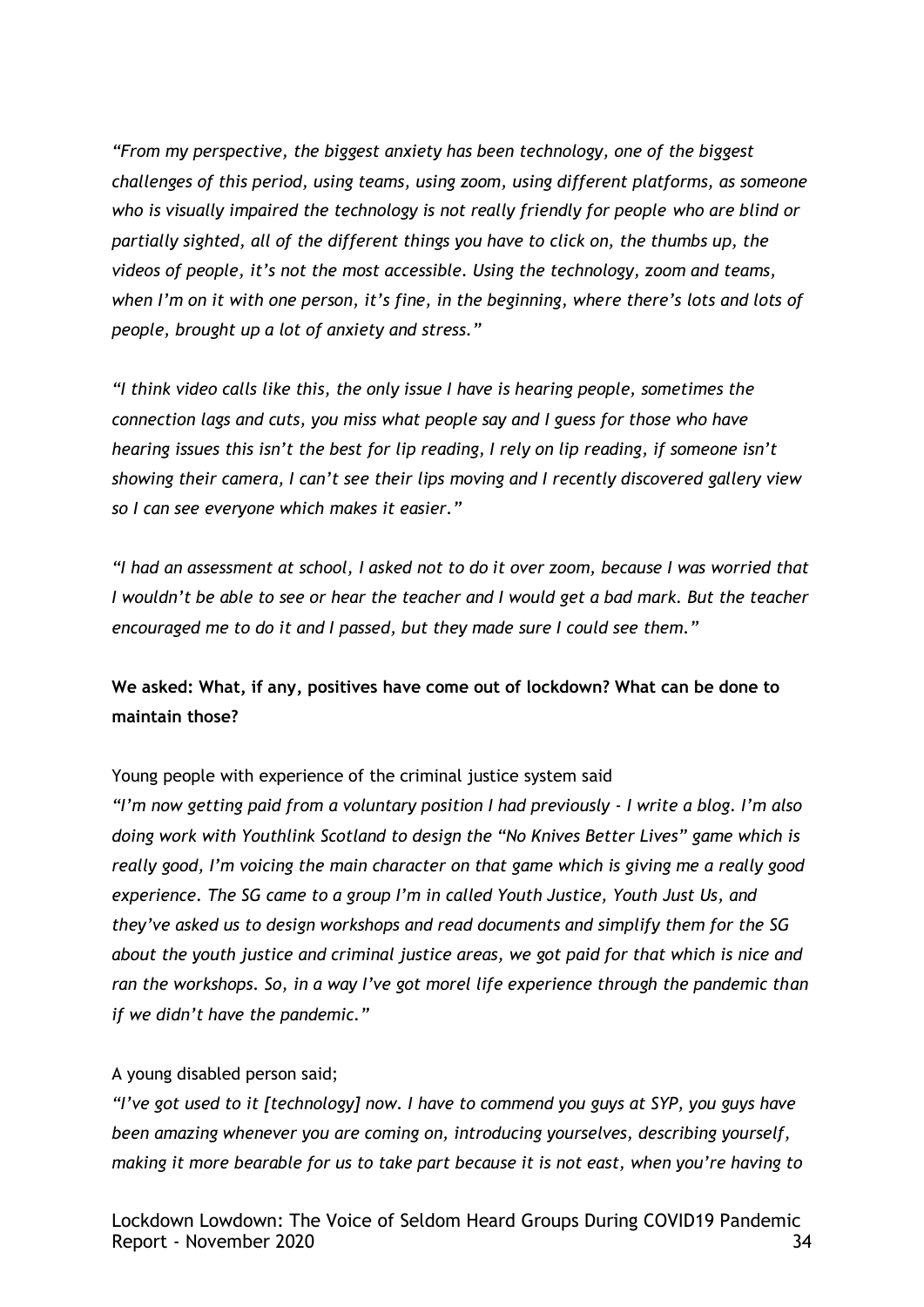*look at someone on the camera, you have to visualise them, take for example when someone starts to laugh at something someone is doing on camera, zoom and teams is missing the ad side of things. It's been a tremendous effort and start to be using it. We're going to be using it a lot more when we're out of the pandemic."*

*Young carers said;*

*"To be honest, I've cut down and I'm taking care of my body more than I did before. I've had time to think to myself – does it really matter? There's so much going on in the world that no one's going to be focusing on what you look like."*

*A young ethnic minority person said: "I don't think anything has changed."*

**We asked ethnic minority young people: What if anything did help your mental health and wellbeing during this time? And what do feel could have helped to improve your mental health and wellbeing?**

*"Working from home has been great for my mental health"*

*"Spending time with family – we've been locked in the house for a few months, we wouldn't have spent this time together before."*

*"Going for regular walks has improved my mental health and keeping this up now."*

*"Because I'm not commuting, I'm using the commute time to do the headspace app."*

*"My work has been pretty good we're all still on furlough, but my boss has been checking in. But for me, it's about filling the time and we've been recommended apps like headspace and other things to keep us going whilst on furlough."*

*"Uni was good at the beginning, but the support there has dried up and I've not had much contact. All of the support has been online, which has been okay, but it doesn't replace face to face."*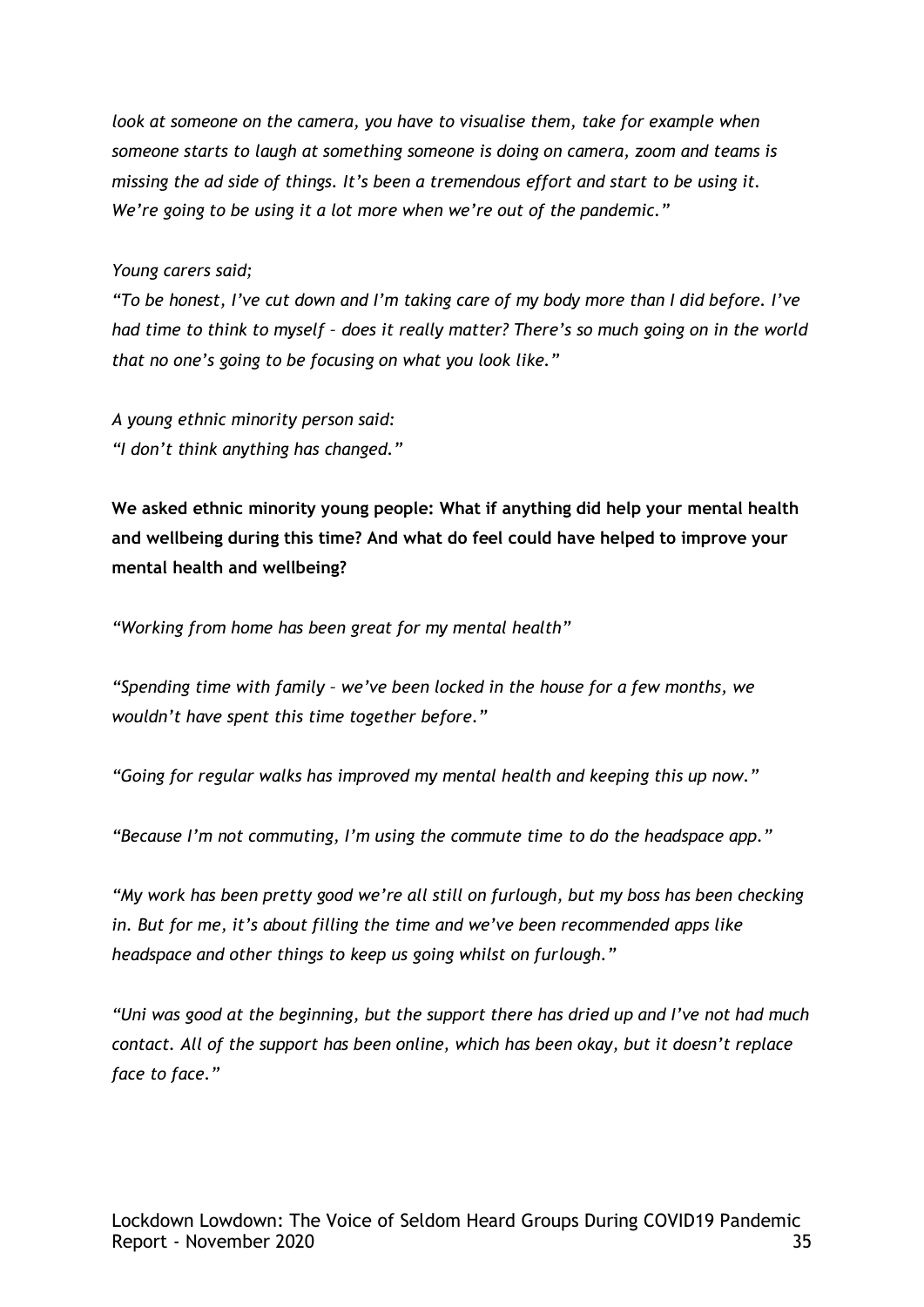#### **Who would you speak to if you felt your mental health suffering?**

*"I think I would speak to my line manager and my family. It's dependant on me to reach out to these people. Universities are focussed on freshers at the moment, so the support for older year groups isn't really there."*

*"I've been lucky with my employer, there's a big thing with mental health in our company for mental health day. We spoke to Tim Peake through work, they've been great!"*

Young carers said that they did the following to help with their mental health during the pandemic:

*"Walking the dog a lot. I think I mapped every possible place I could walk outside my wee village. That's kept me going."*

*"I've really just been paying a lot more attention to myself. I've been practicing the things I love like make-up, music, all the stuff. Also, if I have time to like go out, I've been taking ages going to the shop – like, ages. I've just been sat outside the shop so I can just chill. Or I've been going down to the skate park so I can just chill. I'm literally taking ages to go across the road to the shop."*

*'A lot of walking the dog for me as well! Just getting out of the house really.'*

#### **Wellbeing and Support**

**We asked participants about the information and support they have received for their mental health and wellbeing**. We also asked whether that support/ signposting has been relevant to their needs. The support each group received has been mixed, with some receiving face to face support, some receiving virtual support, some finding support for themselves online and some receiving little to no support at all.

A young care experienced person who was in supported accommodation said: *"At the start of the lockdown, the staff took my phone away from me because I was getting too stressed out. I was getting so anxious by using my phone, I spoke to the manager and I agreed that I'd put my phone away but still have access to my iPad and*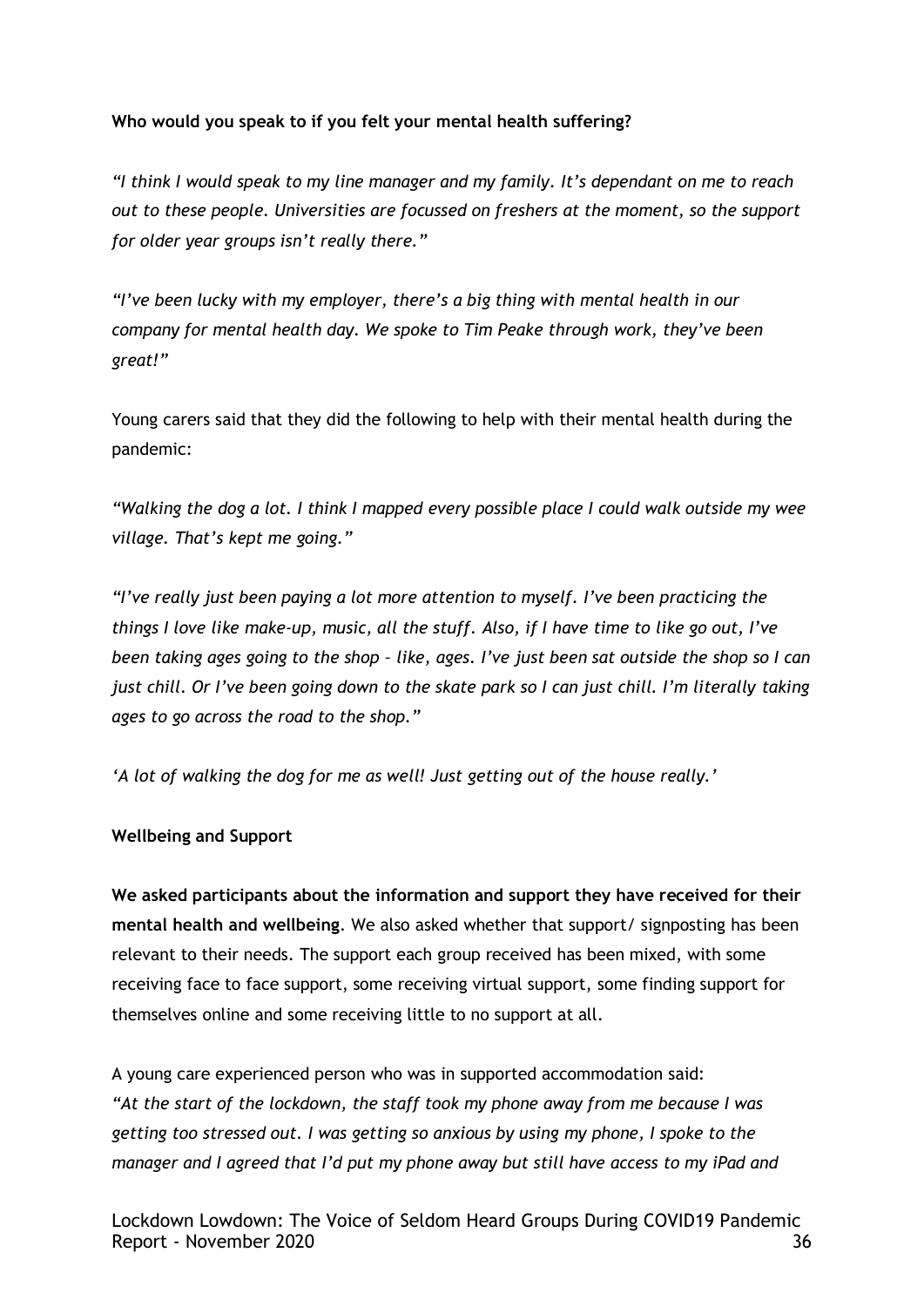*iPod and stuff to keep in touch with people, but there was so much rubbish coming through, folk texting me their concerns which was impacting me. I was getting more concerned about other people's concerns and that was really impacting me. My stress levels have gone right down lately."*

*I now have a permanent [support] team, I'm a lot more grounded when it's the same staff members around me all the time. Having a permanent team means it's the same people every time. It's quite hard if I get told I'm getting somebody I like but then they swap, it's quite hard for me. The continuity is much better" "I've been looking after the flowerpots and hanging baskets in the garden"*

*"I've been doing more stuff outside since lockdown ended. We're doing a step count challenge with the staff team at the moment. It's a daily step count to keep us all motivated. I feel so much healthier and more fit, before I didn't walk a lot. The only time I would've walked before was to go to Dreamtime (community project) two days a week and to get my shopping, but the Sunday before last I did 20,000 steps!"*

*"Now if I'm really upset, I just go for a walk to calm down."*

*[When I'm feeling down] "Sometimes I do some colouring, play with my Nintendo, go for a bath, listen to music, speak to the staff."*

*"I have certain staff I like to speak to, so if they're not on I'll email them."*

Some participants form the young disabled group had been to face-to-face appointments and some of their appointments had taken place virtually. They said:

*"I have managed to attend a few appointments, but the majority have been online, but I have been to hospital for a few of them. When restrictions eased, I was able to go back to the hospital for all of my appointments."*

*"I was left with no one to talk to and have nowhere to go. Entertainment and distractions only help so much. Sleeping, healthy eating and exercise doesn't make me feel much better. I am starting ADHD meds soon but I think I will be stuck feeling down for a long time."*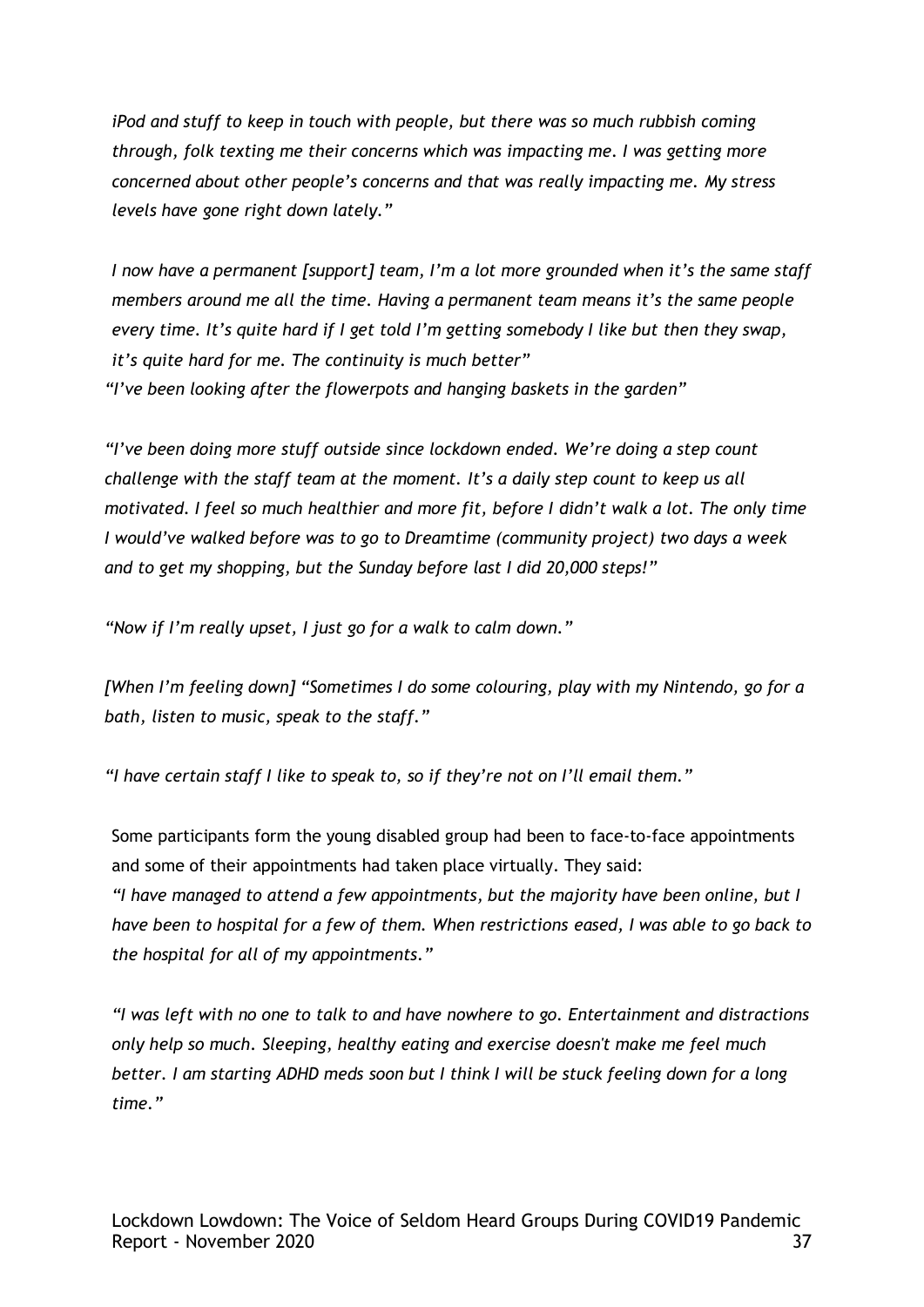*"My mum had no health treatment throughout - her appointments were cancelled. What support? The NHS, to my knowledge, barely have a functioning service! Any treatment I accessed was through charities or through a private service (some places offer scaled fees depending on your income). I do have a support worker - but this for a previous diagnosis that was replaced with ADHD. I'm an incredibly social person so I get intensely lonely friends are very frazzled currently and don't have a lot of time for socialising."*

*"I have been getting support from work, about mental health and wellbeing however not much else apart from that, even with work it's just been asked in an email or pointed to some resources but nothing else like that. There has been a lot of signposting, rather than engagement with direct services."*

*"I think the good thing recently has been able to talk to people around you. My dad is my go-to person, so I have really strong bond with him and if I'm feeling overwhelmed, we talk about it. I think the resources that have been sent out like the SAMH resource has been really helpful. But everyone is trying to divide their time up with work and other life, we're all trying our best to keep active during the day. I just recently thought about picking up my modern languages and thinking about doing that to pass the time. I've ran out of ideas of things to do and if I have too much time to think about stuff it can make my mental health worse."* 

"I've found a lot of support in my bubble, but the external support hasn't really been *there."*

One young disabled person heard of the 'Aye Feel' platform – they saw it on twitter, but hadn't clicked on it.

## **When we asked the young carers focus group about access to mental health support** they said:

*"I got support from breathing space, I felt comfortable talking to them. I just went online and typed in "mental health support", sometimes it's easier speaking to random people. In my circumstances, there was no other option."*

*"I've been referred back to CAHMS but the waiting time is so long, it's over five weeks just to get your initial choice appointment. It's a really long wait to get support."*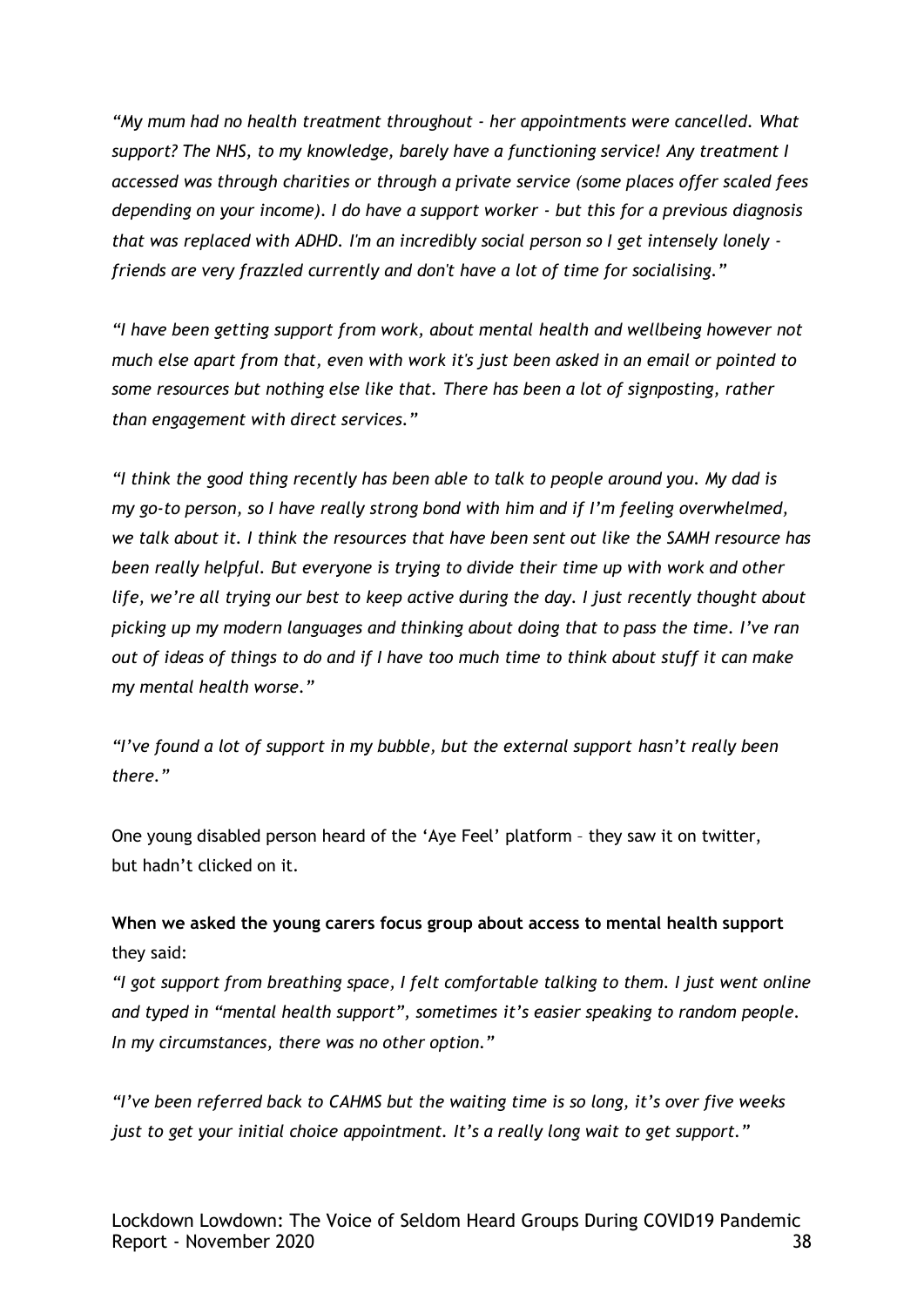*"I've been at counselling for years now and I still have my online calls for that. It's kind of hard to communicate with them when you have to wait for an appointment. I've mostly just gone to my girlfriend for support. I can't be with her physically, but I can facetime her. It helps to unload. My mum too – I'm her carer, but at the same time, I sometimes need her to be there emotionally for me. That works for me."*

*"Support through family and friends who are carers or experienced carers to."*

One participant from the young carers group had made use of the 'Aye Feel' platform and said it had been helpful.

#### **Digital access**

**We asked focus group participants if they had been given any devices by their school, authority or elsewhere to help them access information, taking in to account whether they are appropriate for their needs and had adequate data packages attached**.

Some participants had been given devices by their school or local authority area; however, they weren't sure if they had data packages.

#### Young ethnic minority participants said:

*"Our school gave all senior pupils a laptop, so S5 and 6 and I believe they were thinking about giving it to all other students if the school were to close again. I'm not sure if they had data packages."*

#### *Young disabled participants said:*

"Everyone had access to some kind of digital device and no one had run out of data – some hadn't been out much, all with good internet connections."

#### Young Carer participants said:

*"Our school decided that its compulsory for us to have iPads, so we were fine. My little sisters were given a laptop which was really slow. Now that they're back at school it's a lot easier. It was still helpful to have the laptop because they were able to access that, instead of taking turns on my iPad which we had to do at the start, and that wash horrific. They've developed their computing skills a lot as well."*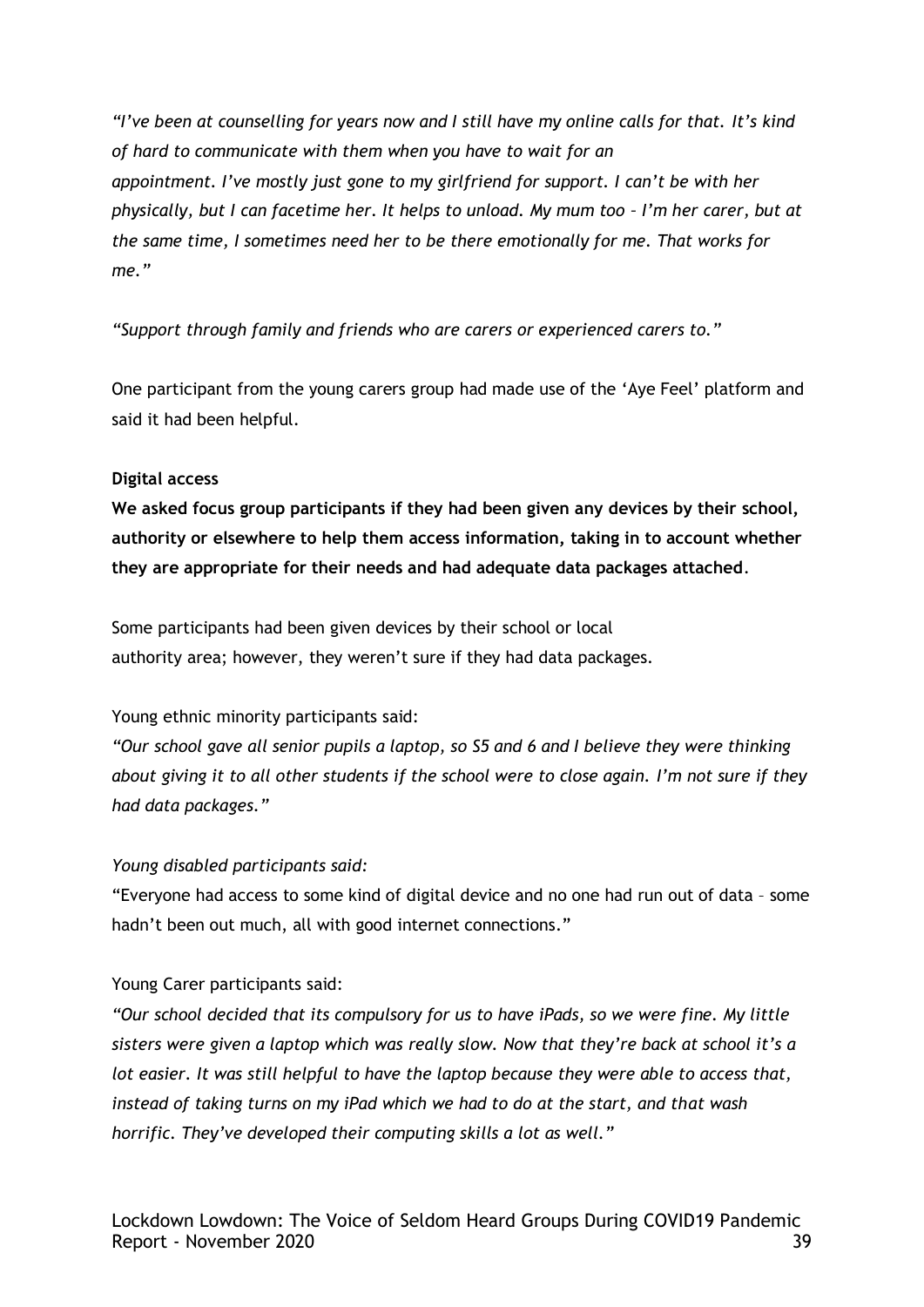*"My school called us once a week to see if we needed anything. We had laptops and devices supplied to us through the city council scheme."*

*"Our school, everyone s4-s6 has been given a Chromebook. For some people, their Wi-Fi hasn't been great. Mine kept timing out at the start, so it was a bit difficult trying to use it. I'm not sure what you can really do about Wi-Fi, not sure how data packages work."*

*"We're not allowed to give in homework at school, you have to take a picture of it to send in for teachers to mark it."*

Young people with experience of the criminal justice system said:

*"Support, people, your friends, your family. We can have this discussion online, but the emotional human element is gone. If you were sitting round a coffee table, we'd be having a laugh, having a joke, it'd feel a bit more natural. The structure has changed."*

*"For college, with a lot of our work we have to write down and then take a photo of it and send it in. It's doubling our workload in a way. We'd be one week in, one week out, so we take our work and hand it in the following week."*

*"You can't replace the human element of sitting with somebody in an area and having a cup of tea right next to them, you can't ever replace that. Body language, that sort of stuff. At one point we had 29 people sitting in a zoom call, there's a delay over Wi-Fi etc, it's really difficult. You see a head not the body language."*

#### **When asked about data, one care experienced participant said:**

*"If you weren't so kind to give us a top up, I wouldn't have been able to make it. You're using that engagement. You're losing access to friends, family and support networks. I get 4GB of data to last a month. That can take one zoom call and it's done. The impact is, I can't access college, I can't access all these different things. Even getting online to check the symptoms, I wouldn't have got a test for COVID if I didn't go online and look through the NHS guide."*

*"I didn't have digital access until the end of April, so I went a month and a half without any digital access. I had to find a way to get online. The government were telling us "you have to get online" but they weren't providing support. With universal credit, I get about*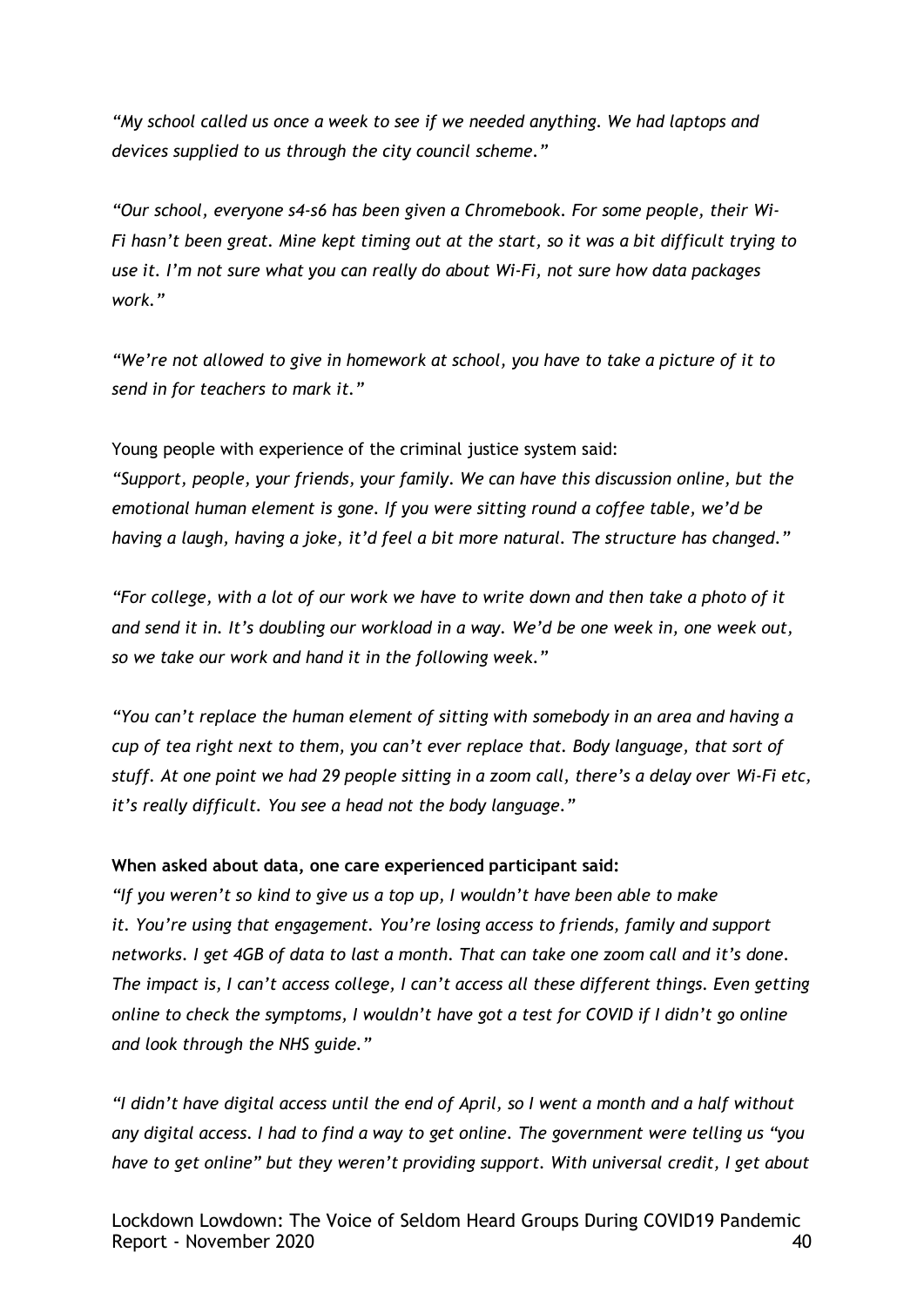*£230/£240 a month, which is actually under the recommended allowance for a week, but that's a story for a different day… how can you expect somebody on £200 a month to go buy a laptop?"*

*"You need a decent laptop with the capabilities. So, the only way I could make it work was to go for the buy now pay later option, so for the next two years I'll pay it back. With the interest on top of that, I'm paying double what that laptop actually costs, so that's effecting my credit score and putting me in dept, I'm not able to get like a mortgage if I wanted to go for that. There's lots of different elements feeding into it. It's a wider issue that needs to be dealt with."*

## **We asked this participant how they accessed information when they didn't have digital access or access to data they said:**

*"The radio. I have a really good radio so I access most of my information from that. I relied on my neighbours telling me at the beginning which was confusing, we were all trying to work it out together, what we could and couldn't do."*

Young care experienced people said:

*"I don't have a phone just now, so I don't need data but I use the Wi-Fi"*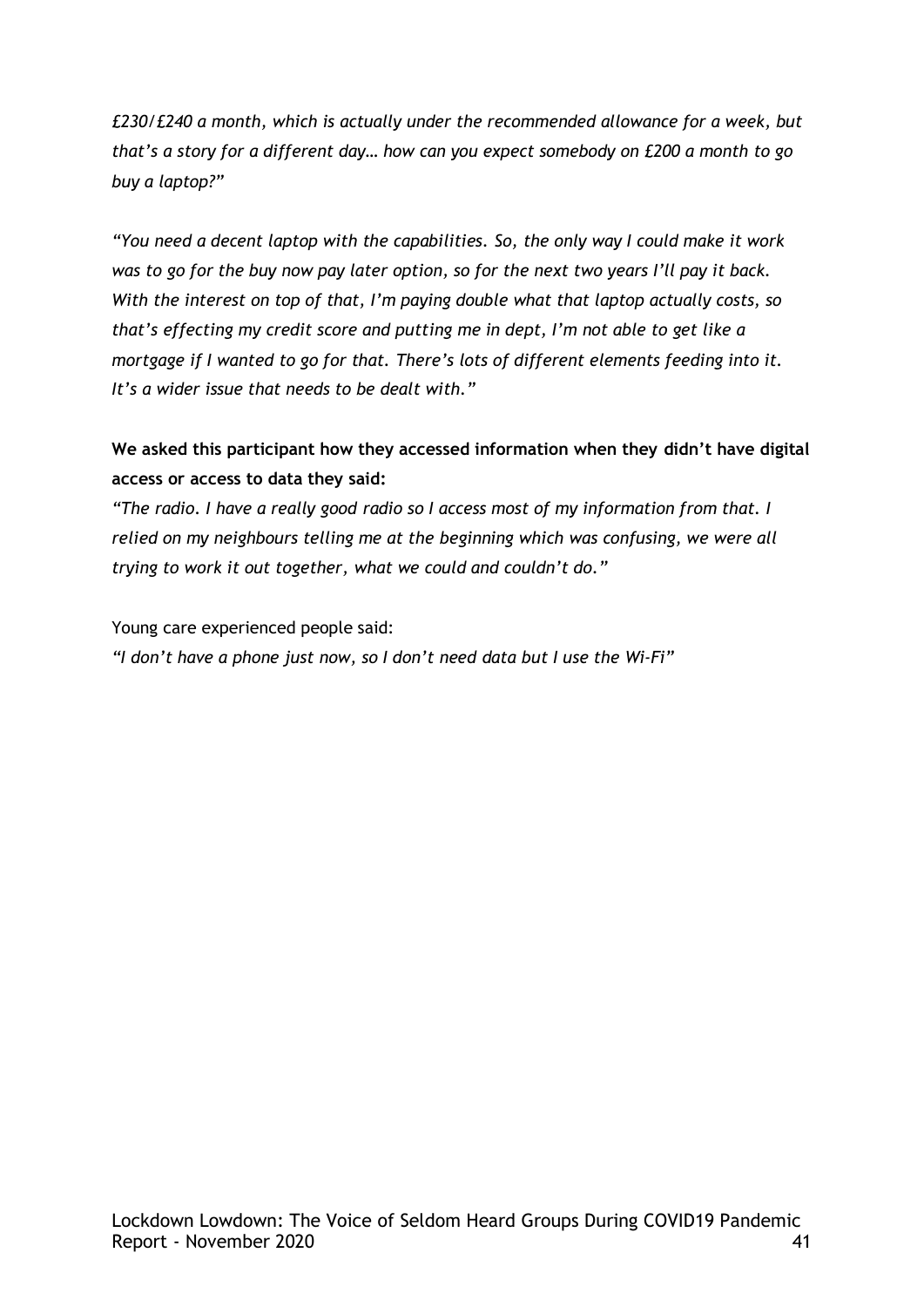# Theme 6 - Specific Questions for Seldom Heard Groups

During each focus group we asked participants specific questions for each seldom heard group. This section will outline the responses we received from each group of young people in relation to the specific questions they were asked.

## **Young People with Experience of Criminal Justice:**

W**e asked young people with experience of youth justice systems about any support services (including mental health services), how those changed during initial lockdown, and how they have adapted since.** 

Participants said that they found it very difficult to access services and that the main changes have been that services have moved online which in some cases has caused a barrier to access.

Focus group participants said:

*"I found it hard at first to reach out for services, as the demand was very high for them and to get an appointment was really hard… I had to wait for a month in a waiting list as services were all started from scratch."*

*"It was difficult unfortunately as the thing is that a lot of people have now requested for these services where this is a lot of demand and little supply for services making it a more stretch of resources so it is very difficult for everyone."*

Young people with experience of the criminal justice system said that they have found it difficult to gain access to government schemes that would help with access to technology due to referrals and/or targeting.

They said:

*"It's changed a lot. I do a lot with young people in the justice system and I've been through it myself. It's changed because a lot of it is online which is really hard for young people. It's really hard to reach out. I wrote a blog on digital divide and it was shared by the Scottish Government. That's what it is - there's a massive digital divide in Scotland.*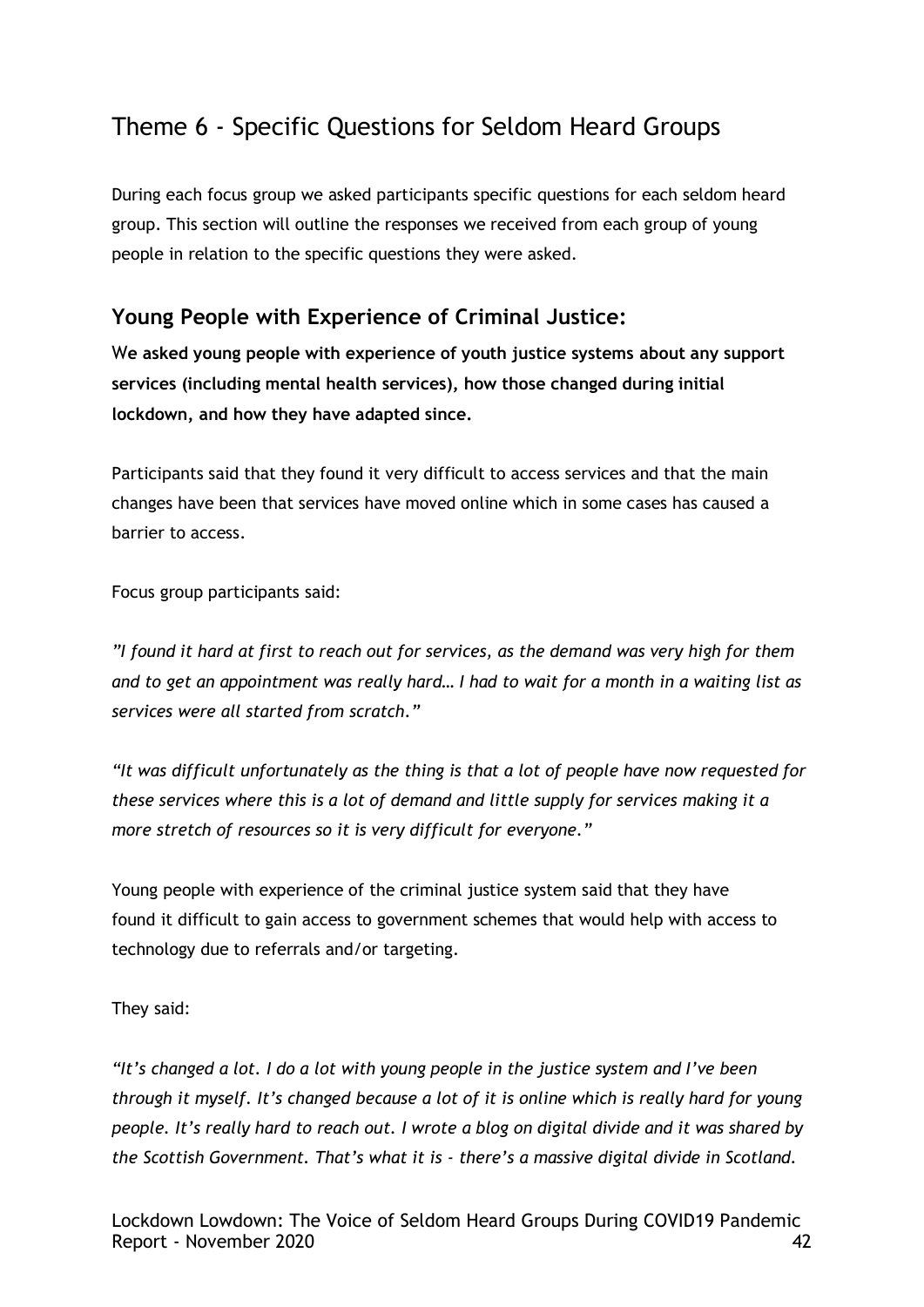*Yes, the SG have said "here's some money, local authorities use it wisely and get it to people who most need it", but they're targeting 65-year olds and over, so their targeting the older community, what about the younger community? Especially care experienced young people, people from disadvantaged backgrounds. They're not getting the same access to support."*

*They're saying "disadvantaged families can access it" – yeah, they can access it, but they need a referral from a 3rd sector organisation, which in turn means that that they need to get in touch with a 3rd sector organisation, and if they don't have a phone or devices to get on then they can't do that either. So, you're still hitting barriers after barriers. There's not enough targeted work being done especially for YP. I've had to get my own laptop and my own phone on finance, where I'm paying double to what it should be.'*

*[young people need more access to] 'mental health services, the local council, the criminal justice system and care workers – support workers.'*

*"Some organisations and some services have done a great job in adapting to it and then there are some that are still lagging behind. I don't blame them for lagging behind I'm sure it's a financial issue or they're waiting on tech – I don't blame them, it's more about targeting the support better You can have as many orgs as you want speaking to young people and asking what they need, but if you can't get the right support, there's no point in it, it's a waste of time."*

*"Some organisations have gone online, they're giving people phones, phone top ups, access to laptops. It's hard with libraries being shut because people used to use the libraries' Wi-Fi to access lots of things and now, they can't do this. This is where charities have stepped in and said "we'll help you as much as we can to provide this tech but we can't promise anything."*

**We asked what has worked well during this time and is there anything they would like to see maintained? What were the issues and their recommendations to resolve these?**

Young people said:

*"Id love to see the engagement continue. Obviously, participation work has kind of dropped, but I'd love to see how you've engaged with us, how other organisations, even* 

Lockdown Lowdown: The Voice of Seldom Heard Groups During COVID19 Pandemic Report - November 2020 and the set of the set of the set of the set of the set of the set of the set of the set of the set of the set of the set of the set of the set of the set of the set of the set of the set of the set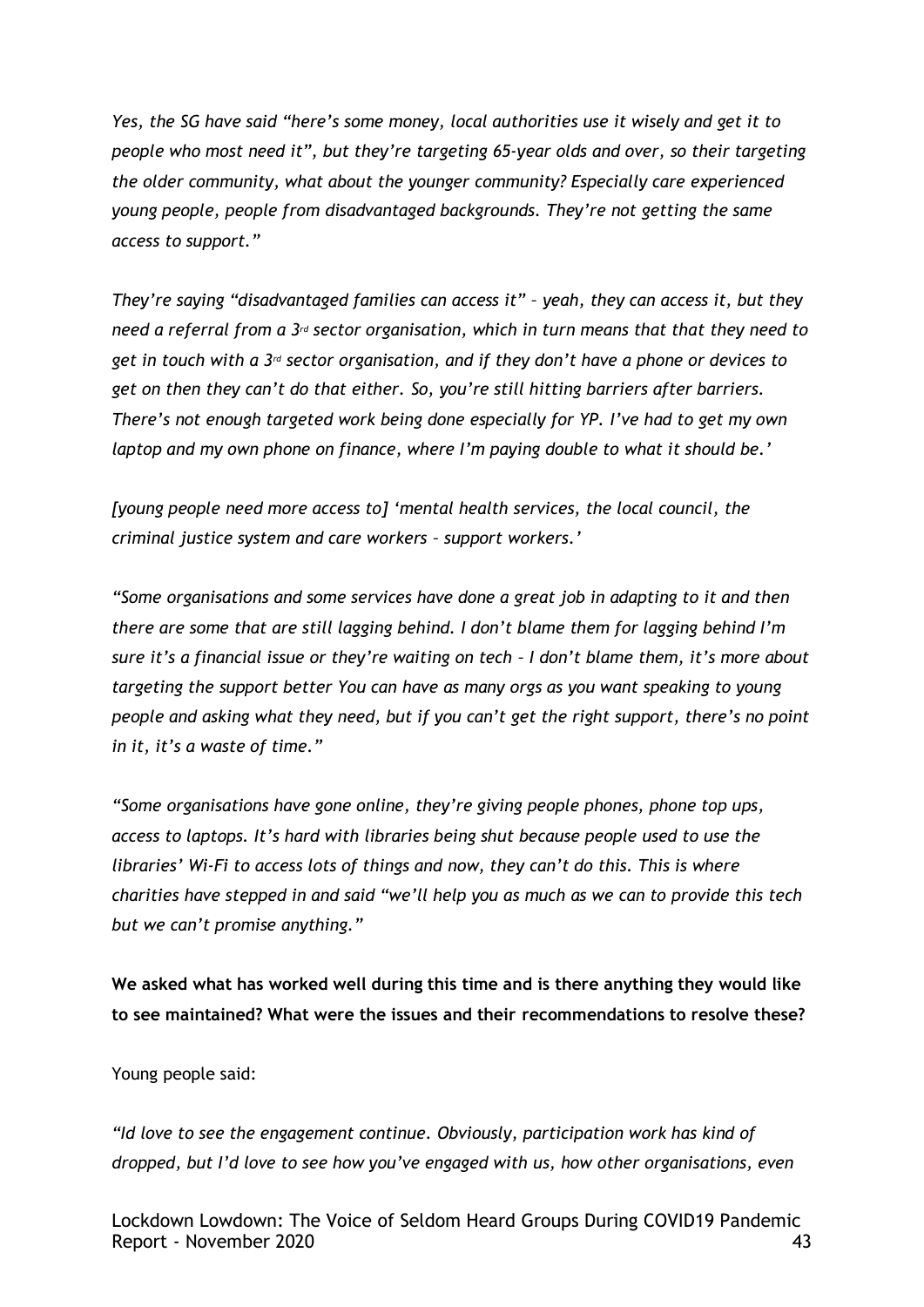*the Scottish government are engaging more. They've gotten used to Zoom, teams, skype that sort of stuff. It's made it a lot easier in a way so I hope that level of engagement doesn't drop off."*

*"I don't think money is the answer to every problem. I think the answer to this is giving charities more support, maybe financially if they need it, but give them guidance. I want to see a bit of guidance on budgeting their money better and targeting support. The people who have the money, organisations who are getting money, making sure that they are getting the right stuff."*

**We asked has the support they've received since returning to education been adequate? What has support in education looked like? What is working well? Any additional support required/unmet needs?**

The young people replied to say that support has been mixed since returning to education.

Participants with criminal justice experience said:

*"Things have changed. It's a hard one to judge because the support at college has increased but it has decreased in some areas as well. It's increased learning advisors, learning development workers and learning support, but they've decreased other services because of that. Colleges and unis are struggling to meet the demand. My learning support worker is off sick, and they have nobody else to fill that place because there's so much demand from different students. My college has a counselling service where you can speak to a counsellor, they've had to hire five more to meet the demand. They're in a way dealing with the NHS demand. For me, I'm still waiting on support counselling but that's a 2/3 year waiting list. They're kind of picking up people just now and dealing with the NHS demand in a way."*

*"As a care experienced student, our needs haven't been met. They keep changing what they're saying, keep changing the course context, if you should be in or out or online or what you should be doing."*

*"Positives, I don't need to travel as much so I won't catch COVID. I don't need to wake up an hour and a half earlier to get the bus. Negative of that is that I'm using a lot more*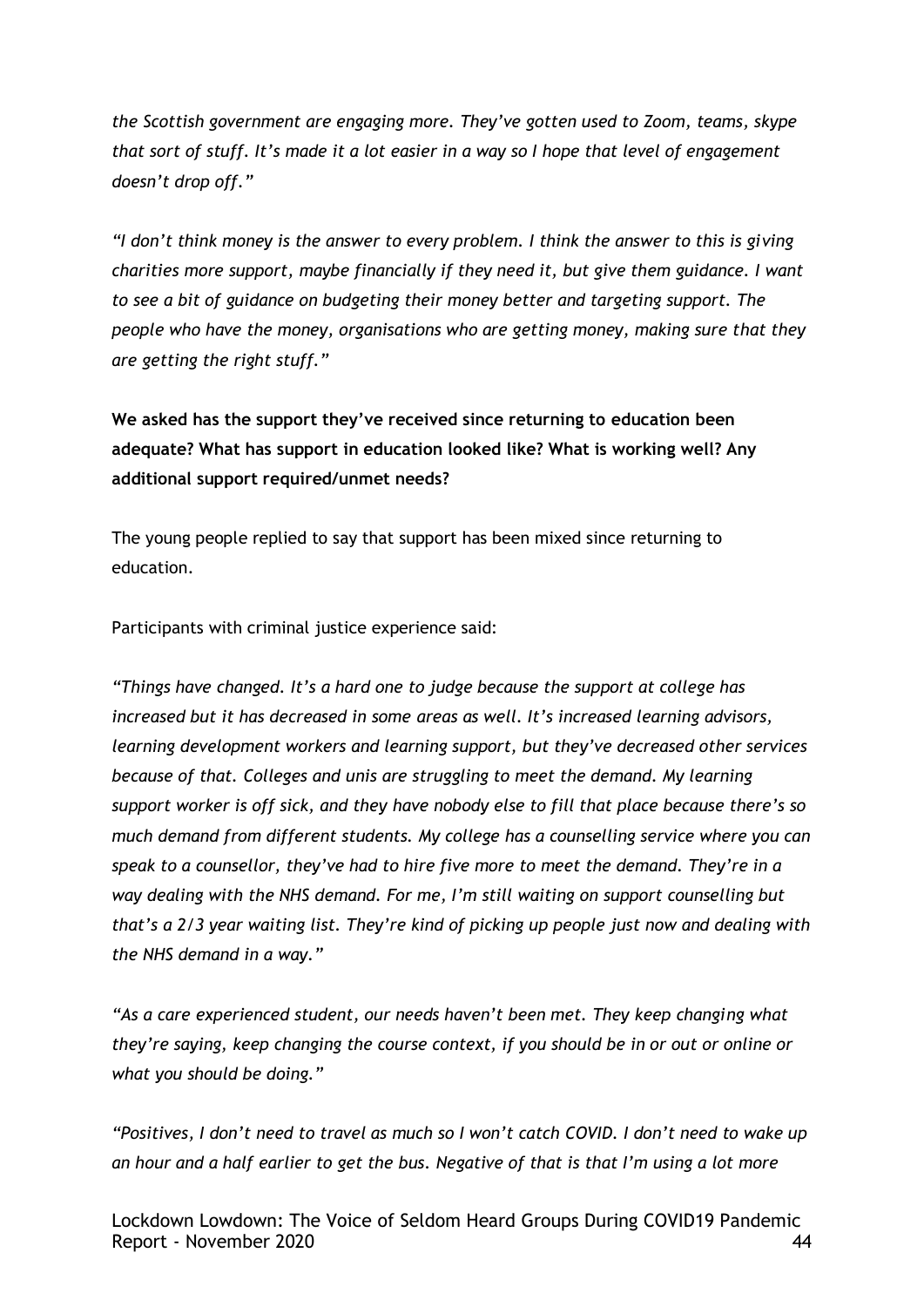*data, a lot more gas, a lot more electricity. There's a positive to the negative and a negative to the positive."*

*"Support is school has been okay. New things have been added. Things have changed and whatever the council or government says will change in the school."*

*"Being at university's we have been told to stay home and work from home, which is okay but just getting a bit difficult being in one space the whole time."*

*"In school, we have to wear masks and socially distance from each other… I think they are (working well). Polices about COVID are being enforced in school by teachers.'*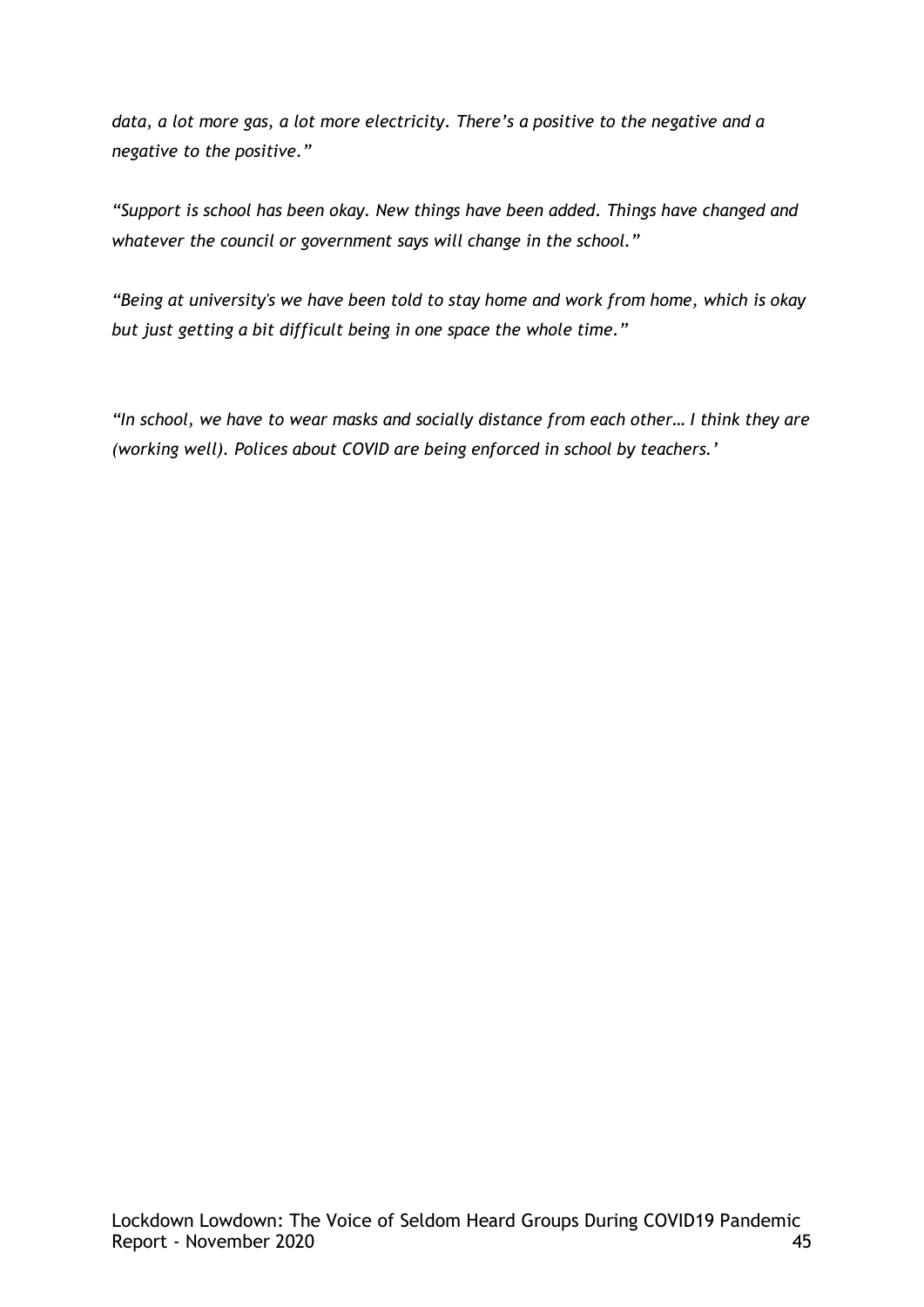## **Young Carers**

**We asked young carers to think about any support or health services they have accessed for the person they are caring for and tell us how those services changed during initial lockdown?**

Young carers responded to say that things were good initially, however contact in some cases has stopped more recently.

*"My young carers service was really active at the start of lockdown, but then it hit a certain point and it stopped. When it stopped, we needed them the most. It's been four months since I've heard from my carers centre. They just dropped out… On a group call, you don't really talk about what's going on in your life. As a young carer, you don't really want to discuss some things, so I think they thought the group calls weren't useful."*

*"We rely on these group calls, and they just kind of left us."*

*"If you're not going to continue something, don't do it at all. If you don't have the time or if they have other things going on – just let us know! Communication is key. To make this situation better – communicate."*

*'We've still got zoom calls going on every week. At the start, they were much more on it… they were really supportive, they would also facetime us every so often just to check up, and then it got to the point where we had to split our groups between "seniors" and "juniors", as everyone had different schedules and different needs – sometimes they get the age level wrong in terms of activities, and a lot of people ended up dropping out because of that... They've been really communicative and they're always there. It's really helpful."*

*'My service did video calls to start off with and started going out when they could. They've been okay!'*

*'The communication and constant check-ups, and notifications of opportunities has been great over lockdown.'*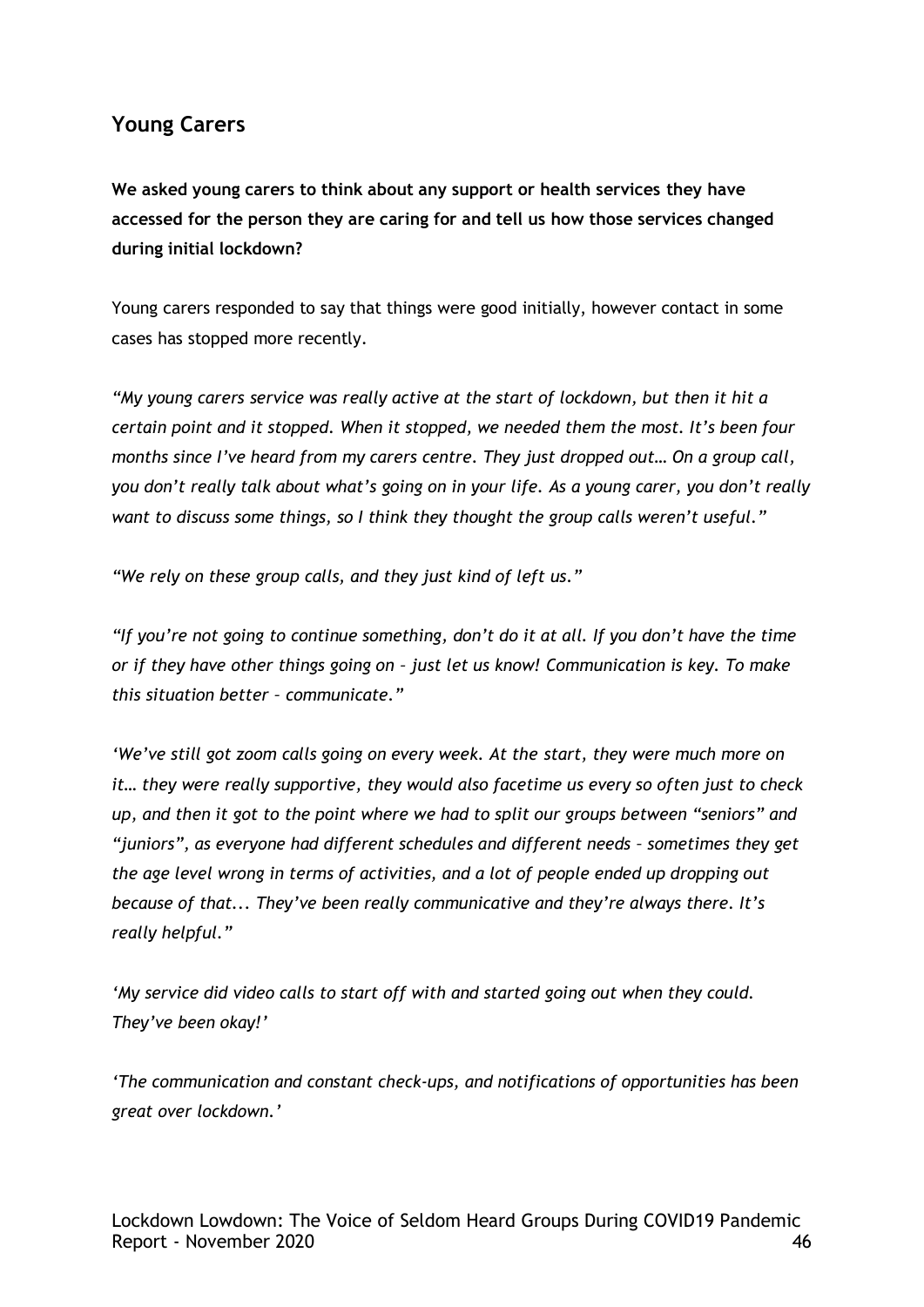*'It's been easier to communicate online sometimes than it would have been to meet face to face.'*

## **We asked young carers about their own mental health. How do you take a break from your caring?**

All participants said how hard it was to take a break at the moment, and it was easier when they were at home during lockdown. Now that schools have returned it is harder to take a break. Another participant said that the restrictions have made it harder to see friends and get out of the house.

*"It was easier to get time to myself when schools and colleges were off. Now that uni is back, my time out is the bus journey to work. It's ridiculous that that's the only time I can get a moment's piece. I just feel like I can't get a minute. I've got people around me who are breaking lockdown rules, and I can't do that, I'd putting everyone around me at risk."*

*"would usually see and have a sleepover with my friends every weekend, and to go to not having that has been hard. It's made things hard. I've tried to find things to do, just like sitting on my phone, and one of my teachers has given me a jigsaw to do, I've had a lot on my mind. I want to do something different; I don't really want to be in my room, but there aren't other rooms in my house for me to switch off in."*

*"I ask my family to help with care whenever they can so I can take some time out. Now that we're back to school and work that has become a bit harder, but me and my family stack the hours of the day together and divide caring duties up fairly."*

*"It's hard getting physical space to yourself when your family is everywhere. My 'space' would be the physical activities that I'm doing; singing, producing music, drawing, being creative, that's my space and my free time, which isn't a lot. Now that everyone's back at school, I've had more free time, but at the start, I was always on my feet. Whenever I did have that free time I tried to be creative and relax."*

#### **We asked: what has been the impact of COVID-19 on your caring responsibilities?**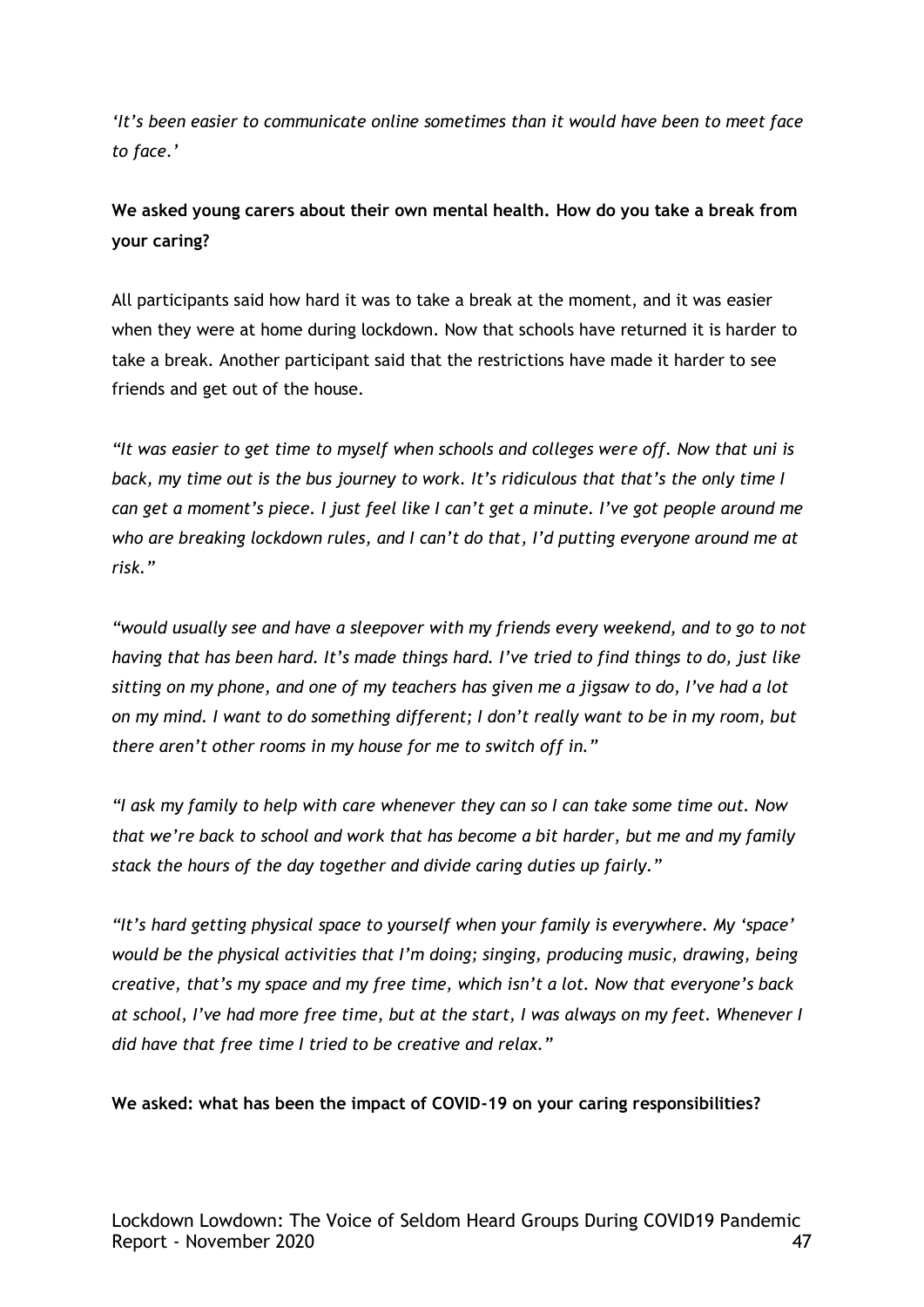The focus group members said COVID-19 has changed their roles and that it has been difficult to access other support for the person they care for.

*'My caring role changed significantly when I lost the person I was caring for and picked up a new caring role. I've been caring for my gran, and I've seen a change in her since COVID happened. Isolation comes into play, she's not seen people, the only person who can walk into her house freely is me, and it's very difficult to see somebody that used to have the ability to go on the bus and enjoy herself, go to the bingo, she's not able to do that anymore'*

*'It was more of an emotional worry at the start. It became more of a practical role when I was also taking responsibility for younger siblings' education'*

*"My mum hasn't been able to get the support she's needed throughout this change, and she's been panicking, it's been really hard for her, and she's been taken back into hospital. It's a worry for me, I've been having panic attacks and I don't have the support I need, as I'm staying with my grandparents now and they don't really understand what they are."*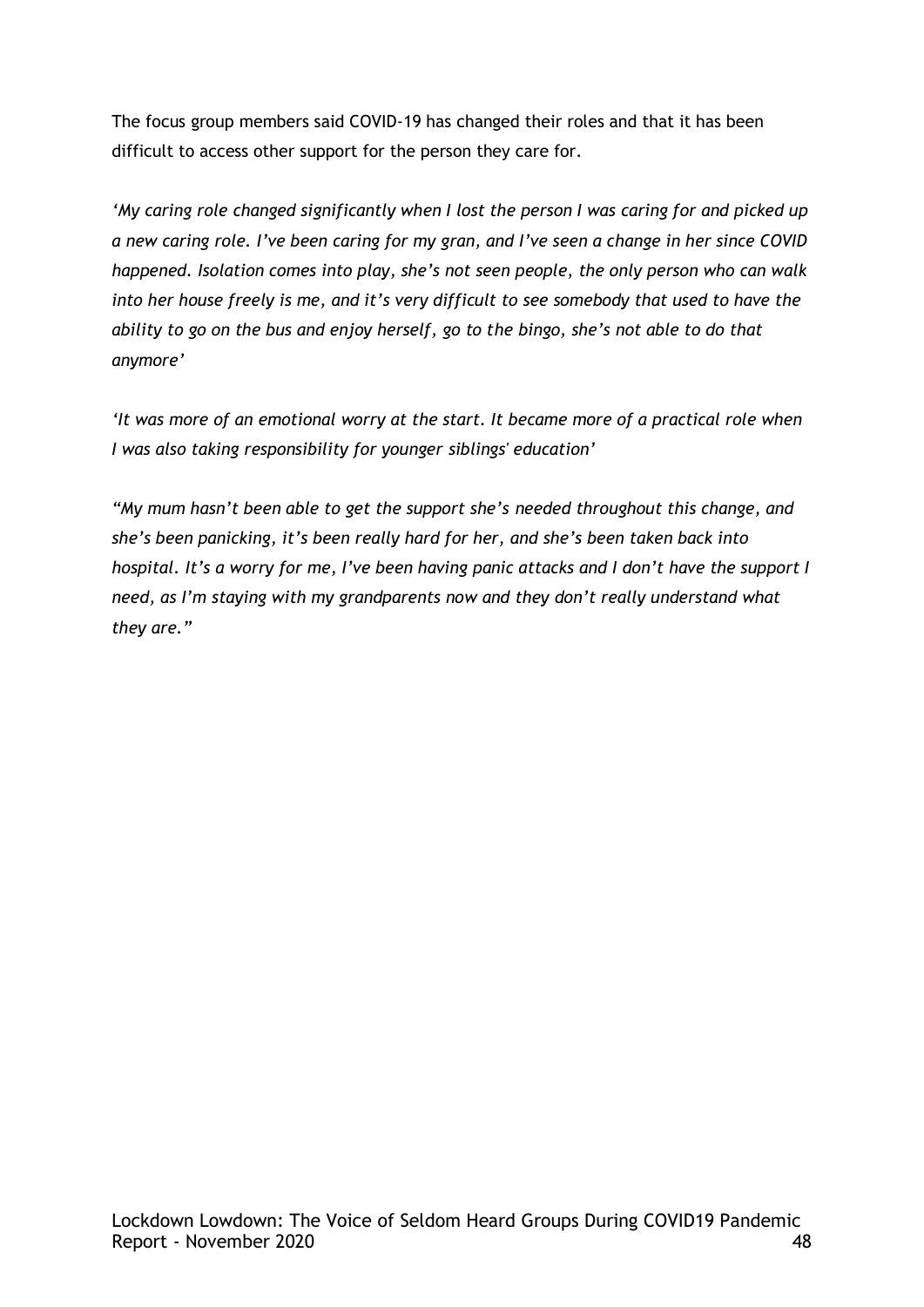## **Young People with Disabilities**

**We asked young people with disabilities what has been their experience of any specialist support or health services and how those changed during initial lockdown, and how they have adapted since.** 

Participants in this focus group said they had noticed a difference in GP services and that any specialist services they have appointments with had been cancelled or moved online:

*"I've not been unwell, or so unwell to go to the doctor, but on Monday I'm going for my flu jab, so it will be interesting to see how it is laid out."*

*"I was meant to be going to the QE in Glasgow for my annual eye review, but that has been cancelled because of COVID restrictions. It's similar to what we were saying about mental health, it's online only and only if you really need to go to the doctor, they are seeing you, but lots of stuff is happening online. They surgery isn't crowded, like they used to be, but they're obviously doing it for a reason, to protect you."*

*"My GP only does telephone consultations. My previous support worker offers phone and video call. I received 5 counselling sessions from a charity. For my ADHD diagnosis, I paid for that (I am very fortunate to have an income and savings). My mum's care was cancelled - she went months without her steroid and B12 injection. They have been very unhelpful and dismissive."*

*"The GP surgery isn't busy now which is great but difficult to get even a telephone consultation now unless it's an emergency"*

*"I see quite a few specialists but I can see some of them via video call. I did get some eye treatment (injections and new glasses) and the hospital where I got my eye injection was not full. However, I did get antibiotics just before lockdown in case I got sick)."*

**We asked young disabled people what has worked well during this time and is there anything they would like to see maintained?**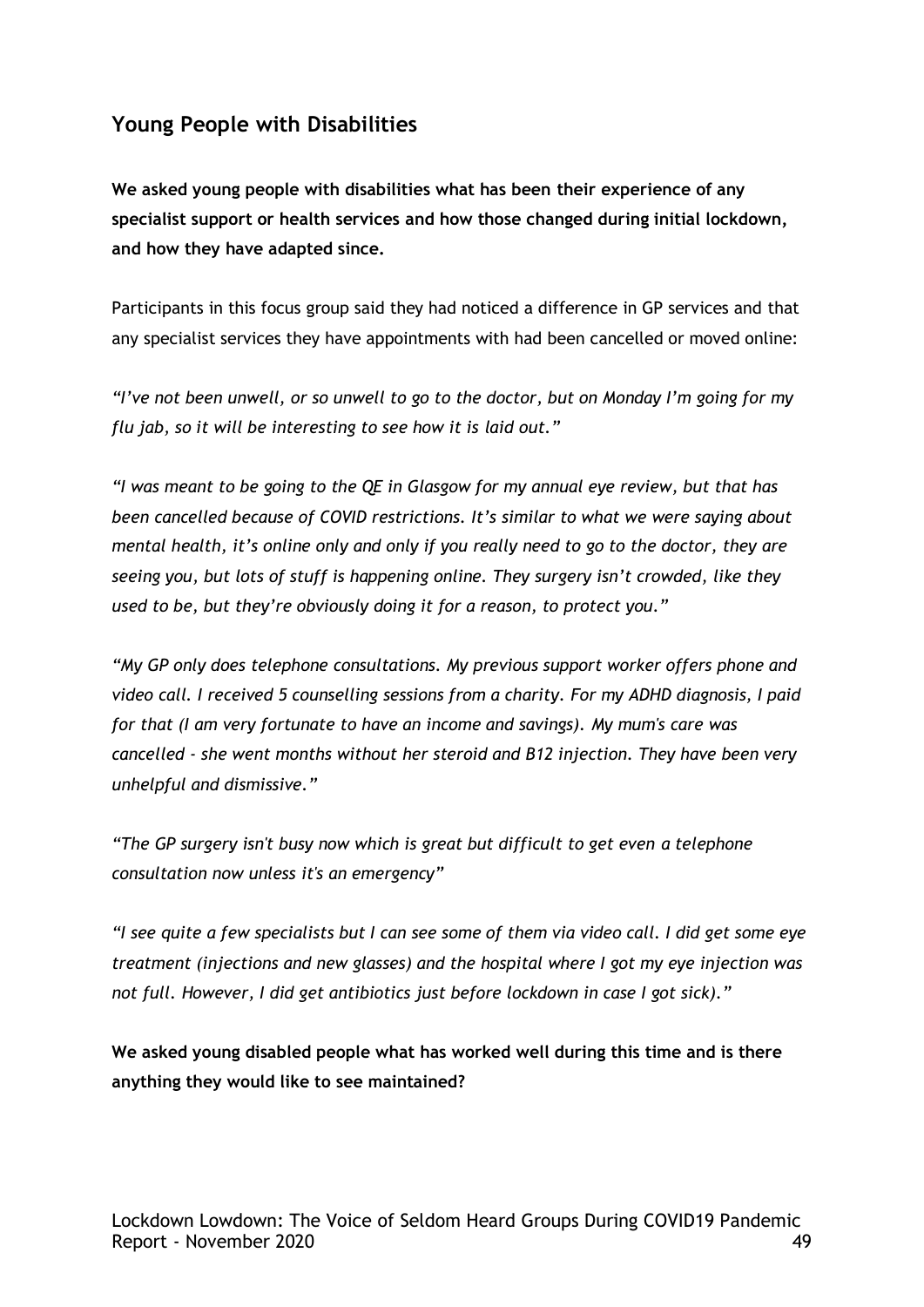Following on from the previous question, participants said that they felt having the option of online appointments with a specialist positive and something they would like to see maintained:

*"I've been getting video calls with my physio, they've been working out great actually, we do arm stuff and breathing stuff, but it depends on the persons needs individually, I can do the stuff we do already and I don't need help doing it, but some people might need extra help or shown what to do in person. I've probably done about 8 sessions online."*

*"I think in person is important - I've heard of cancer diagnoses being missed. Some things can't be spotted over the phone. But counselling should be more flexible - commuting can be an impediment for some people."*

Most participants agreed that more virtual and online services should continue but said that it depends on the service they are being offered. If you need treatment, you need treatment and some services can't be done over video call, like an x-ray.

What are the perceptions of risk relating to health conditions making people vulnerable to COVID-19/previously shielding? **We asked participants if they felt the current rules and restrictions are the right balance?**

All participants agreed with this statement that current rules and restrictions are the right balance.

*"I've stopped going to crowded placed, but I didn't really like going to crowded places anyway. I'm worried about going out in general because of the virus."*

*"Yes, but I feel like it's not enough, like pubs and bars are shut in central Scotland but not in Fife?"*

Some participants were concerned about the mental health impacts of restrictions:

*"I'm concerned about the mental health impacts. Some people are just ignoring now but it feels more isolating when some people stick to the rules and others still miss out on a*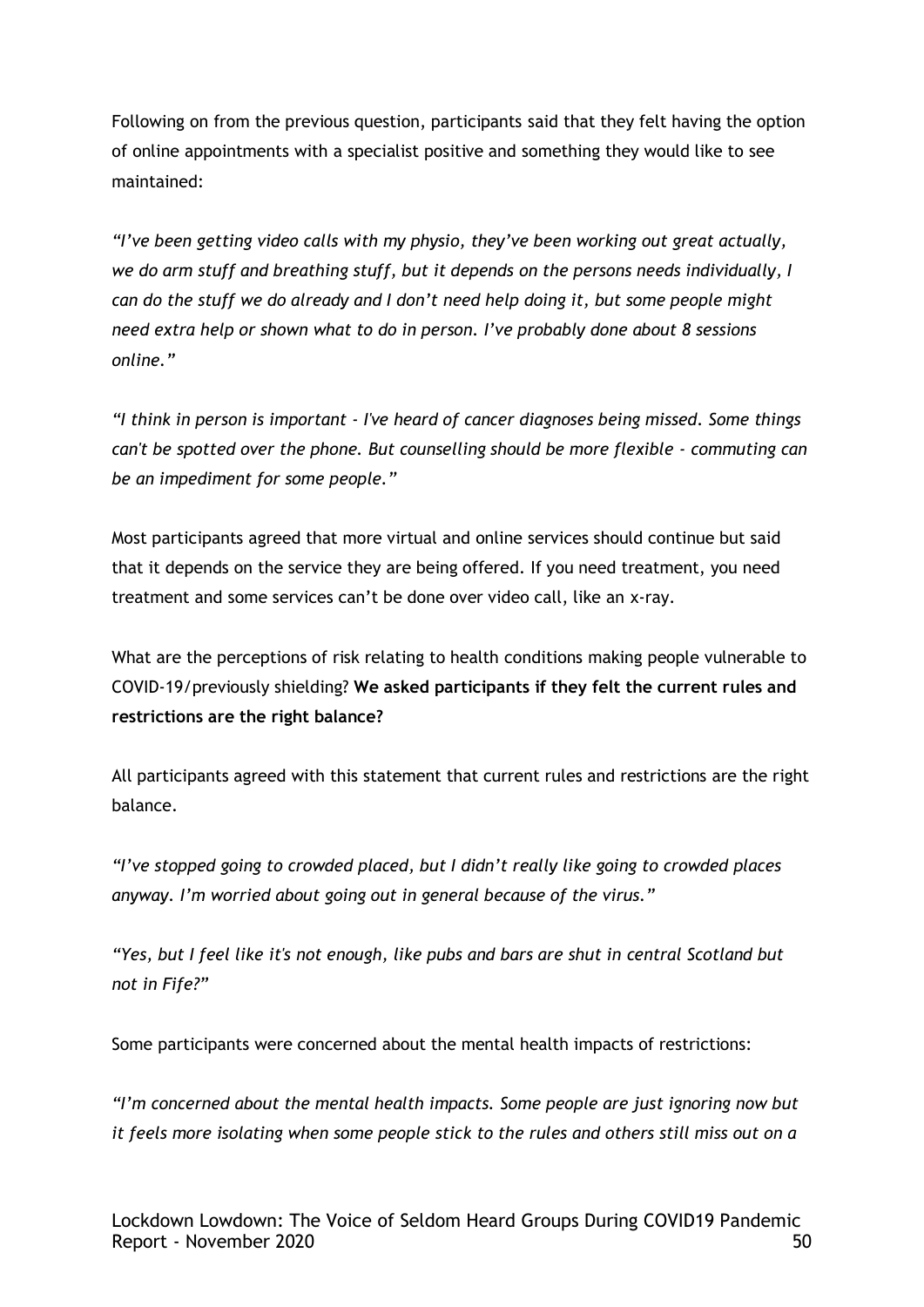*social life. I'm really nervous about the economic impacts - I feel quite cynical about being part of a doomed generation. It feels very bleak."*

*"I think there's still a lot of unanswered questions about COVID-19 everyone is learning about it at the same time, including decision makers. They [the professionals] are clearly changing and making decisions based on what they know at the time. They're taking the risk and trying to shield those most at risk. It's a hard one because I think everyone is fed up of rules and fed up of it. We've all seen positives and negatives and I think everyone is a bit fed up and wanting to get back to some kind of normality."*

*"I think the balance is getting better, but at the same time, there's the restrictions, but I can understand why the politicians, doctors and professionals are being cautious."*

*"I hear from my mum who's a nurse that the cases are rising again and it's a worrying time for them."*

*"However, it is indeed difficult to understand something that changes every day however it's just difficult that there are discrepancies in locking down especially on a UK government level."*

*"The rules are a bit silly - meet up there, don't meet up here. Go to the pub but don't travel? Get on a plane - don't see your friends?"*

**We asked young disabled people if there had been any situations where they have felt unsafe and what additional measures could be taken to make them feel safe e.g., in school?**

They said that being around lots of people was one of their main concerns:

*"I would say when I went to Edinburgh - I was walking down Princes Street and no one was distancing. I don't mind crowds but was worried about the virus. I kept my mask on but most people didn't have one and were bumping into me. I had some symptoms after that day out but didn't get a test because I wasn't sure. They were very mild so I just stayed in for 2 weeks."*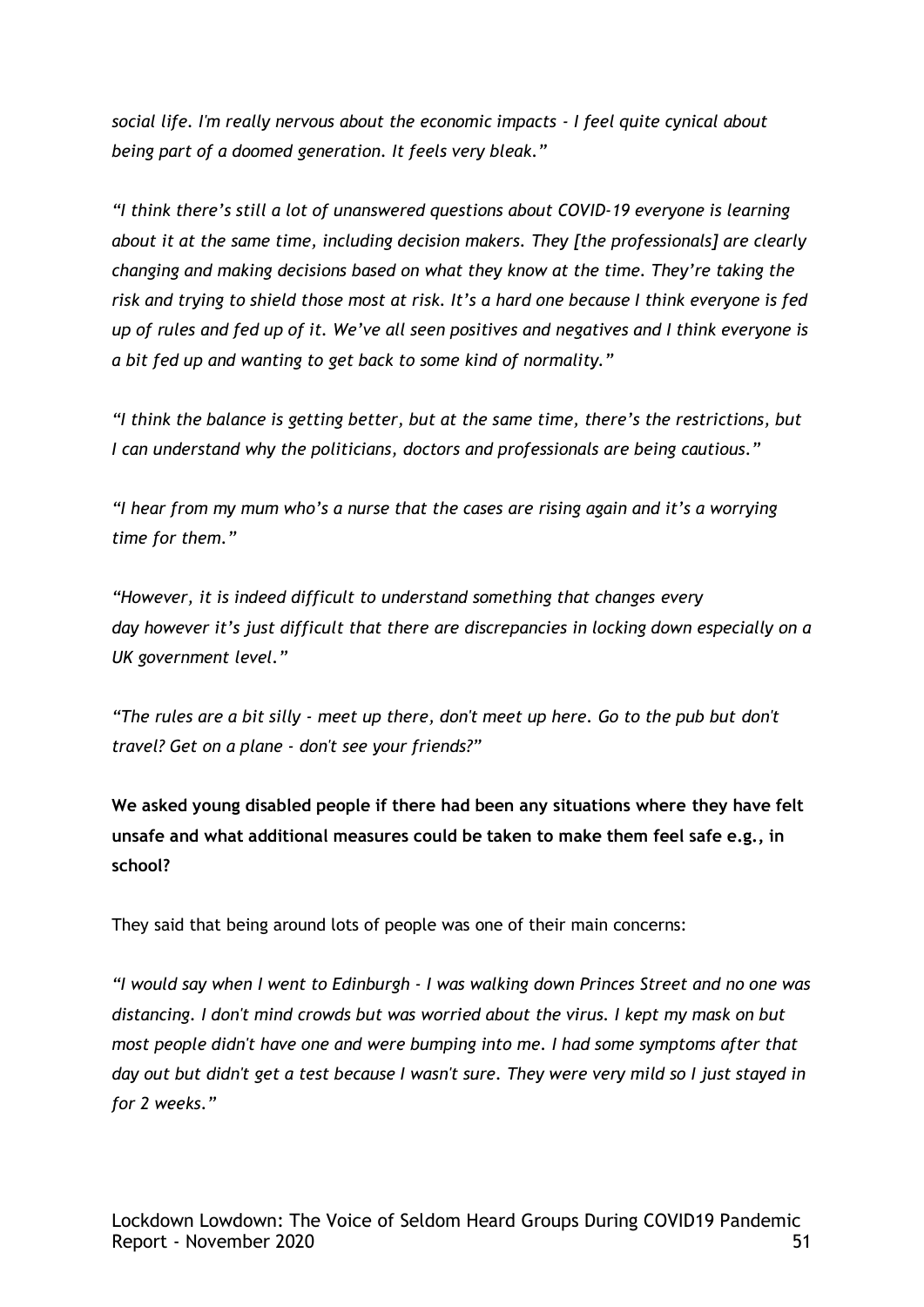*"I think there's been a couple of occasions where people have been crowding round me. One occasion at school there was a training thing for fire escape chair and I was a bit uncomfortable with that as they weren't wearing masks or gloves etc. the training had to be done, but it wasn't really thought about."*

*"I went back to school about 7 weeks ago, I had to catch up, but I had stuff with the teachers during lockdown. But I haven't been able to sit any prelims or exams. At school they wipe down everything I touch."*

We asked young disabled people about the impacts of specific restrictions on different groups e.g. masks for YP with hearing impairments or developmental delays. If people were exempt from wearing a face covering what their experience has been or if they have felt any stigma?

*"My school think I should be exempt from wearing a facemask, but I am not and wear one. It's easier with a visor, and they school aren't allowed to help me put it on or off, so if it falls down, they can't help me put it back on so I use a visor, although it's less effective."*

*"The body dysmorphia makes it impossible for me to use webcams - I get panicked about it. I also took some time off work to try and recover somewhat it took many calls to the GP to get a sick line - the receptionists are very intimidating and I missed the doctor calling - so I had to phone again the next day. Not the best at organising and I tend to forget appointments."*

*"My friends are all very stressed and don't have as much time. Yeah, the video calls are hard to process - all the faces! I find zoom/Teams meetings hard. It's a lot of information to be distracted by meetings were always hard - sitting still for ages makes me sleepy and I tend to take a lot of breaks. I pick up on people's moods and others feeling down makes me feel down. I love hugging people and being around others - I miss that physical contact ADHD means I'm quite time blind and it [time] moves in a strange way for me."*

*"I went on holiday in the summer and went to Ireland and the people there were wearing masks before Scotland, and it wasn't mandatory, but going in to town more people were wearing masks over there in may/April than in Scotland at that time."*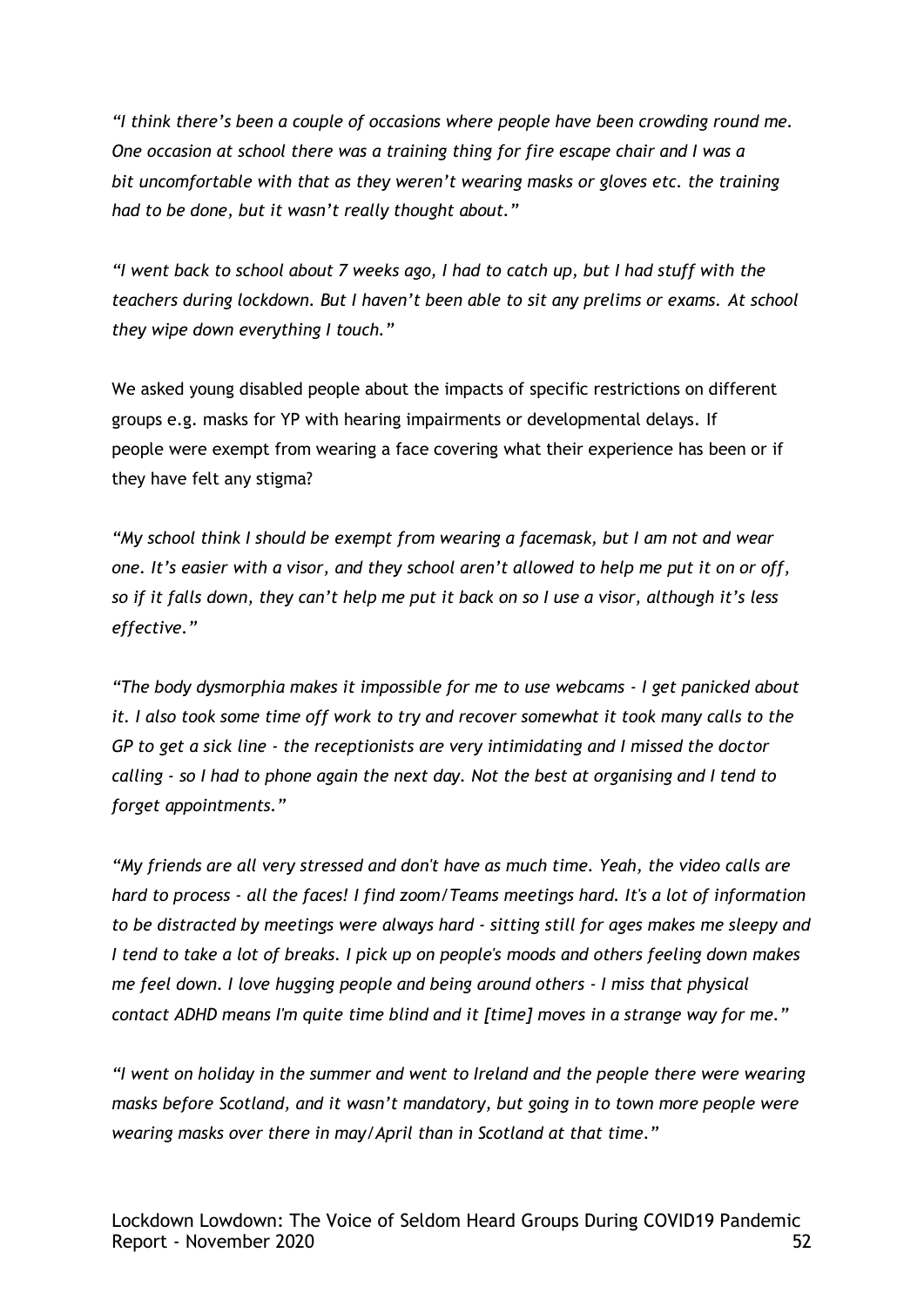*"One person had said they have seen a teacher use the facemask with the seethrough screen."*

*"I get additional support like for writing or things repeated to me. It's kind of changed, but at my school we have iPad, so I tend to have more independence If I go to the bathroom at school, they have to put on PPE".*

*"[a see through mask] It wouldn't make a difference to me, I couldn't see it anyway. I can tell the difference between a surgical mask and a cloth covering."*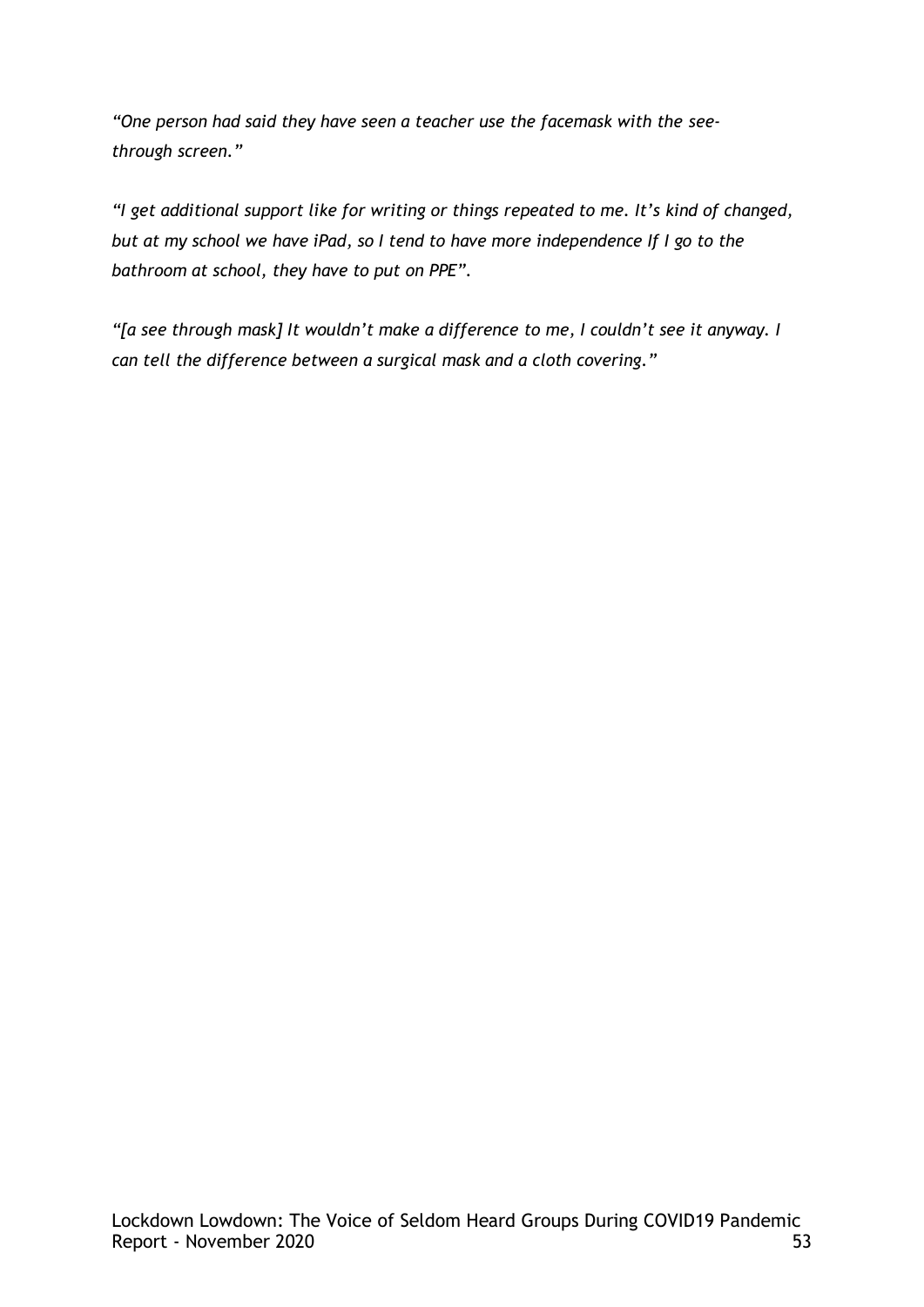# **Care Experienced Young People**

We asked care experienced young people what has been their experience of any support or services they access during the pandemic.

*"I've had more people working with me during the pandemic. I've had quite a variety of staff".*

**We asked: How have those services changed during initial lockdown, and how have they adapted since?** 

*"I usually attend a project twice a week which is a community project. I do a lot of singing and stuff. That's all gone to zoom, and I'm not a fan of doing it on Zoom – it's very chaotic. So I've stepped back from that, but once it opens back up I'll go back to it"*

*"I've not been on [a project the young person is involved in] zoom for about two months though. It's too boring. It's a long day three times a week, I'm paying a lot of money for it, because if you don't pay, you lose your spot, and I don't want to lose my spot. I absolutely love it when I'm there, doing it and seeing my friends, it's more fun instead of doing it on zoom".*

*"I've missed my friends and the staff. I'm close to one of the members of staff so I've missed her as well."*

*"[a project they're involved in] It's starting again and I'm so buzzing to go back."*

*"I've been rehearsing for Macbeth, we were supposed to be doing it from the end of October to the start of November, but we don't know if it's going to happen now."*

*"I like to hug people, so I'm finding that really hard. Lockdown would be hard without having zoom at all, I would've been really bored"*

**We asked participants what has worked well during this time and is there anything they would like to see maintained? What were the issues and their recommendations to resolve these?**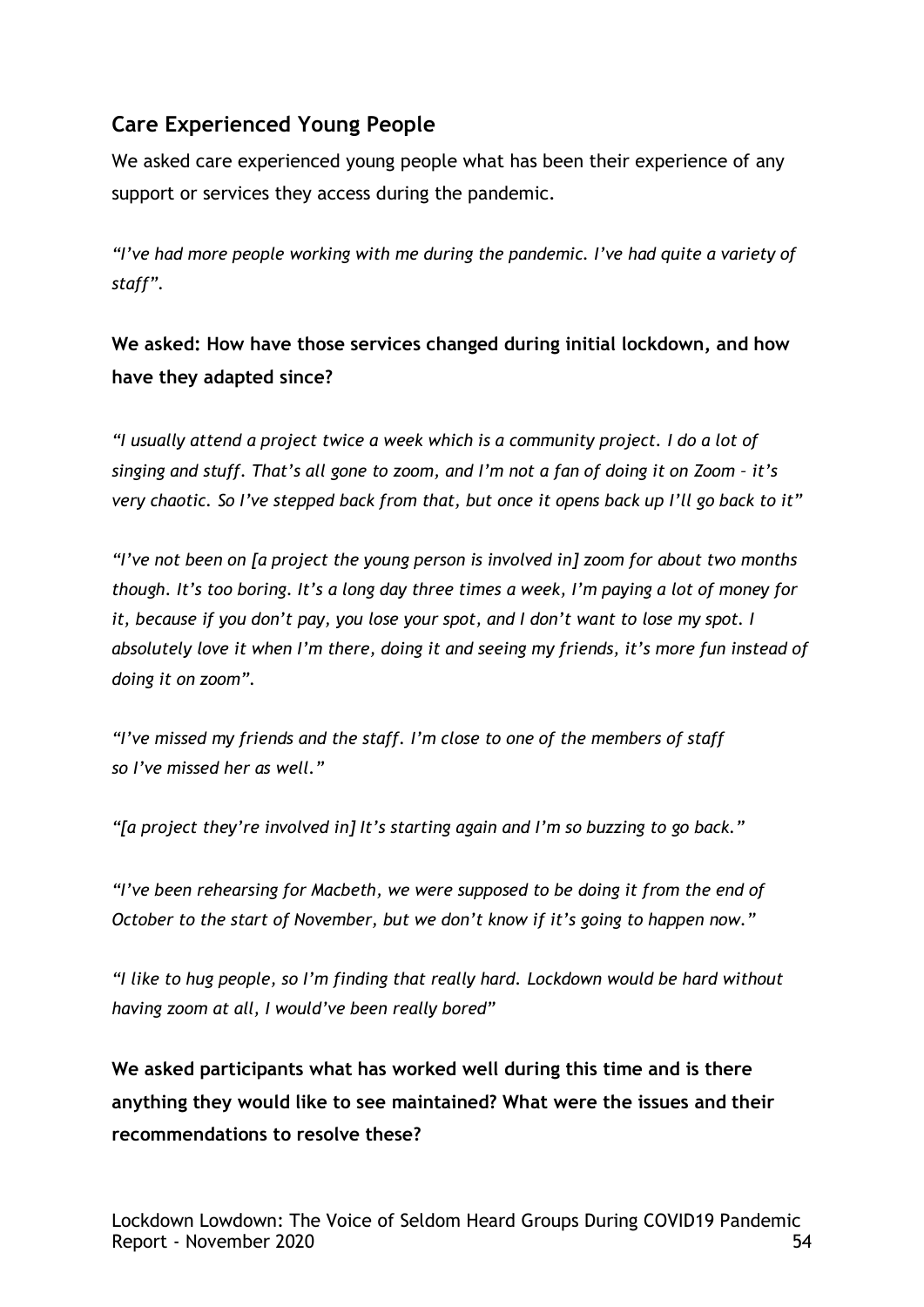*"Nothing has really been better since lockdown".*

*"I was going to be transitioning to move into adult services, but all that is on hold just now, so we don't know when that's going to happen. Things are starting to move again this week."*

*"I haven't spoken to my social worker during the pandemic, because she's been off or working from home. This week was my first time actually meeting her because I actually don't know her. I was a bit nervous at the start but I was fine afterwards. I'm glad things are moving on now."*

*"I have improved on my cooking skills. I've been making sweet chilli pasta, fajitas and stuff. It was quite good fun".*

*"I've been going out for walks with members of staff. I've not seen my family. They stay in Irvine. I've not been down because [elderly relative] she's got quite a few illnesses. I've used facetime to keep in touch with family. I've got a brother and a (nearly) sister in law."*

*"I've been using facetime and messenger to keep in touch with people."*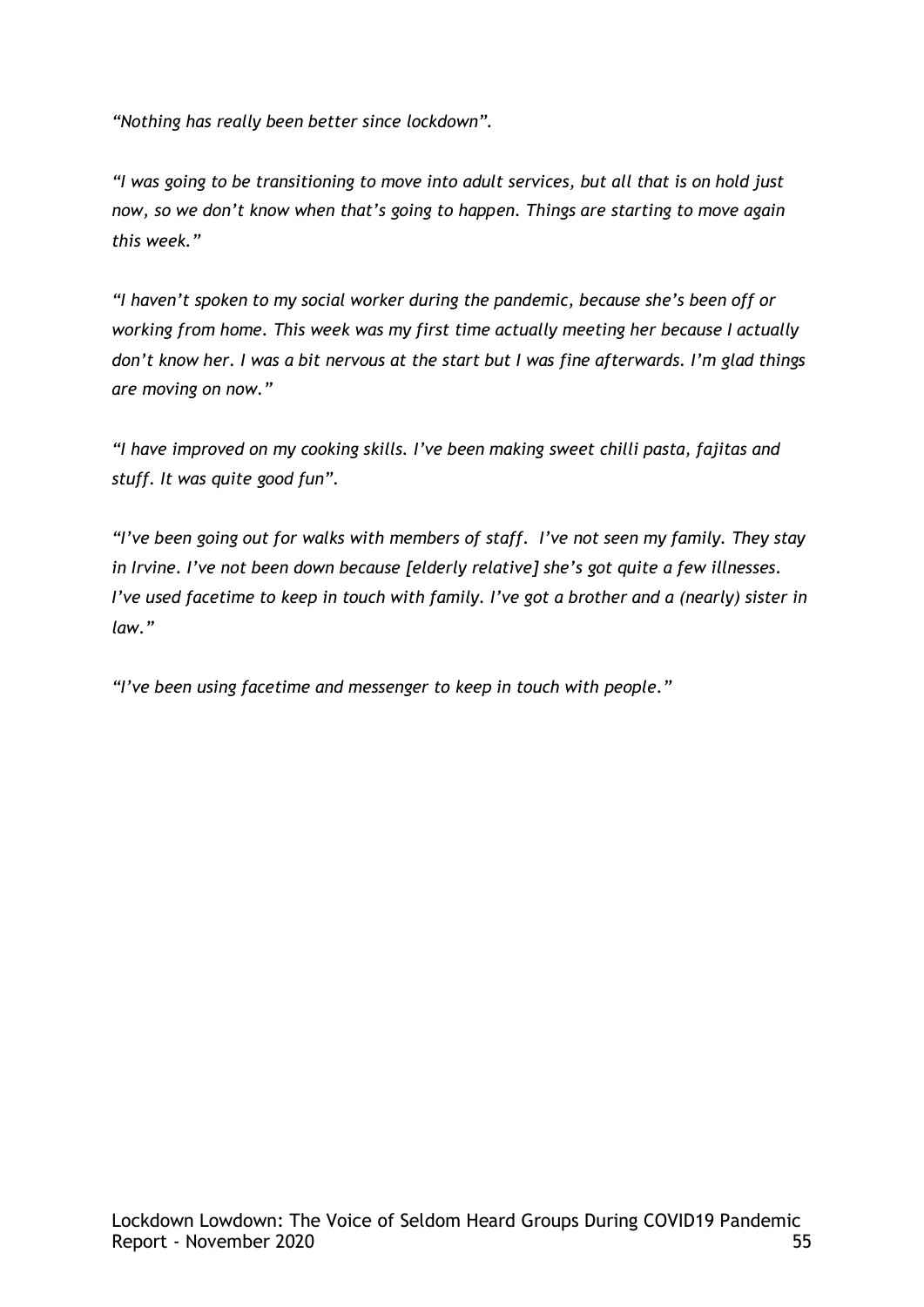## **Ethnic Minorities**

**We asked young people from ethnic minorities if they have experienced any stigma or discrimination in how COVID-19 is discussed?**

*"I don't think personally I've been discriminated against. You have to be understanding you have to make sacrifices, this is something that every single person in Scotland has had to do. It's been hard not to meet up or be at home the whole time, but it's for the betterment of society to get on top of this virus."*

*"I have challenged discrimination in a public setting, I've challenged behaviour that I didn't think was right. It's more of a societal thing, there needs to be more progress to stop the connotations with the virus and the different communities. Everyone has had to sacrifice."*

Focus group participants highlighted that the restrictions were brought back during EID celebrations and how they feel that other cultures have not been recognised during the COVID pandemic:

*"Overall in the UK, like in Manchester, that the lockdown was brought back hours before EID people had already made plans and celebrating, friends and families were given a few to celebrate and then being put back in lockdown. We're now a few months away from Christmas and plans are being made to lift restrictions for Christmas, so I feel there's some discrimination there that other cultures and festivals aren't being taken in to account except for Christmas. And we're talking about it so earlier, it is favouring one group over another and it's really unfair. This has annoyed people in my community."*

Some participants raised how they felt discrimination is perceived by ethnic minorities more widely, in particular how COVID is being reported and how COVID is highlighting other issues that affect people of colour:

*"I think there is reporting on discrimination in terms of black people not getting the same care in the NHS as white people. Black people not having the knowledge or the power to stand up to staff, and staff are more likely to belittle or think that the opinions or concerns of black people isn't relevant. In terms of Covid-19, it is disturbing that a higher percentage of black Britons are more likely to contract COVID-19, or more affected by it.*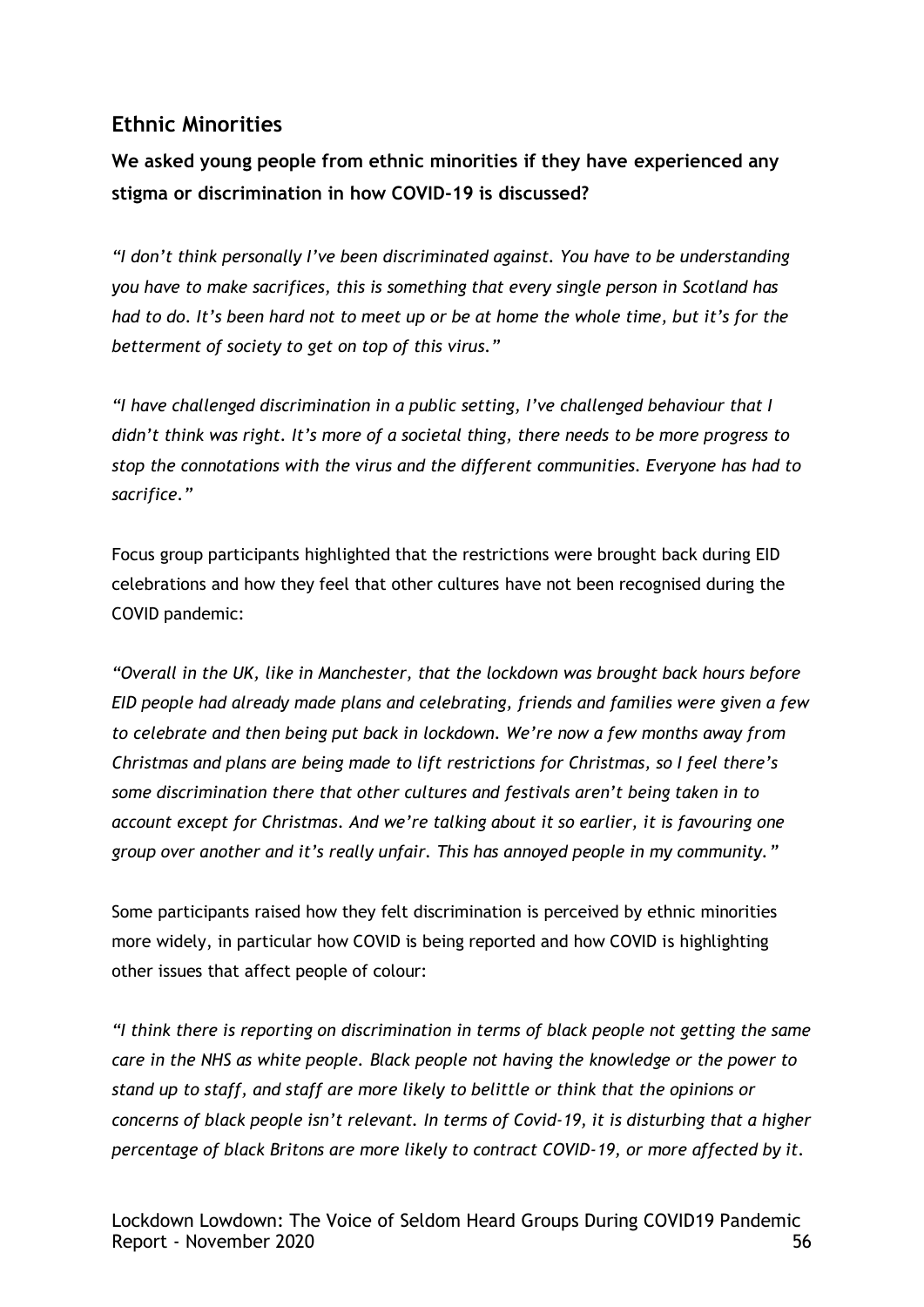*That's because of different factors. Such as, it's not just about medicine, it's about what types of jobs these people are in – they're mostly in care, in service, in hospitality. They could not afford to not go to work because that's how they pay their rent. They don't pay their rent they would risk their housing, then they would be homeless. It's a cycle, and so I think when you're talking about BAME people's experiences of Covid, you can't just talk about it medically, you have to talk about their housing, their job, their all-round experience because that affects whether or not, how much they are able to follow guidelines."*

*"In the same way people didn't understand the guidelines, they were confused, imagine if you were an immigrant or a BAME person, and you your child was confused, so they weren't able to translate things properly for you, or you don't really listen to news sources from British news because you don't see yourself represented and so things, false rumors are perpetrated. The thing of like black people are immune to Covid was going round, and like 'oh, it's because of our melanin', and like unfounded medical things that are just taken to media and are spread and are propagated, and the Government hasn't addressed this or handled it.*

*"There was no strong statement from the Scottish Government or anyone saying there's this rumor going round saying that 'black people can't contract COVID, this is a false statement, you are even more at risk because of these factors, we acknowledge that, we're want to help'. It's always after the situation, after people have died, after people have experienced inequality, that then it's like 'oh, we saw that problem over there', but you saw that problem coming, you were there when it was happening, why didn't you do something immediately to solve it? So I think there is a need for us to look at those issues, not only look at COVID, not just look at the disease or how it's been treated, or even the care, which we know there's been discrimination in, and for me personally I haven't experienced that, but that's the general consensus of what I get. I would say as a BAME person, it's scary, because… yeah, I also speak from a place of privilege – I'm a student, I don't work in the service industry, I work in my church, it's really small, the numbers were, I clean my church but I am in a very small team, just me and my sister cleaning, there's only the two of us there, we have PPE and kit and protection, but our church is also in a posh area where the majority of the community is white, we have money, we are able to invest in that. What happens if you work in a sector… So I'm speaking as a black person from that position of privilege. A specific group of black*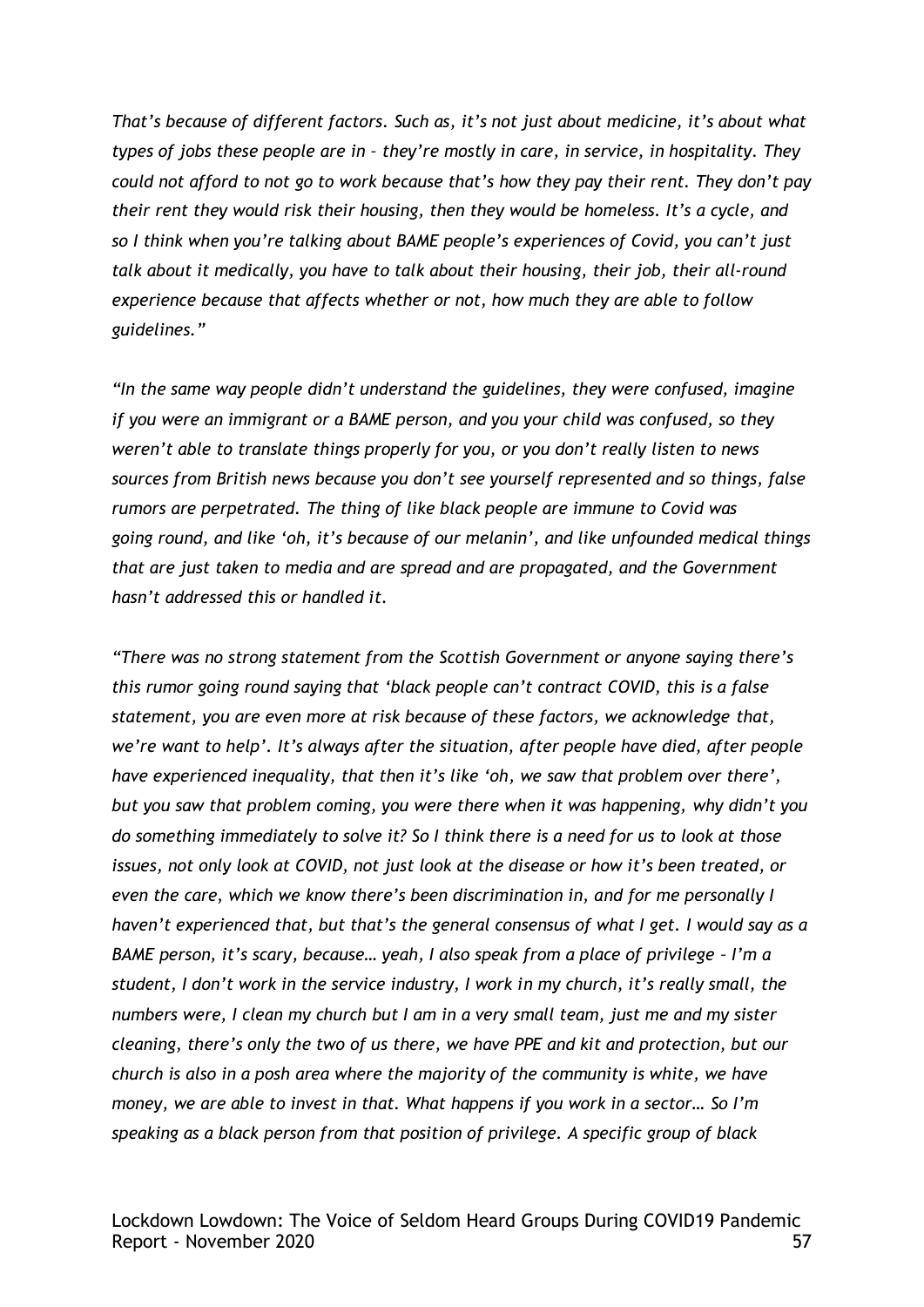*people affected more – carers, hospital workers, nurses, service-industry people, bartenders, those were the people who we saw being discriminated against. So yeah…"*

*"I feel like surrounding C19 and black people, it has brought to light a lot of issues in like medical care, the way black people are treated in medicine, and also like Daniella was saying, how a disproportionate amount of black people and other BAME – I really don't like that, I don't like the acronym – but BAME people are in like the care industry and the service industry, how they're more likely to be affected by that. A lot of my family and family friends work in the service industry, so many of them have been put at the forefront of the Covid-19 crisis, but like I am really lucky and privileged personally, to not have to have that kind of fear the same way because like my mom works for the government and like no one in my household, like immediate household, is like in any greater risk of being exposed to Covid 19."*

## *We asked: Do you think that there are perceptions of higher COVID-19 risk among some minority ethnic groups*

- *how do people feel about this?*
- *do they feel it's being adequately addressed/challenged?*

Focus group members said:

*"From what I know so far, the number of minority ethnic people in Scotland as a percentage is low, so the numbers of minority ethinc people getting the virus is lower."*

*"I'm not sure about the data, but there's not been serious cases here or it being a wider problem with the minority ethinc community."*

*"Have restrictions on places of worship had an impact – it's been hard for my family, who haven't been able to go to Friday prayers, it's not just the prayer aspect, but the social side that is missing, meeting with friends, but right now we're able to go back and it's much better".*

*"They are not perceptions, they are realities. Perceptions implies that like it's in our imagination, an illusion, and like "oh, you only perceive it to be that way but it's not true".*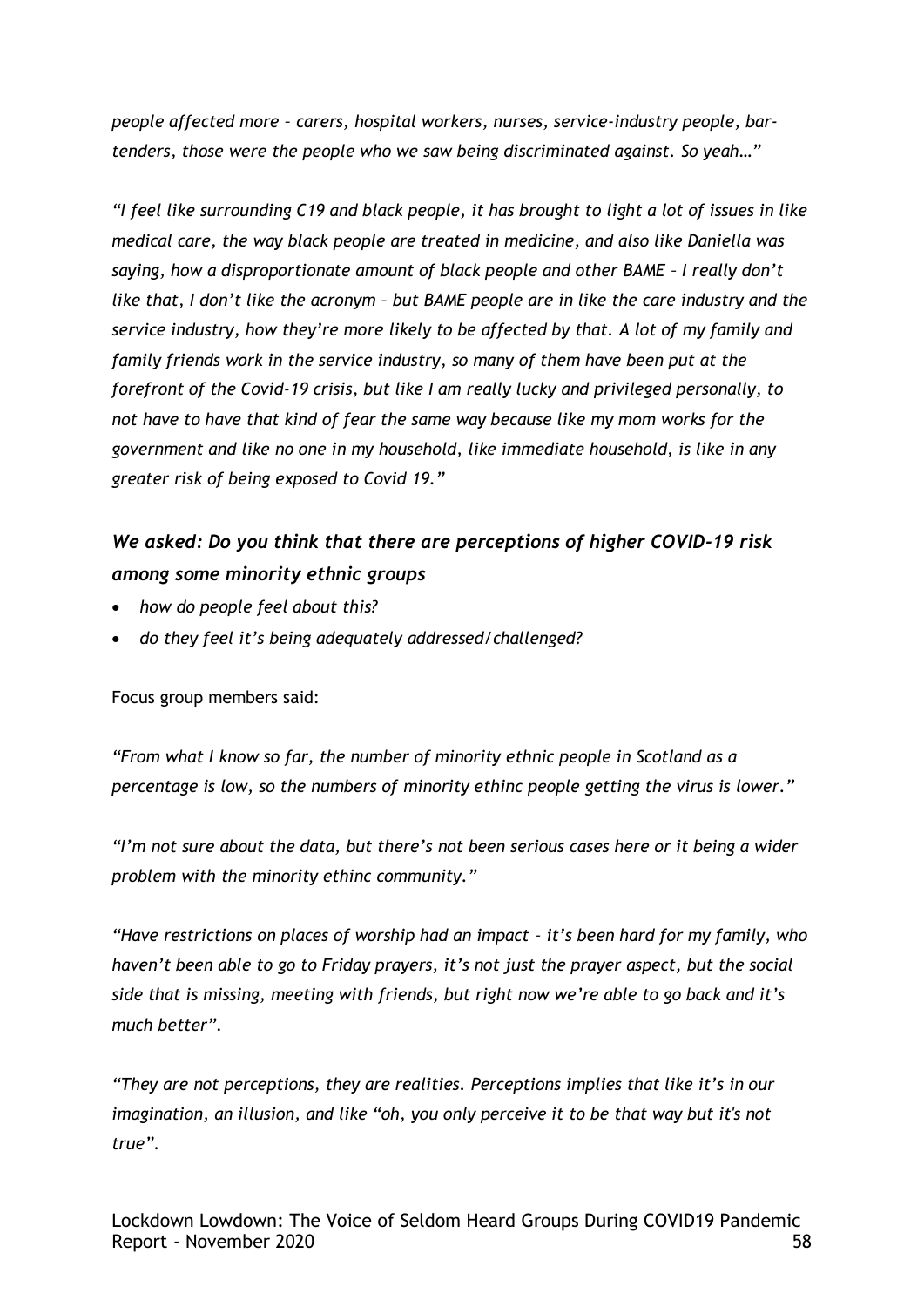*"It is literally true like again because of the way I answered it. And so it's been, it's two things - perceptions are positive and negative. The positive one being black people are immune to COVID which ended up being a drastic negative, and these are not being properly addressed. I think there is such a lack of wanting from the government to come out, and "it's always rounded up" and "we're against racial discrimination", or it's never, it's never precise and saying "you know what, this specific community is going through this, and all of you are still relevant."*

*"We are all battling COVID together, but right now you need to say in relation to COVID-19, "This group is misinformed, we want to educate, we want to see Nicola Sturgeon stand up on a podium like 'sorry, black people who are in the service industry are highly disproportionate'" not to like treat us or give us stricter rules or anything like that. But say 'we're acknowledging this is a problem and we're working on a solution to solve it.' I think it's really key. I mean again this was happening early on in the pandemic and not much changed in the situation of the world, and we're not all wearing masks and blah blah blah, but I think at the start it would have been very necessary to do that."*

*"On the one hand it has been shown probably in the sciences that black people are more likely more susceptible to COVID-19, and like I know like that's out there, but I personally haven't seen in any way shape or form the like government reaching out to the black community and being like 'so here's how you should combat this, here's how you should further protect yourself', I think there's a lack of Communication within like the government and the black community like letting them know that this is what's going on. This is a b and c and here's what you should do. Like yeah, you know, you're like at more risk.*

*"So, what does this mean for you? what does? Yeah, like I feel like there's been like a lack of communication or lack of it getting across and then on the other hand and with like the perception of having being more likely to have COVID. I feel like that could really lean into like racism in a way, like people being like, 'oh this person is more likely to have COVID, therefore I won't want to associate or be near them'. Like I know there was loads of reports of Asian people being discriminated against because of people are like, 'oh you're Asian. It's a "China virus", so you're more likely to have COVID, you're like going to pass it on to me, like you're infectious' and that, so I feel like there's also that kind of side of it in terms of perceptions, people taking that step further into a racist way, being like, 'oh this person is not, this person is an immigrant per se, or this person's*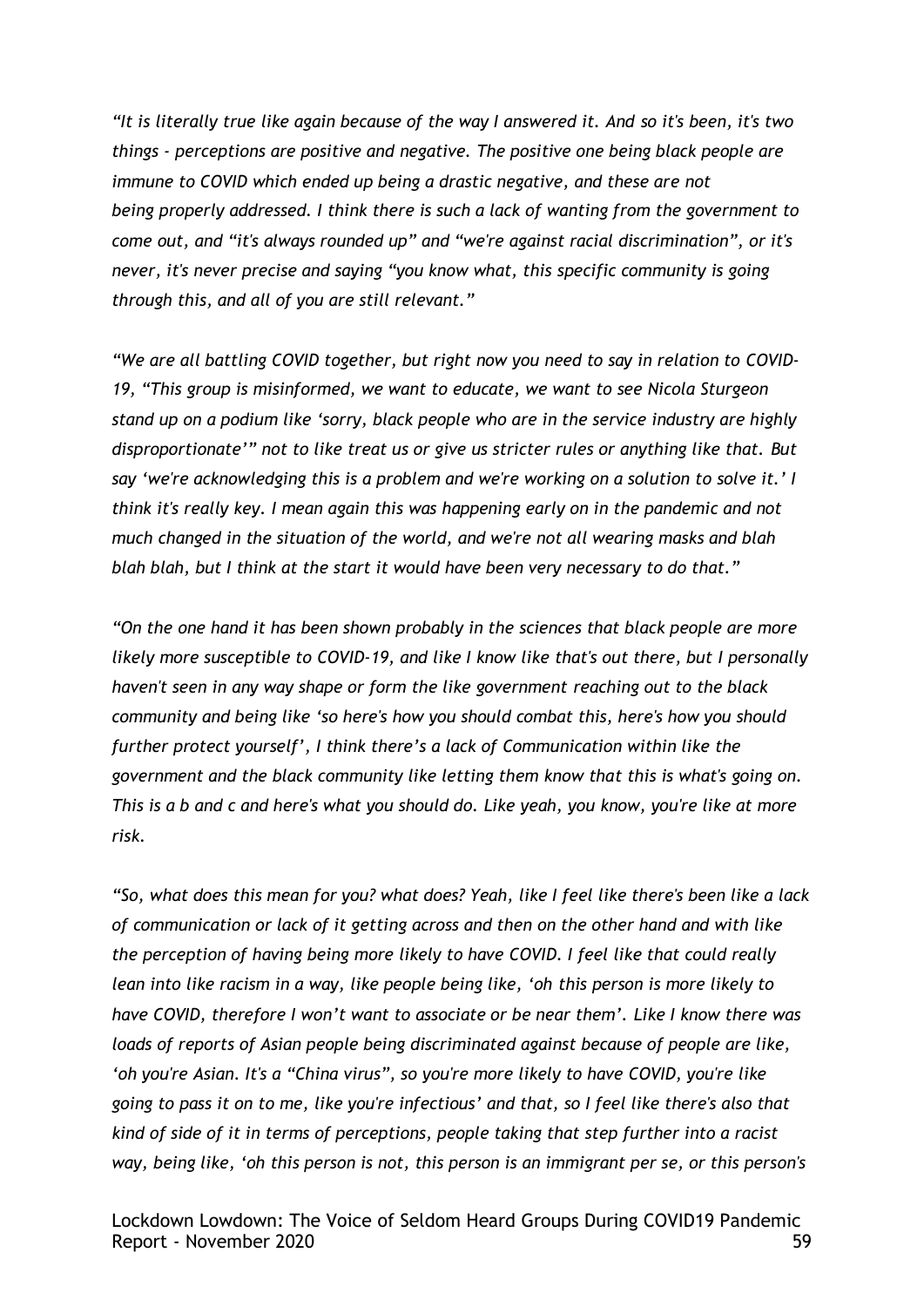*Asian or black so they're more likely to have COVID they're more likely to pass it on to me, they're infectious and I can't associate with them."*

## **We asked if there is an increased perception of risk, what impact, if any, does this have on young people's day-to-day lives?**

*"It's things like being, especially in the context of the black lives matter protests happening, right, black people were told you have a higher risk, but then we were like, 'oh we want to protest', and it was, it was the fear of like, 'oh do I stand up for what I believe in or do I stay at home?' And that was the big battle. And aside from all that, it was a thing of what happened to Mercy Baguma, or with a man who supposedly had COVID spat on her on a train she then gets COVID and dies and then they do an investigation and nothing really happens. And I'm like 'that right there we're talking about.' We're being targeted. People know that like, 'oh' - people who are spiteful, hateful - are like 'oh I have COVID so I'll do that'. It's like, but you don't have any proof to do that, but she died of COVID, so like those kind of things are examples. And the black people hear, and I'm like, 'no, I can't even trust them because if that that happens to me…' There's such a lack of trust. I believe that, and so that's the effect they have. It creates a lack of trust and then we are less likely to believe you when you tell us that we are at higher risk. It's a really vicious cycle."*

*"And so I think that when there's Injustice in medical practice and Injustice, there's a long history of black bodies and black people being used as experiments or, and I literally mean that to Henrietta Lacks whose cells till this day, her cells are being used in Labs all around the world to generate medicines and cures that she's never given credit in that regard. Everything from that to my uncle who works as a doctor, an uncle or family friend, who works as a doctor in one of the hospitals - a patient telling him 'No, I want a white surgeon. I don't want you to operate on me.' Those kinds of biases in medical practice. Or the thing with black people not being believed when they're in pain and a GP being like, 'oh, well, don't you think that slightly exaggerated', and feeling comfortable enough to say that to me is how we get to this point. And so I think that in terms of COVID-19 those perceptions have a real impact on whether we believe your briefings, whether we listen to your briefings, and whether or not we know that when there has been injustice, you'll rectify them."*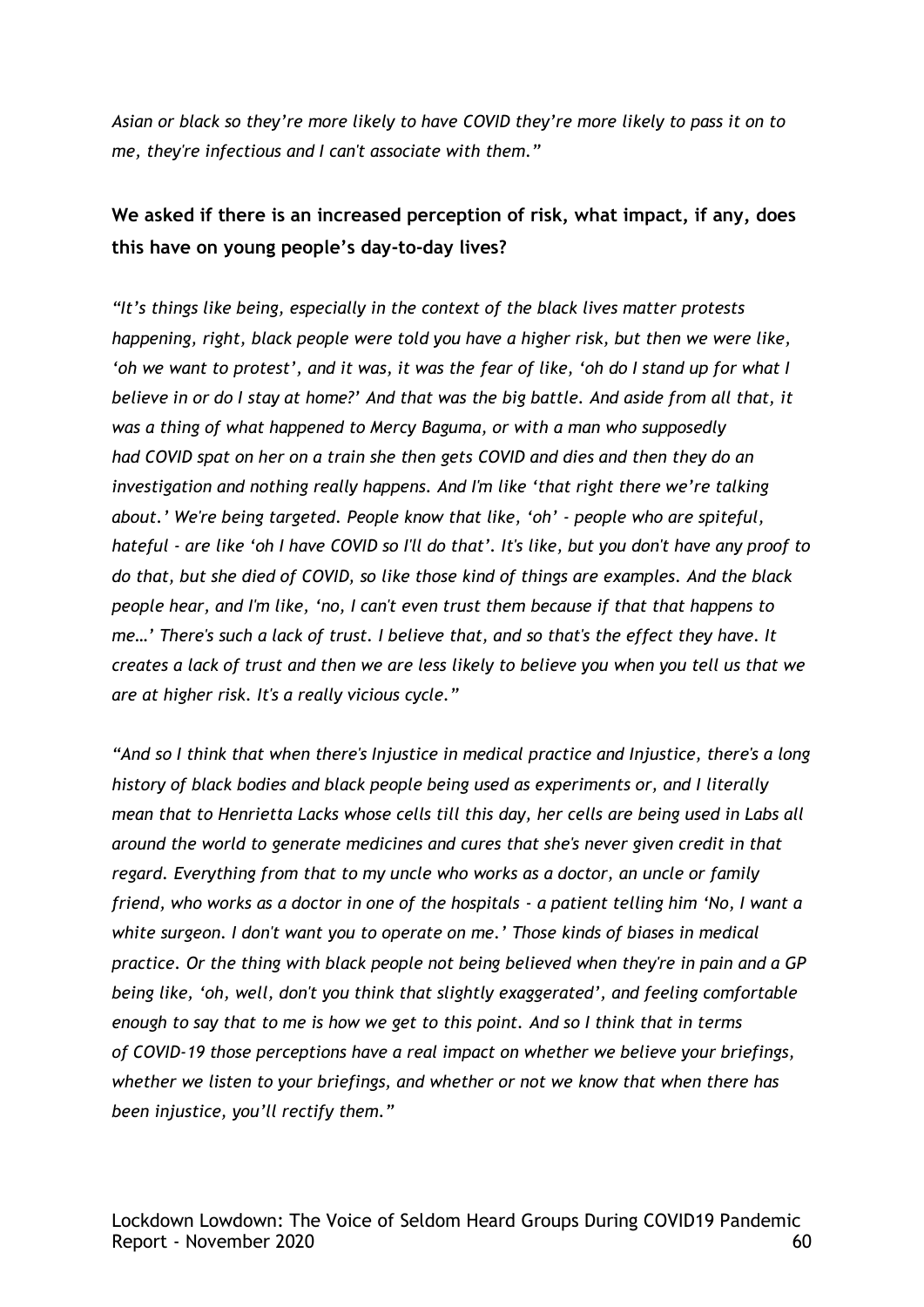*"Personally, for me, I don't think COVID has had an impact on my life, but I couldn't like fully point out like it's done this and this and that, so I mean I would have to think about it for quite a while. But I mean, if people are, like I know what I want to say, I just don't know how to put it into words… If someone is perceived as being more likely to have COVID-19, obviously it would like stop them from being able to go out. I am going to give an example - my friend for instance, she's black - her family, her mom and her brother both have an immune deficiency, and they're also black. So there's also the added 'oh, and you're also more likely to get it and more likely to be hurt by it'. So like for a lots of the lockdown, even up until now, even when, even up until now when everything's open, everything like they don't really go out that much, they don't go to the shops. Some actually don't get to fully experience outside world life, even though everything else is open, because like there is a fear that 'oh even though everything is open, I'm more likely to get it and I don't want to put myself at risk.' And I feel like that could be better avoided if people knew that there was, if there was more communication, and people knew ways that they can protect themselves even more.*

*If people perceive themselves as being more likely to have it, they'll be more likely to stay away from like the outside world, even now, like when everything is like changed, stay away from the outside world and keep themselves more likely to be shut in, which can also lead to things like loneliness because they're not being able to talk to other people, and face-to-face interaction is so important. I know for instance her mom is really lacking that. Also jobs as well. Just employment in general.*

*My mom is really lucky she works for the government, so working from home isn't an issue for her, but for many other people I do know that they haven't been either. There's two different situations, either they haven't been able to go to work because it's, they don't want to put themselves at risk, they don't want to put their kids at risk, they don't want to put their family at risk, so they haven't been able to go to work which is hurting their finances. Or they are having to work where they are putting themselves into danger which isn't also a good enough, which isn't like a good option either."*

*"No, I think you've absolutely answered that question. You've talked about the lack of information for black people to enable themselves to keep safe. You've talked about the fear and loneliness and, so fear in relation to leaving the house and risking getting ill. I think that you touched on sort of fear of going out and being subjected to racism,*